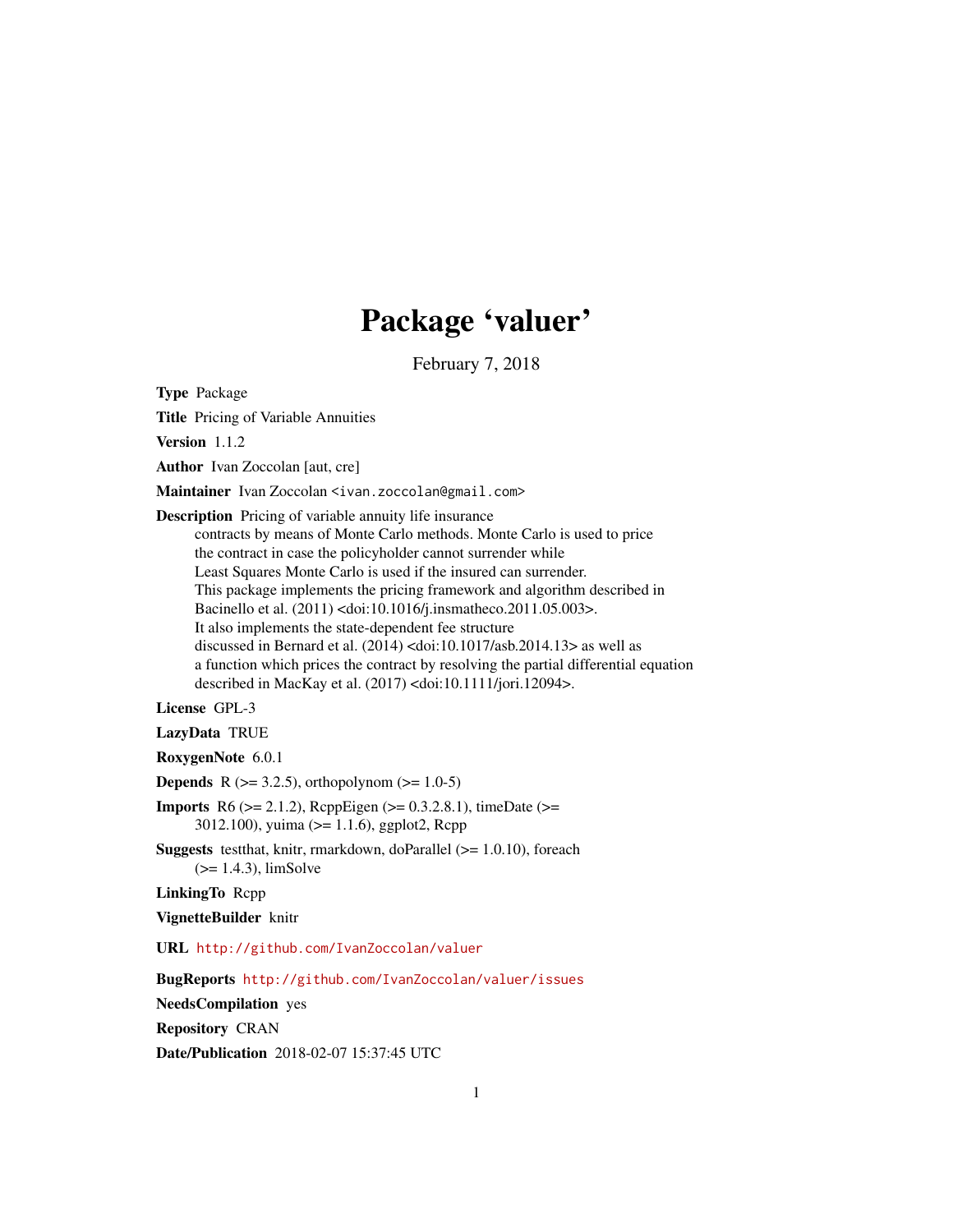# <span id="page-1-0"></span>R topics documented:

|             | 2              |
|-------------|----------------|
|             | $\overline{3}$ |
|             | $\overline{4}$ |
|             | $\overline{4}$ |
|             | 5              |
|             | 5              |
|             | 6              |
| <b>GMAB</b> | $\overline{7}$ |
|             | 9              |
|             | 11             |
|             | 13             |
|             | 16             |
|             | 18             |
|             | 19             |
|             | 20             |
|             | 20             |
|             | 21             |
|             | 21             |
|             | 22             |
|             | 23             |
|             | 24             |
|             | 25             |
|             | 26             |
|             | 26             |
|             | 29             |
|             | 32             |
|             | 33             |
|             | 36             |
|             | 38             |
|             | 39             |
|             | 42             |
|             | 45             |
|             | 48             |
|             |                |
|             | 49             |

## **Index**

calc\_account Calculates the account

## **Description**

Calculates the account

## **Usage**

calc\_account(spot, ben, fee, barrier, penalty)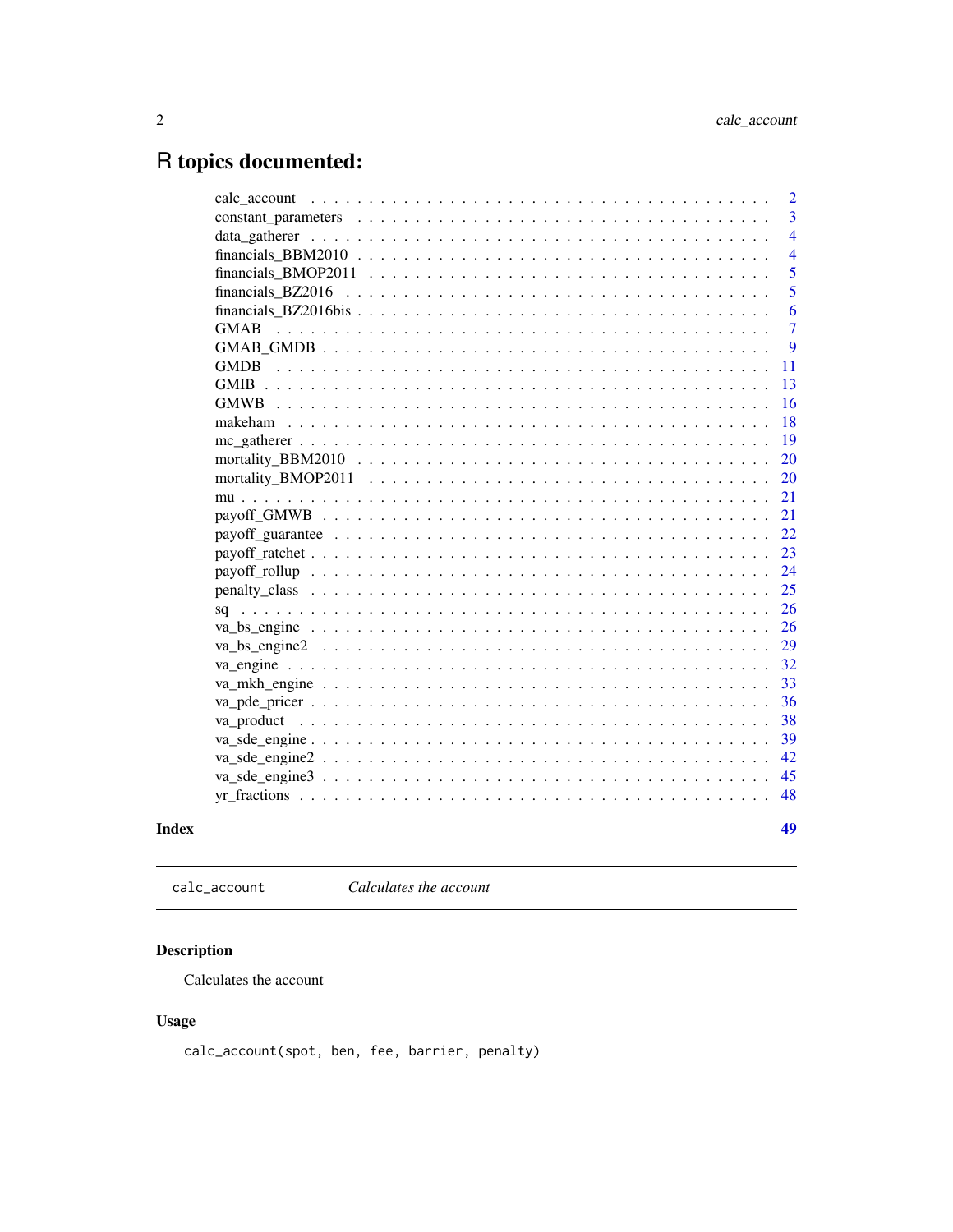#### <span id="page-2-0"></span>constant\_parameters 3

#### **Arguments**

| spot    | numeric vector with the VA reference fund values |
|---------|--------------------------------------------------|
| ben     | numeric vector with the living benefit cash flow |
| fee     | numeric scalar with the fee                      |
| barrier | numeric scalar with the state-dependent barrier  |
| penalty | numeric vector with the surrender penalty        |

<span id="page-2-1"></span>constant\_parameters *Constant parameter class*

#### Description

Class providing a constant parameter object with methods to calculate the integral of the parameter and the squared parameter over a time span.

#### Usage

constant\_parameters

#### Format

[R6Class](#page-0-0) object.

#### Value

Object of [R6Class](#page-0-0)

#### Methods

- integral Calculates the integral given the initial and final times. The arguments are two [timeDate](#page-0-0) object with the initial and final times. It returns a numeric scalar with the integral
- integral\_square (public) Calculates the integral of the squared constant parameter given the initial and final times. The arguments are two [timeDate](#page-0-0) object with the initial and final times. It returns a numeric scalar with the integral

get (public) get the constant

```
r <- constant_parameters$new(0.01)
#Over the full year (365 days) the integral should evaluate to 0.01
r$integral(timeDate::timeDate("2016-07-09"), timeDate::timeDate("2017-07-09"))
#Over the full year the integral square should evaluate to 0.001
r$integral_square(timeDate::timeDate("2016-07-09"), timeDate::timeDate("2017-07-09"))
```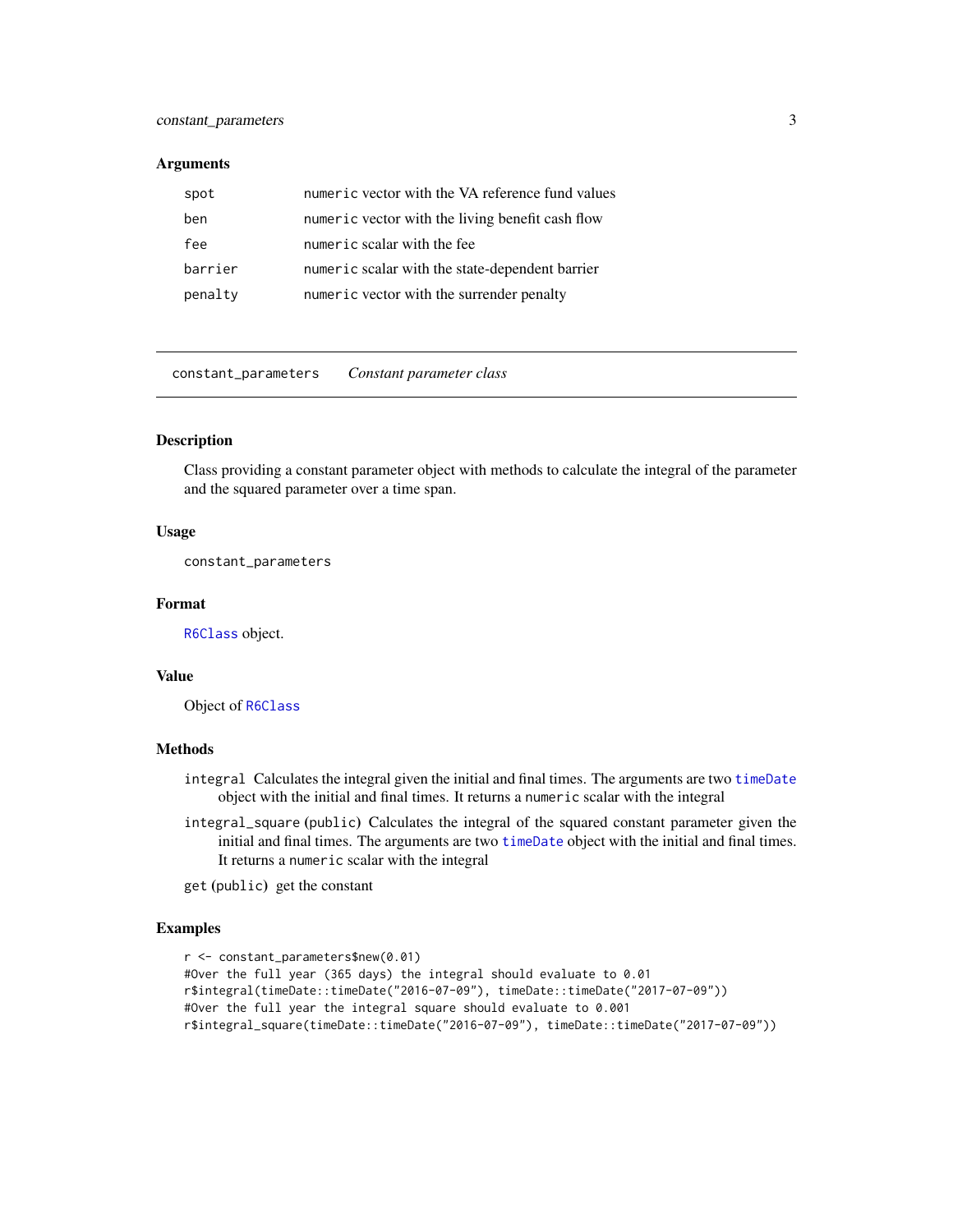<span id="page-3-1"></span><span id="page-3-0"></span>

#### Description

Class which defines a simple data gatherer to hold estimates calculated in a loop.

#### Usage

data\_gatherer

#### Format

[R6Class](#page-0-0) object.

#### Value

Object of [R6Class](#page-0-0)

#### Methods

new Constructor method

dump\_result Saves the argument result which is a numeric scalar

get\_results Returns a numeric vector with the point estimates.

financials\_BBM2010 *BBM2010 financial processes*

#### Description

List of parameters to initialize a va\_sde\_engine object to simulate the interest rate, volatility and log price processes according to the stochastic differential equations specified in BBM2010 - See References.

#### Usage

financials\_BBM2010

#### Format

A list with elements:

- [[1 ]] List of parameters for [simulate](#page-0-0)
- [[2] ] List of parameters for [setModel](#page-0-0)
- [[3 ]] Vector with indices indicating the interest rate and log price in solve.variable [setModel](#page-0-0)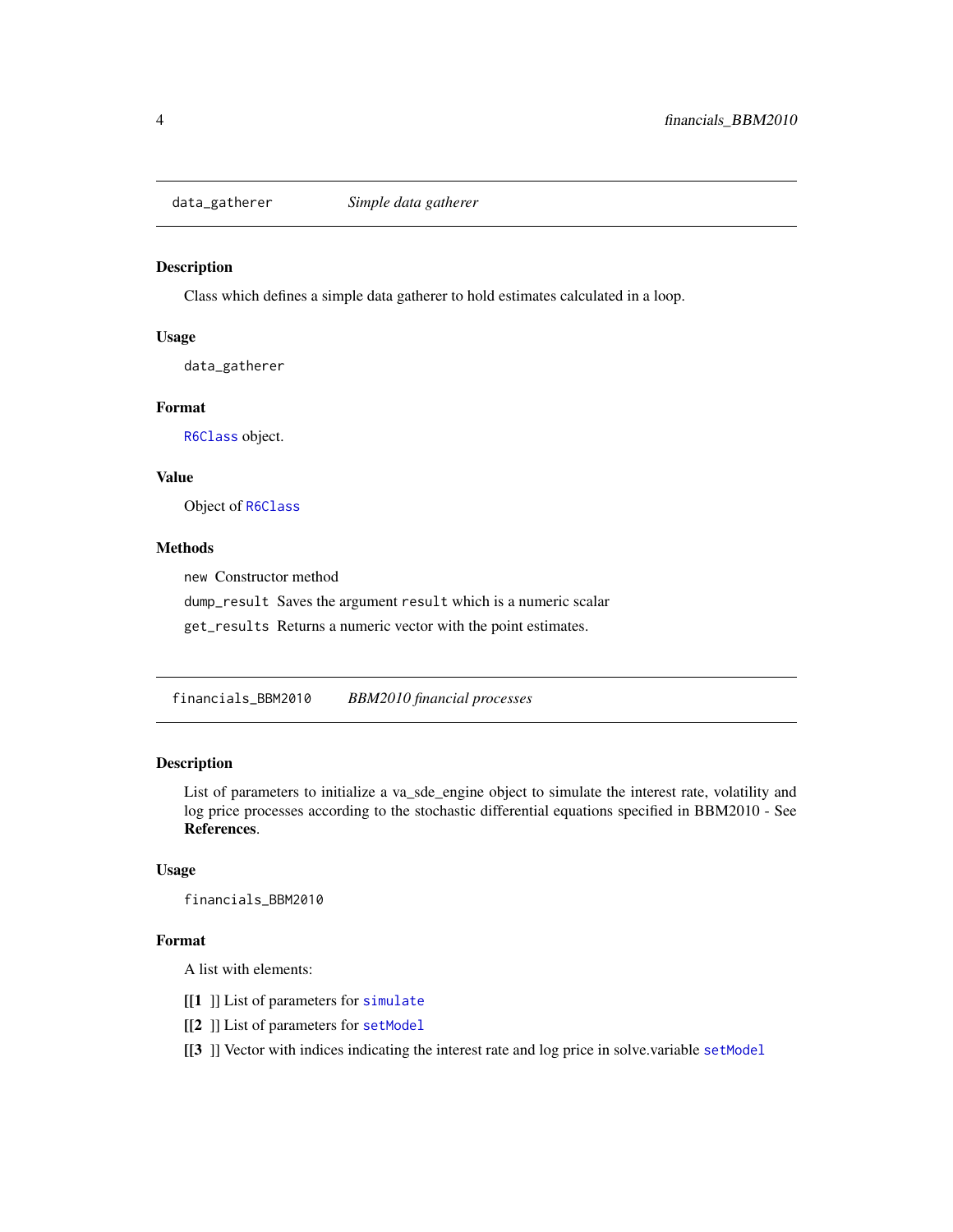#### <span id="page-4-0"></span>References

BBM2010 Bacinello A.R., Biffis E. e Millossovich P. "Regression-based algorithms for life insurance contracts with surrender guarantees". In: Quantitative Finance 10.9 (2010), pp. 1077-1090.

<span id="page-4-1"></span>financials\_BMOP2011 *BMOP2011 financial processes*

#### Description

List of parameters to initialize a va\_sde\_engine object to simulate the interest rate, volatility and log price processes according to the stochastic differential equations specified in BMOP2011 - See References.

#### Usage

financials\_BMOP2011

#### Format

A list with elements:

- [[1 ]] List of parameters for [simulate](#page-0-0)
- [[2] ] List of parameters for [setModel](#page-0-0)
- [[3 ]] Vector with indices indicating the interest rate and log price in solve.variable [setModel](#page-0-0)

#### References

BMOP2011 Bacinello A.R., Millossovich P., Olivieri A. e Pitacco E. "Variable annuities: a unifying valuation approach." In: Insurance: Mathematics and Economics 49 (2011), pp. 285-297.

<span id="page-4-2"></span>financials\_BZ2016 *BZ2016 financial processes*

#### Description

List of parameters to initialize a [va\\_sde\\_engine2](#page-41-1) object to simulate the interest rate and log price processes being the volatility constant. The interest rate and fund processes follow the stochastic differential equations specified in BMOP2011 - See References. The volatility is constant with default value 0.2

#### Usage

financials\_BZ2016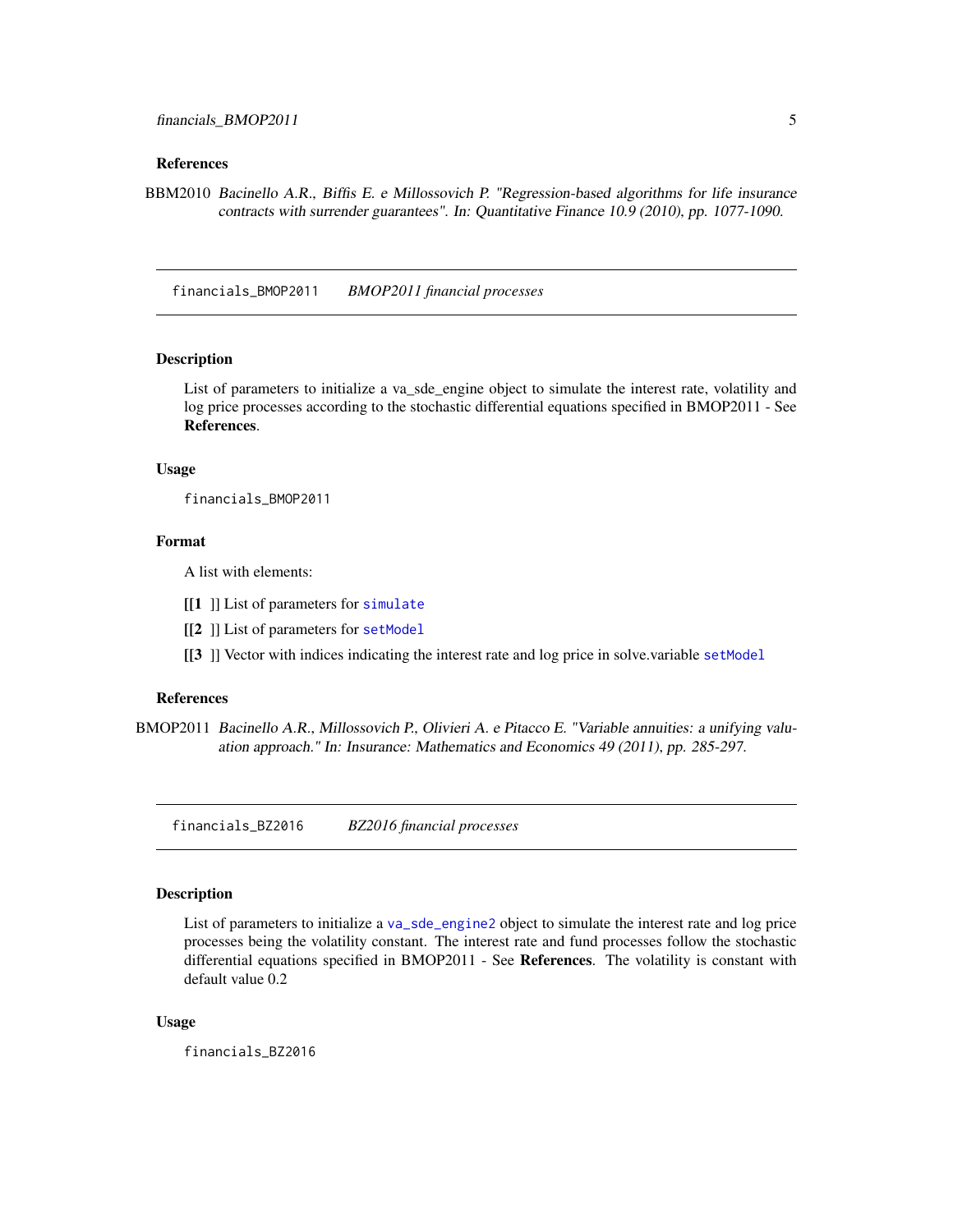#### <span id="page-5-0"></span>Format

A list with elements:

- [[1] ]] List of parameters for [simulate](#page-0-0)
- [[2] ] List of parameters for [setModel](#page-0-0)
- $[3]$ ] Vector with indices indicating the interest rate and log price in solve.variable [setModel](#page-0-0)

#### References

BMOP2011 Bacinello A.R., Millossovich P., Olivieri A. e Pitacco E. "Variable annuities: a unifying valuation approach." In: Insurance: Mathematics and Economics 49 (2011), pp. 285-297.

#### Examples

#Sets the constant volatility to 0.3 financials\_BZ2016[[1]]\$K <- 0.3 ^ 2

<span id="page-5-1"></span>financials\_BZ2016bis *BZ2016bis financial processes*

#### **Description**

List of parameters to initialize a [va\\_sde\\_engine3](#page-44-1) object to simulate the log price and volatility processes which follow the stochastic differential equations specified in BMOP2011 - See References. The interest rate is constant with default value 0.03.

#### Usage

financials\_BZ2016bis

#### Format

A list with elements:

- [[1] ]] List of parameters for [simulate](#page-0-0)
- [[2] ] List of parameters for [setModel](#page-0-0)
- [[3] ]] Vector with indices indicating the log price in solve.variable [setModel](#page-0-0)

#### References

BMOP2011 Bacinello A.R., Millossovich P., Olivieri A. e Pitacco E. "Variable annuities: a unifying valuation approach." In: Insurance: Mathematics and Economics 49 (2011), pp. 285-297.

#### Examples

#Sets the interest rate to 2% financials\_BZ2016bis[[1]]\$r <- 0.02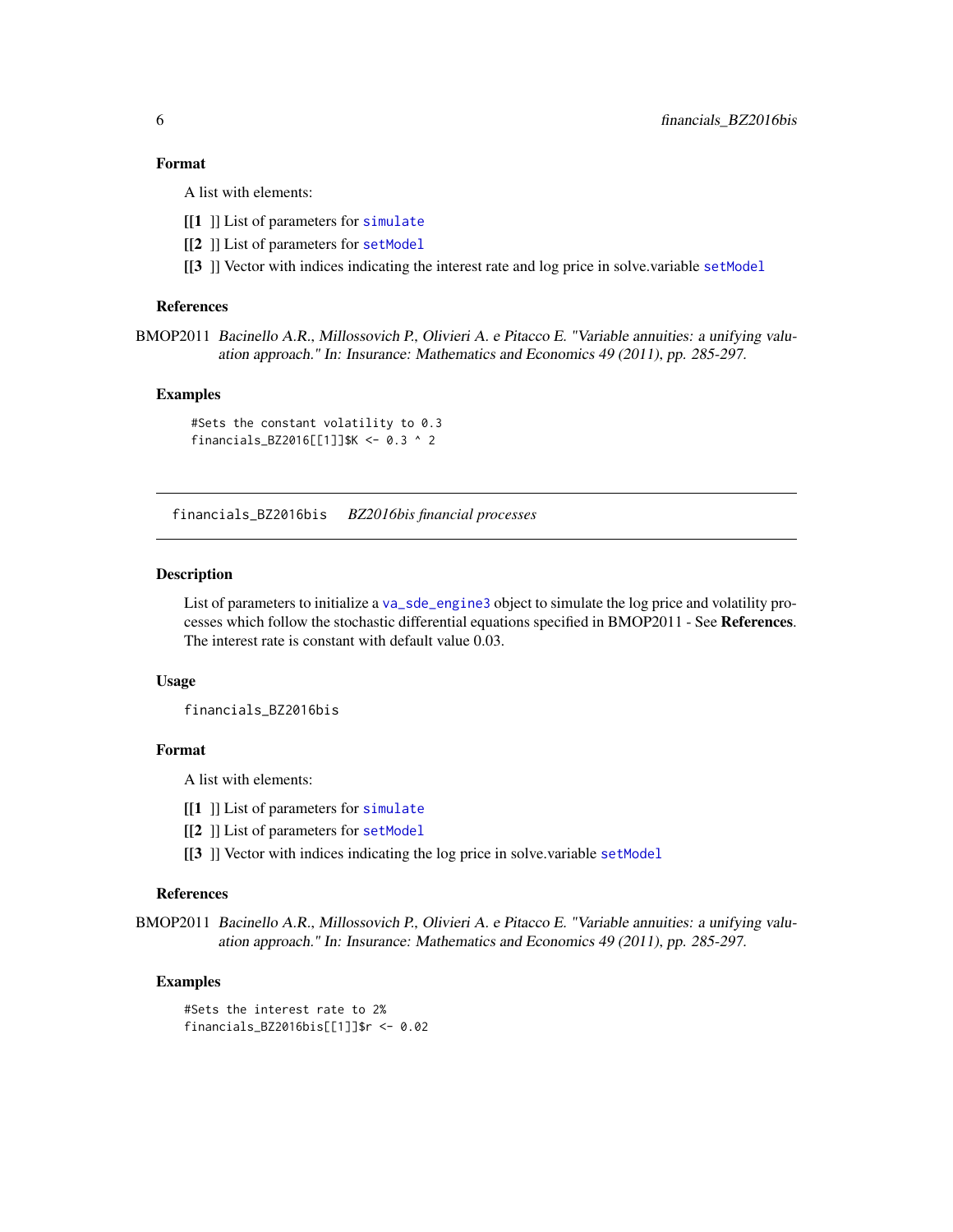<span id="page-6-0"></span>

#### Description

Class for VA with Guaranteed Minimum Accumulation Benefit (GMAB). It supports a simple statedependent fee structure with a single barrier.

See References for a description of variable annuities life insurance products, their guarantees and fee structures.

#### Usage

GMAB

#### Format

[R6Class](#page-0-0) object.

#### Value

Object of [R6Class](#page-0-0)

#### Methods

new Constructor method with arguments:

payoff payoff object of the GMAB guarantee

t0 [timeDate](#page-0-0) object with the issue date of the contract

t timeDate object with the end date of the accumulation period

t1 timeDate object with the end date of the life benefit payment

age numeric positive scalar with the age of the policyholder

fee [constant\\_parameters](#page-2-1) object with the fee

barrier numeric positive scalar with the state-dependent fee barrier

penalty [penalty\\_class](#page-24-1) object with the penalty

- get\_times get method for the product time-line. Returns a [timeDate](#page-0-0) object
- get\_age get method for the age of the insured
- set\_age set method for the age of the insured
- get\_barrier get method for the state-dependent fee barrier. Returns a positive scalar with the barrier
- set\_barrier set method for the state-dependent fee barrier. Argument must be a positive scalar.
- set\_penalty\_object the argument penalty is a [penalty\\_class](#page-24-1) object which is stored in a private field.
- get\_penalty\_object gets the [penalty\\_class](#page-24-1) object.
- set\_penalty set method for the penalty applied in case of surrender. The argument must be a scalar between 0 and 1.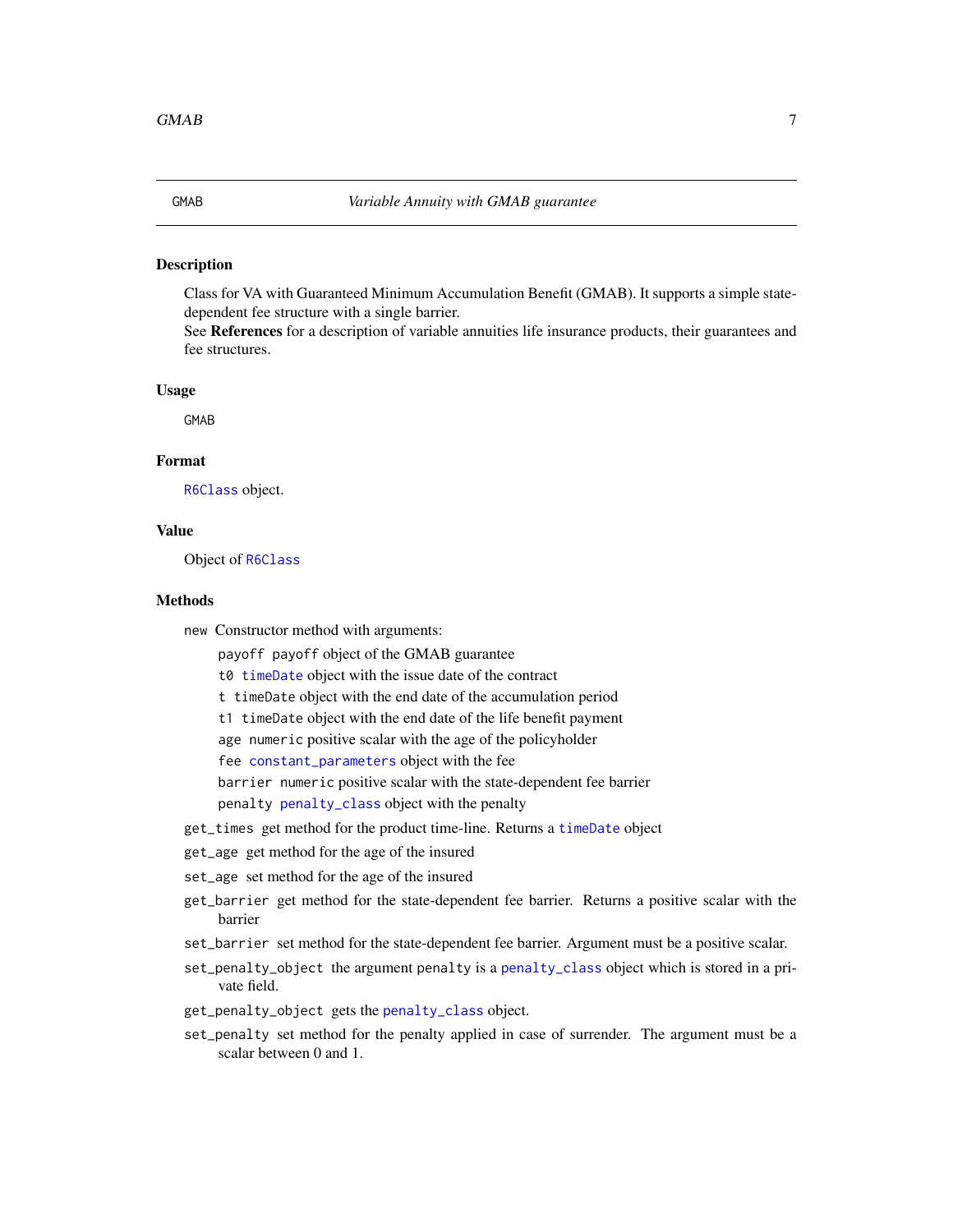- <span id="page-7-0"></span>get\_penalty get method for the surrender penalties. It can be a scalar between 0 and 1 in case the penalty is constant or a numeric vector in case the penalty varies with time.
- set\_fee set method for the contract fee. The argument is a [constant\\_parameters](#page-2-1) object with the fee.
- set\_payoff set method for the [payoff\\_guarantee](#page-21-1) object.
- survival\_benefit\_times returns a numeric vector with the survival benefit time indexes.
- surrender\_times returns a numeric vector with the surrender time indexes. Takes as argument a string with the frequency of the decision if surrendering the contract, e.g. "3m" corresponds to a surrender decision taken every 3 months.
- times\_in\_yrs returns the product time-line in fraction of year
- cash\_flows returns a numeric vector with the cash flows of the product. It takes as argument spot\_values a numeric vector which holds the values of the underlying fund and death\_time a time index with the time of death
- survival\_benefit Returns a numeric scalar corresponding to the survival benefit. The arguments are spot\_values vector which holds the values of the underlying fund and t the time index of the survival benefit.
- get\_premium Returns the premium as non negative scalar

#### References

- BMOP2011 Bacinello A.R., Millossovich P., Olivieri A., Pitacco E., "Variable annuities: a unifying valuation approach." In: Insurance: Mathematics and Economics 49 (2011), pp. 285-297.
- BHM2014 Bernard C., Hardy M. and Mackay A. "State-dependent fees for variable annuity guarantees." In: Astin Bulletin 44 (2014), pp. 559-585.

#### Examples

#Sets up the payoff as a roll-up of premiums with roll-up rate 1%

```
rate <- constant_parameters$new(0.01)
premium <- 100
rollup <- payoff_rollup$new(premium, rate)
#Five years time-line
begin <- timeDate::timeDate("2016-01-01")
end <- timeDate::timeDate("2020-12-31")
```

```
age <- 60
# A constant fee of 2% per year (365 days)
fee <- constant_parameters$new(0.02)
```

```
#Barrier for a state-dependent fee. The fee will be applied only if
#the value of the account is below the barrier
barrier <- 200
```

```
#Withdrawal penalty applied in case the insured surrenders the contract
#It is a constant penalty in this case
```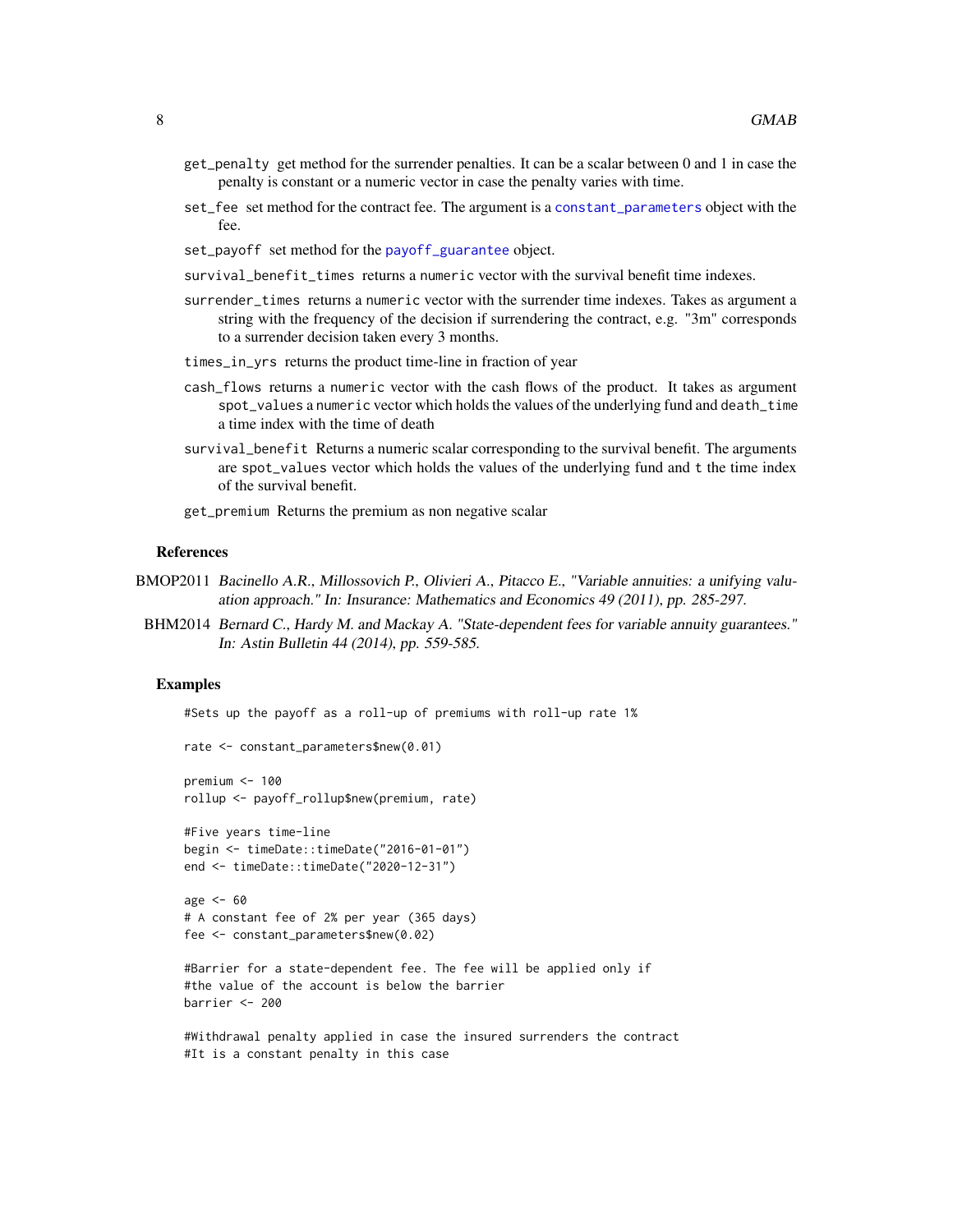#### <span id="page-8-0"></span>GMAB\_GMDB 9

```
penalty <- penalty_class$new(type = 1, 0.01)
#Sets up a VA contract with GMAB guarantee. The guaranteed miminum
#is the roll-up of premiums with rate 1%
contract \leq GMAB$new(rollup, t0 = begin, t = end, age = age, fee = fee,
barrier = barrier, penalty = penalty)
```
GMAB\_GMDB *Variable Annuity with GMAB and GMDB guarantees*

#### Description

Class for a VA with Guaranteed Minimum Accumulation Benefit (GMAB) and Guaranteed Minimum Accumulation Benefit (GMDB). It supports a simple state-dependent fee structure with a single barrier.

See References for a description of variable annuities life insurance products, their guarantees and fee structures.

#### Usage

GMAB\_GMDB

#### Format

[R6Class](#page-0-0) object.

#### Value

Object of [R6Class](#page-0-0)

#### **Methods**

new Constructor method with arguments:

payoff payoff object of the GMAB guarantee

t0 [timeDate](#page-0-0) object with the issue date of the contract

t timeDate object with the end date of the accumulation period

t1 timeDate object with the end date of the life benefit payment

age numeric positive scalar with the age of the policyholder

fee [constant\\_parameters](#page-2-1) object with the fee

barrier numeric positive scalar with the state-dependent fee barrier penalty [penalty\\_class](#page-24-1) object with the penalty

death\_payoff payoff object with the payoff of the GMDB guarantee

get\_times get method for the product time-line. Returns a [timeDate](#page-0-0) object

get\_age get method for the age of the insured

set\_age set method for the age of the insured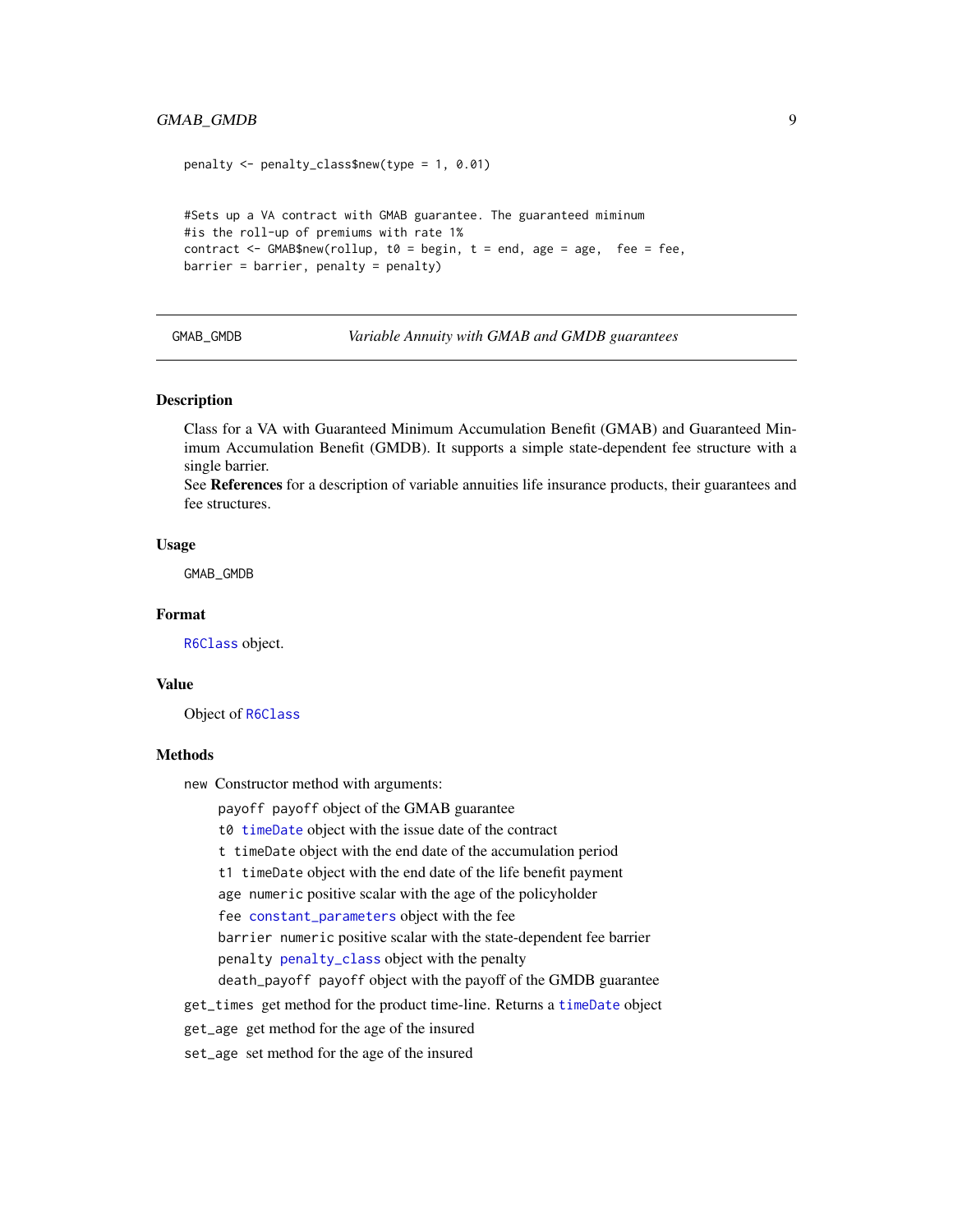- <span id="page-9-0"></span>get\_barrier get method for the state-dependent fee barrier. Returns a positive scalar with the barrier
- set\_barrier set method for the state-dependent fee barrier. Argument must be a positive scalar.
- set\_penalty\_object the argument penalty is a [penalty\\_class](#page-24-1) object which is stored in a private field.
- get\_penalty\_object gets the [penalty\\_class](#page-24-1) object.
- set\_penalty set method for the penalty applied in case of surrender. The argument must be a scalar between 0 and 1.
- get\_penalty get method for the surrender penalties. It can be a scalar between 0 and 1 in case the penalty is constant or a numeric vector in case the penalty varies with time.
- set\_fee set method for the contract fee. The argument is a [constant\\_parameters](#page-2-1) object with the fee.
- set\_payoff set method for the [payoff\\_guarantee](#page-21-1) object of the GMAB rider
- set\_death\_payoff set method for the [payoff\\_guarantee](#page-21-1) object of the GMDB rider
- survival\_benefit\_times returns a numeric vector with the survival benefit time indexes.
- surrender\_times returns a numeric vector with the surrender time indexes. Takes as argument a string with the frequency of the decision if surrendering the contract, e.g. "3m" corresponds to a surrender decision taken every 3 months.
- times\_in\_yrs returns the product time-line in fraction of year
- cash\_flows returns a numeric vector with the cash flows of the product. It takes as argument spot\_values a numeric vector which holds the values of the underlying fund and death\_time a time index with the time of death
- survival\_benefit Returns a numeric scalar corresponding to the survival benefit. The arguments are spot\_values vector which holds the values of the underlying fund and t the time index of the survival benefit.

get\_premium Returns the premium as non negative scalar

#### References

- BMOP2011 Bacinello A.R., Millossovich P., Olivieri A., Pitacco E., "Variable annuities: a unifying valuation approach." In: Insurance: Mathematics and Economics 49 (2011), pp. 285-297.
- BHM2014 Bernard C., Hardy M. and Mackay A. "State-dependent fees for variable annuity guarantees." In: Astin Bulletin 44 (2014), pp. 559-585.

```
#Sets up the payoff as a roll-up of premiums with roll-up rate 1%
rate <- constant_parameters$new(0.01)
premium <- 100
rollup <- payoff_rollup$new(premium, rate)
#Five years time-line
begin <- timeDate::timeDate("2016-01-01")
```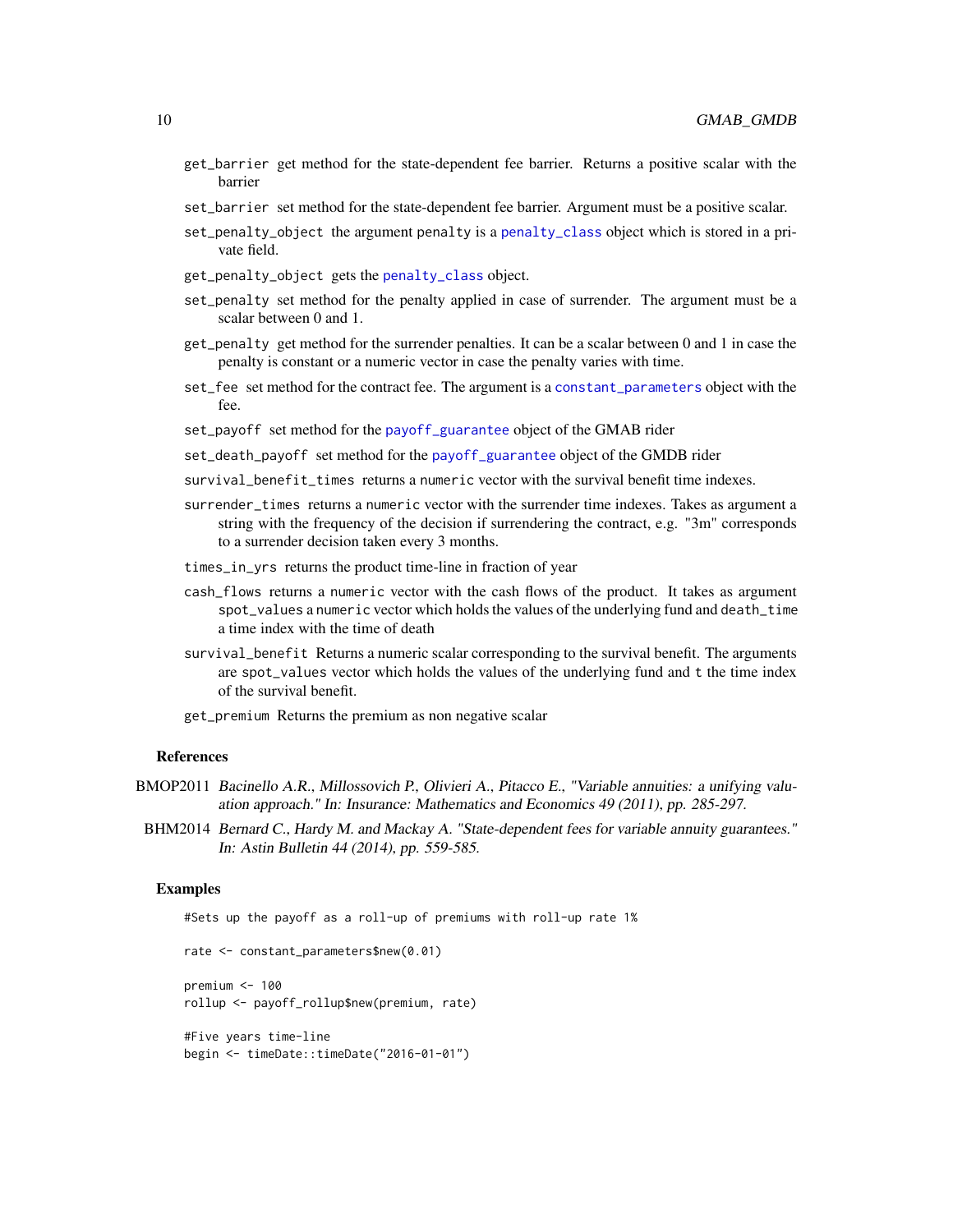#### <span id="page-10-0"></span> $GMDB$  11

```
end <- timeDate::timeDate("2020-12-31")
#Age of the insured
age <- 60
# A constant fee of 2% per year (365 days)
fee <- constant_parameters$new(0.02, 365)
#Barrier for a state-dependent fee. The fee will be applied only if
#the value of the account is below the barrier
barrier <- 200
#Withdrawal penalty applied in case the insured surrenders the contract
#It is a constant penalty in this case
penalty <- penalty_class$new(type = 1, 0.01)
#Sets up the GMAB + GMDB with the same payoff for survival and death
#benefits
contract <- GMAB_GMDB$new(rollup, t0 = begin, t = end, age = age, fee =fee,
barrier = barrier, penalty = penalty, death_payoff = rollup)
```
GMDB *Variable Annuity with GMDB guarantee*

#### Description

Class for VA with Guaranteed Minimum Death Benefit (GMDB). It supports a simple state-dependent fee structure with a single barrier.

See References for a description of variable annuities life insurance products, their guarantees and fee structures.

#### Usage

GMDB

#### Format

[R6Class](#page-0-0) object.

#### Value

Object of [R6Class](#page-0-0)

#### Methods

new Constructor method with arguments:

payoff payoff object of the GMDB guarantee

- t0 [timeDate](#page-0-0) object with the issue date of the contract
- t timeDate object with the end date of the accumulation period
- t1 timeDate object with the end date of the life benefit payment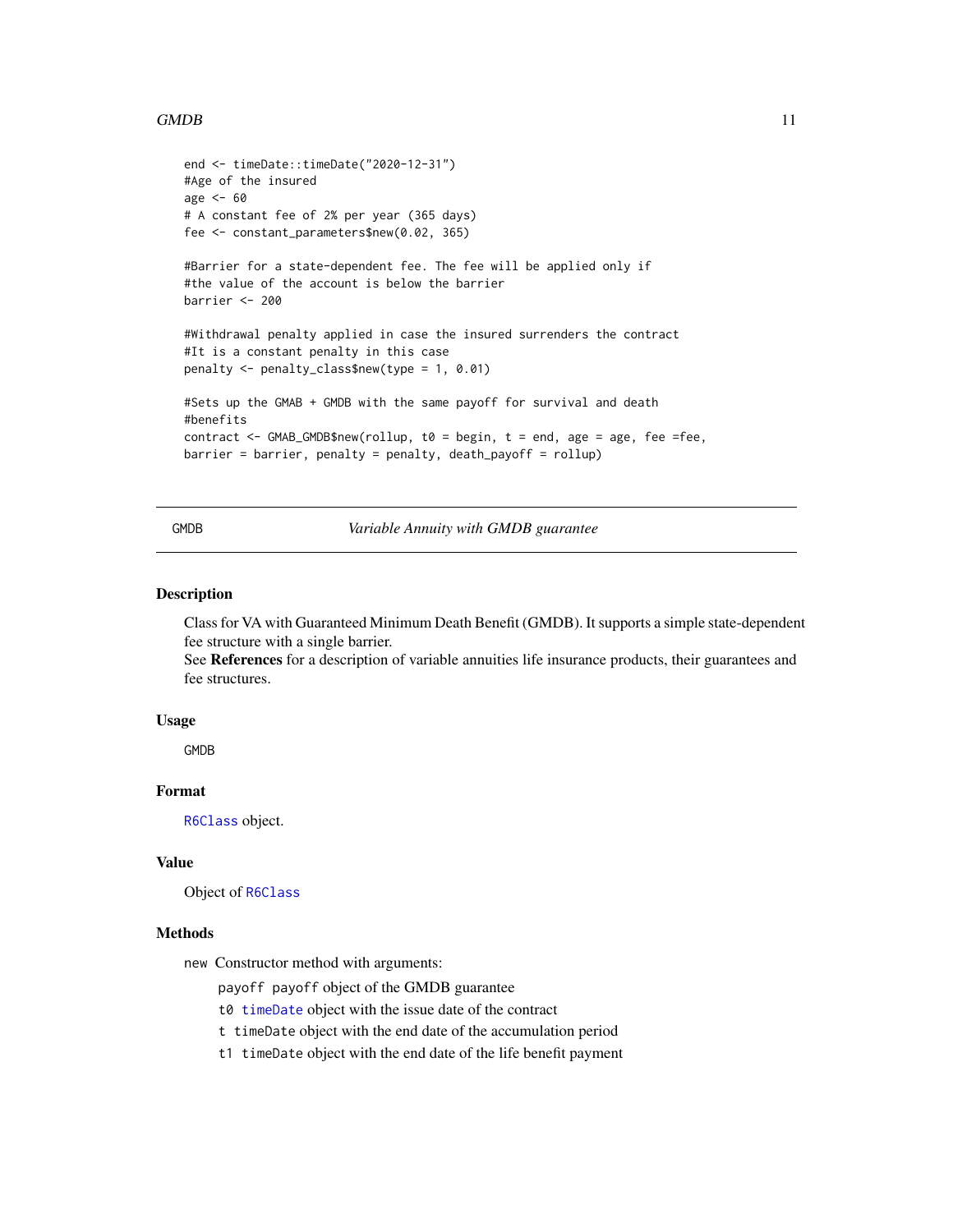<span id="page-11-0"></span>age numeric positive scalar with the age of the policyholder

fee [constant\\_parameters](#page-2-1) object with the fee

barrier numeric positive scalar with the state-dependent fee barrier

- penalty [penalty\\_class](#page-24-1) object with the penalty
- get\_times get method for the product time-line. Returns a [timeDate](#page-0-0) object
- get\_age get method for the age of the insured
- set\_age set method for the age of the insured
- get\_barrier get method for the state-dependent fee barrier. Returns a positive scalar with the barrier
- set\_barrier set method for the state-dependent fee barrier. Argument must be a positive scalar.
- set\_penalty\_object the argument penalty is a [penalty\\_class](#page-24-1) object which is stored in a private field.
- get\_penalty\_object gets the [penalty\\_class](#page-24-1) object.
- set\_penalty set method for the penalty applied in case of surrender. The argument must be a scalar between 0 and 1.
- get\_penalty get method for the surrender penalties. It can be a scalar between 0 and 1 in case the penalty is constant or a numeric vector in case the penalty varies with time.
- set\_fee set method for the contract fee. The argument is a [constant\\_parameters](#page-2-1) object with the fee.
- survival\_benefit\_times returns a numeric vector with the survival benefit time indexes.
- surrender\_times returns a numeric vector with the surrender time indexes. Takes as argument a string with the frequency of the decision if surrendering the contract, e.g. "3m" corresponds to a surrender decision taken every 3 months.
- times\_in\_yrs returns the product time-line in fraction of year
- cash\_flows returns a numeric vector with the cash flows of the product. It takes as argument spot\_values a numeric vector which holds the values of the underlying fund and death\_time a time index with the time of death
- survival\_benefit Returns a numeric scalar corresponding to the survival benefit. The arguments are spot\_values vector which holds the values of the underlying fund and t the time index of the survival benefit.
- get\_premium Returns the premium as non negative scalar

#### References

- BMOP2011 Bacinello A.R., Millossovich P., Olivieri A., Pitacco E., "Variable annuities: a unifying valuation approach." In: Insurance: Mathematics and Economics 49 (2011), pp. 285-297.
- BHM2014 Bernard C., Hardy M. and Mackay A. "State-dependent fees for variable annuity guarantees." In: Astin Bulletin 44 (2014), pp. 559-585.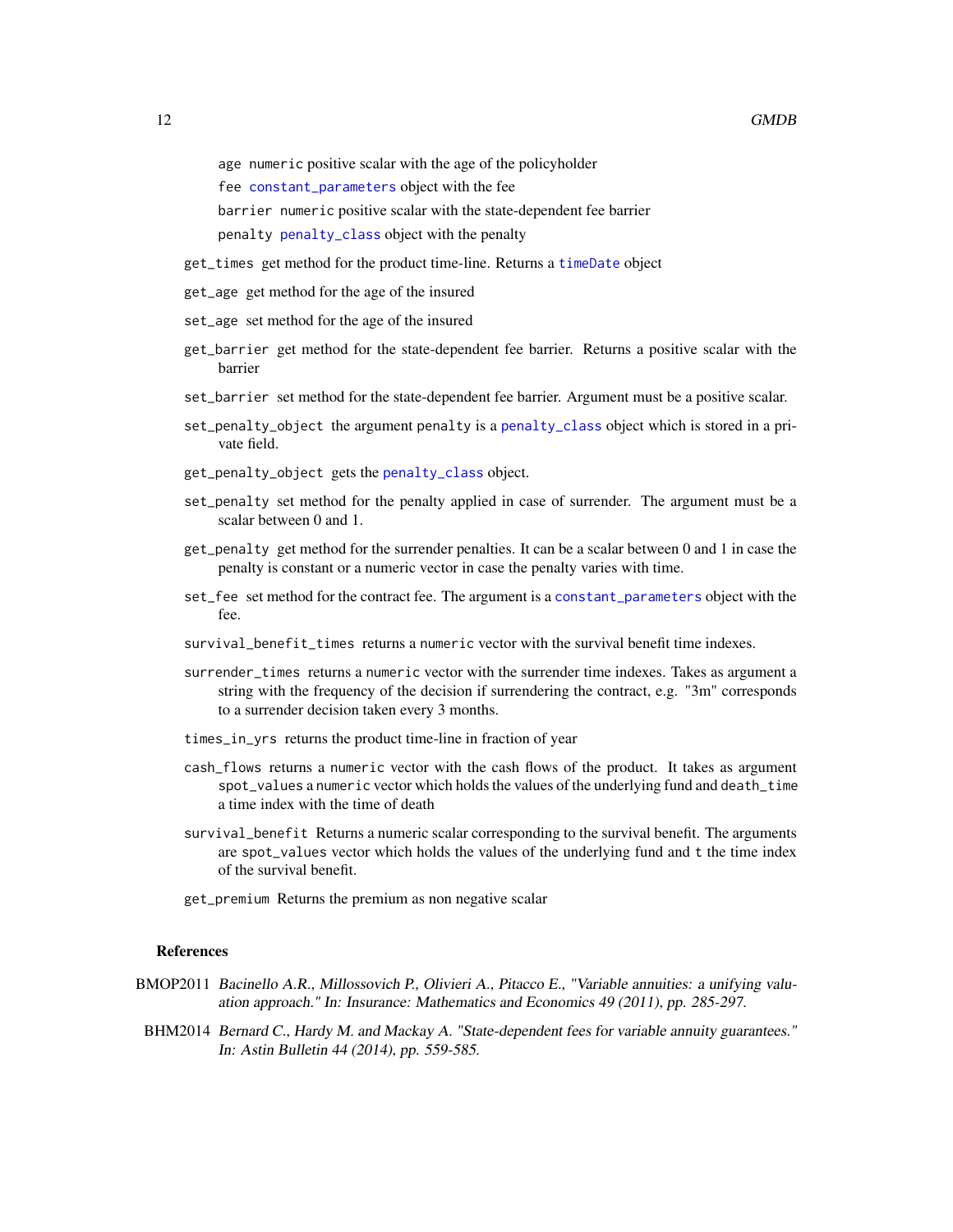#### <span id="page-12-0"></span> $GMIB$  13

#### Examples

```
#Sets up the payoff as a roll-up of premiums with roll-up rate 2%
rate <- constant_parameters$new(0.02)
premium <- 100
rollup <- payoff_rollup$new(premium, rate)
begin <- timeDate::timeDate("2016-01-01")
end <- timeDate::timeDate("2020-12-31")
age <- 60
# A constant fee of 0.02% per year (365 days)
fee <- constant_parameters$new(0.02)
#Barrier for a state-dependent fee. The fee will be applied only if
#the value of the account is below the barrier
barrier <- Inf
#Withdrawal penalty applied in case the insured surrenders the contract
#It is a constant penalty in this case
penalty <- penalty_class$new(type = 1, 0.01)
#Sets up a VA contract with GMDB guarantee. The guaranteed miminum
#is the roll-up of premiums with rate 2%
contract \leq GMDB$new(rollup, t0 = begin, t = end, age = age, fee = fee,
barrier = barrier, penalty = penalty)
```
GMIB *Variable Annuity with GMIB guarantee*

#### Description

Class for VA with Guaranteed Minimum Income Benefit (GMIB). A GMIB rider provides a lifetime annuity from a specified future time. Types of GMIB supported are a whole-life annuity (Ia), an annuity-certain (Ib) or annuity-certain followed by a deferred whole-life annuity (Ic). It supports a simple state-dependent fee structure with a single barrier.

See References for a description of variable annuities life insurance products, their guarantees and fee structures.

#### Usage

GMIB

### Format

[R6Class](#page-0-0) object.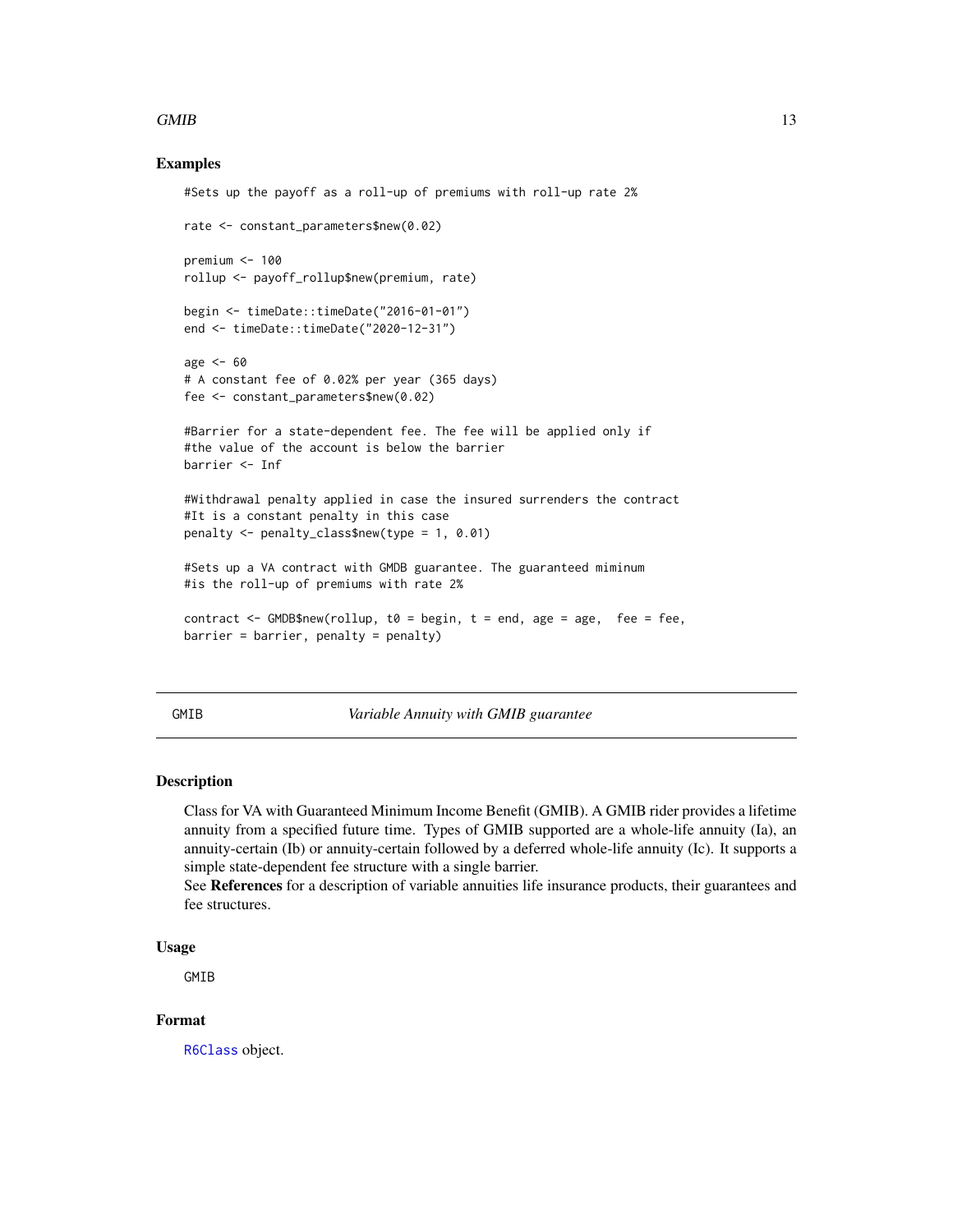#### <span id="page-13-0"></span>Details

The annuity payment is assumed to be annual and it's calculated as the annuitization rate by the roll-up or ratchet payoff at the end of the accumulation period t.

#### Value

Object of [R6Class](#page-0-0)

#### Methods

new Constructor method with arguments:

payoff payoff object of the GMAB guarantee

- t0 [timeDate](#page-0-0) object with the issue date of the contract
- t timeDate object with the end date of the accumulation period
- t1 timeDate object with the end date of the life benefit payment

age numeric positive scalar with the age of the policyholder

fee [constant\\_parameters](#page-2-1) object with the fee

barrier numeric positive scalar with the state-dependent fee barrier

- penalty [penalty\\_class](#page-24-1) object with the penalty
- eta numeric scalar with the market annuitisation rate
- type string with the income benefit type: it can be 'Ia' for a whole-life annuity, 'Ib' for an annuity-certain with maturity t1, 'Ic' for an annuity certain with maturity t1 followed with a deferred life-annuity if the insured is alive after t1.
- get\_times get method for the product time-line. Returns a [timeDate](#page-0-0) object
- get\_age get method for the age of the insured
- set\_age set method for the age of the insured
- get\_barrier get method for the state-dependent fee barrier. Returns a positive scalar with the barrier
- set\_barrier set method for the state-dependent fee barrier. Argument must be a positive scalar.
- set\_penalty\_object the argument penalty is a [penalty\\_class](#page-24-1) object which is stored in a private field.
- get\_penalty\_object gets the [penalty\\_class](#page-24-1) object.
- set\_penalty set method for the penalty applied in case of surrender. The argument must be a scalar between 0 and 1.
- get\_penalty get method for the surrender penalties. It can be a scalar between 0 and 1 in case the penalty is constant or a numeric vector in case the penalty varies with time.
- set\_fee set method for the contract fee. The argument is a [constant\\_parameters](#page-2-1) object with the fee.
- set\_payoff set method for the [payoff\\_guarantee](#page-21-1) object.
- survival\_benefit\_times returns a numeric vector with the survival benefit time indexes.
- surrender\_times returns a numeric vector with the surrender time indexes. Takes as argument a string with the frequency of the decision if surrendering the contract, e.g. "3m" corresponds to a surrender decision taken every 3 months.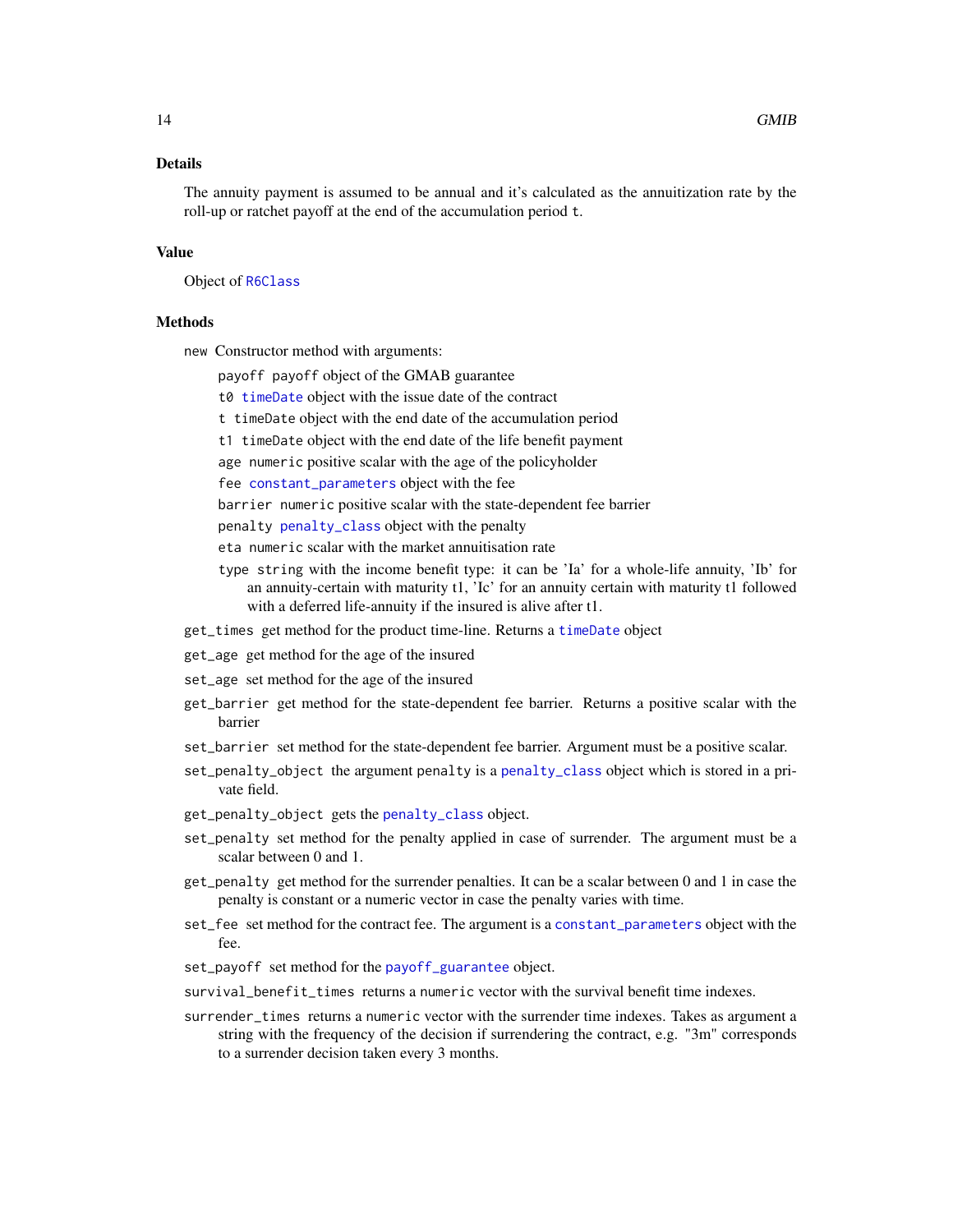times\_in\_yrs returns the product time-line in fraction of year

- cash\_flows returns a numeric vector with the cash flows of the product. It takes as argument spot\_values a numeric vector which holds the values of the underlying fund, death\_time a time index with the time of death and discounts a numeric vector with the discount factors at time of death. These latest are used to calculate the death benefit for type Ib and Ic.
- survival\_benefit Returns a numeric scalar corresponding to the survival benefit. The arguments are spot\_values vector which holds the values of the underlying fund and time the time index of the survival benefit. The function will return 0 if there's no survival benefit at the specified time
- get\_premium Returns the premium as non negative scalar

#### References

- BMOP2011 Bacinello A.R., Millossovich P., Olivieri A., Pitacco E., "Variable annuities: a unifying valuation approach." In: Insurance: Mathematics and Economics 49 (2011), pp. 285-297.
- BHM2014 Bernard C., Hardy M. and Mackay A. "State-dependent fees for variable annuity guarantees." In: Astin Bulletin 44 (2014), pp. 559-585.

#### Examples

#Sets up the payoff as a roll-up of premiums with roll-up rate 1% rate <- constant\_parameters\$new(0.01)

```
premium <- 100
rollup <- payoff_rollup$new(premium, rate)
```

```
t0 <- timeDate::timeDate("2016-01-01")
```

```
#Five year accumulation period
t <- timeDate::timeDate("2020-12-31")
```

```
#Five year annuity certain period
t1 <- timeDate::timeDate("2025-12-31")
```
age  $<-60$ 

```
# A constant fee of 2% per year (365 days)
fee <- constant_parameters$new(0.02)
```

```
#Barrier for a state-dependent fee. The fee will be applied only if
#the value of the account is below the barrier
barrier <- 200
```

```
#Withdrawal penalty applied in case the insured surrenders the contract
#It is a constant penalty in this case
penalty <- penalty_class$new(type = 1, 0.01)
```

```
#Sets up a VA contract with GMIB guarantee, whole-life (Ia).
```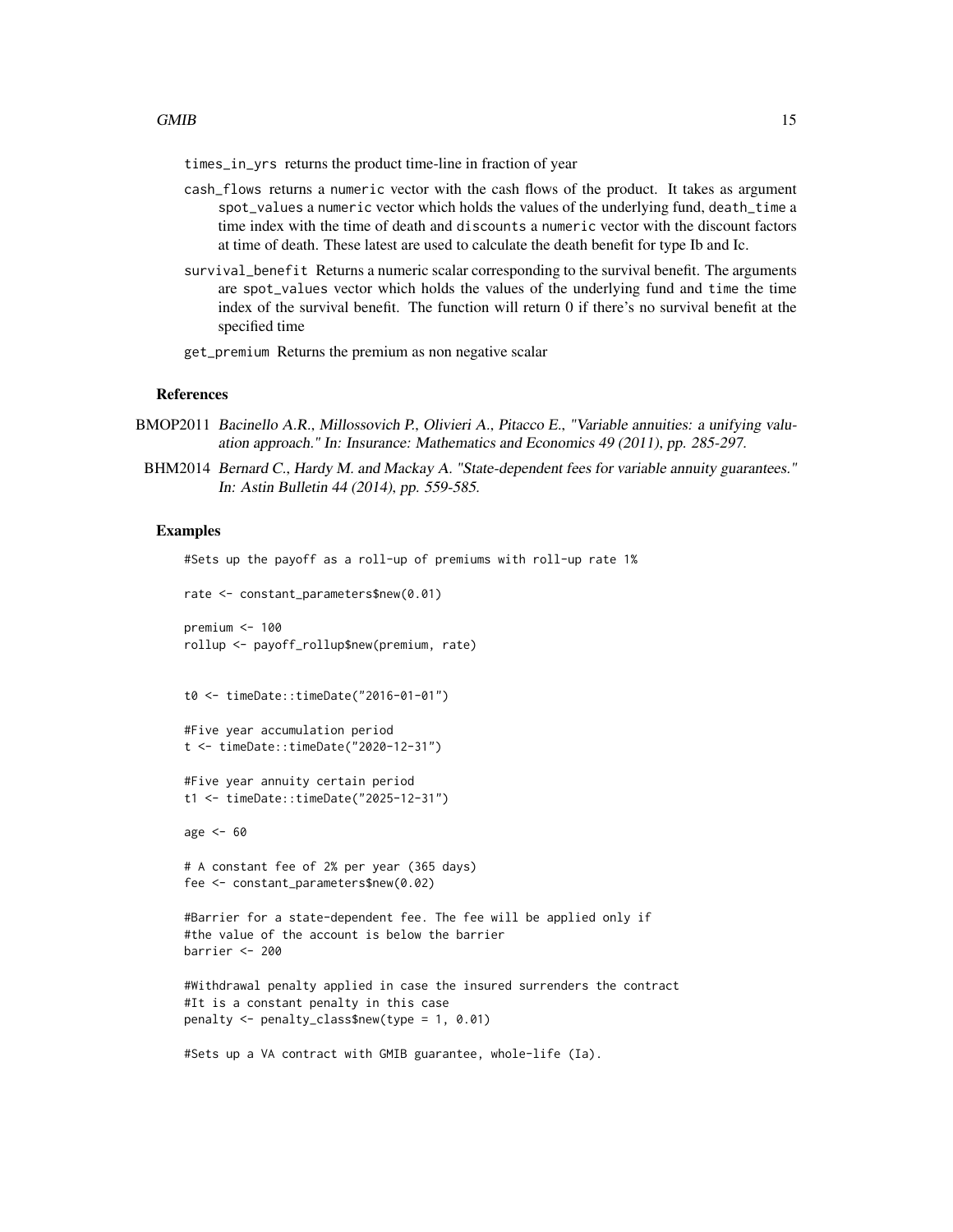```
contract \leq GMIB$new(rollup, t0 = t0, t = t, age = age, fee = fee,
barrier = barrier, penalty = penalty, eta = 0.04)
#Sets up a VA contract with GMIB gurantee annuity-certain with
#maturity t1
contract \leq GMIB$new(rollup, t0 = t0, t = t, t1 = t1, age = age,
fee = fee, barrier = barrier, penalty = penalty, eta = 0.04, type = "Ib")
```
#### GMWB *Variable Annuity with GMWB guarantee*

#### Description

Class for a VA product with Guaranteed Minimum Withdrawal Benefit (GMWB). A GMWB rider allows for periodic withdrawals from the policy account. Types of GMWB supported are withdrawals up to a fixed date independent of survival (Wa), withdrawals up to fixed date only if the insured is alive (Wb) or whole life withdrawals (Wc). It supports a simple state-dependent fee structure with a single barrier.

See References for a description of variable annuities life insurance products, their guarantees and fee structures.

#### Usage

GMWB

#### Format

[R6Class](#page-0-0) object.

### Value

Object of [R6Class](#page-0-0)

#### Methods

new Constructor method with arguments:

payoff payoff\_GMWB object with the amount of the periodic withdrawal

t0 [timeDate](#page-0-0) object with the issue date of the contract

t1 timeDate object with the end date of the contract

age numeric positive scalar with the age of the policyholder

fee [constant\\_parameters](#page-2-1) object with the fee

barrier numeric positive scalar with the state-dependent fee barrier

penalty [penalty\\_class](#page-24-1) object with the penalty

type string with the GMWB contract type: it can be 'Wa' for withdrawals up to t1 independent of survival,'Wb' for withdrawals up to t1 only if the insured is alive, 'Wc' for whole life withdrawals.

<span id="page-15-0"></span>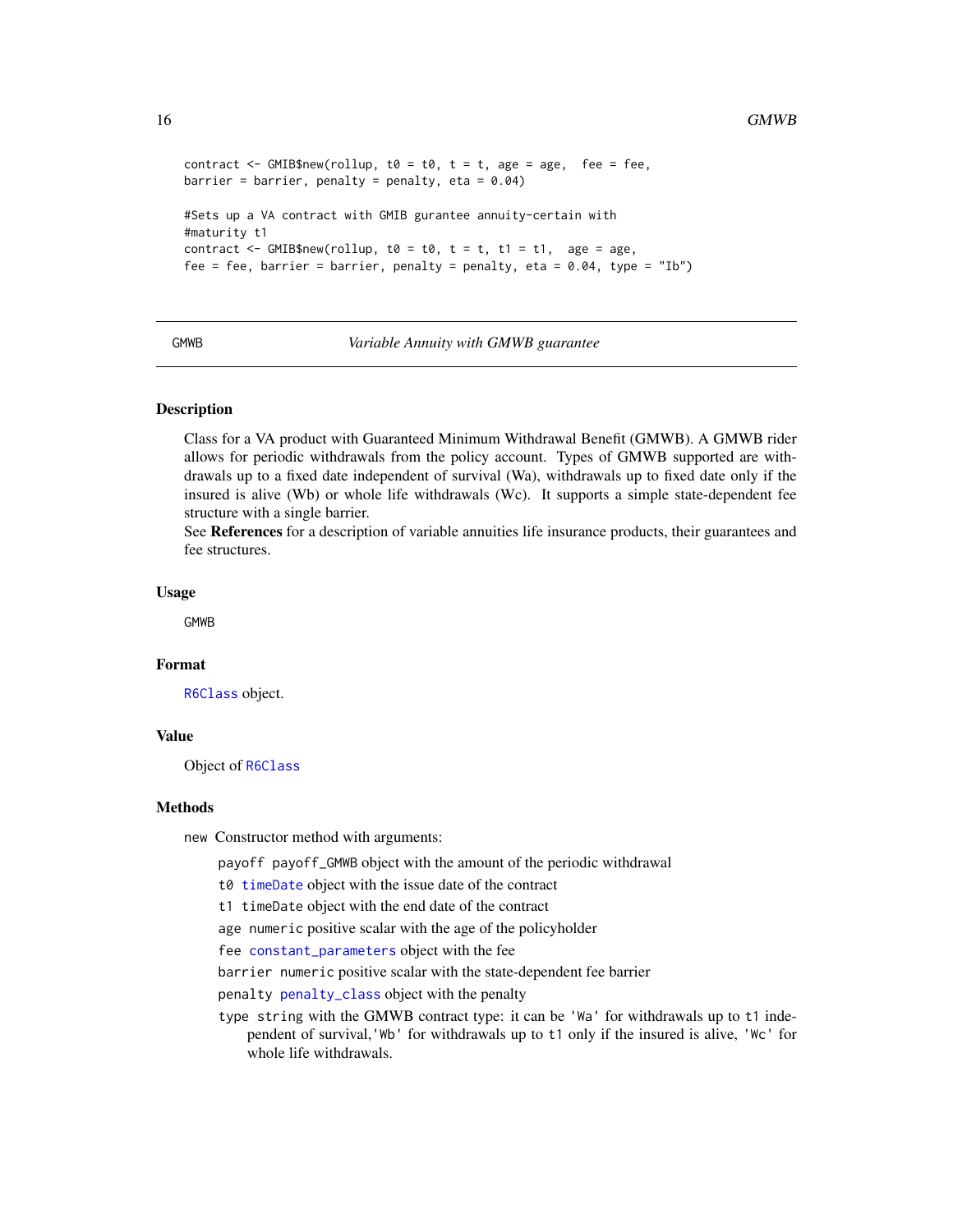- <span id="page-16-0"></span>freq string with the frequency of withdrawals expressed in months (e.g. '12m' stands for yearly withdrawals).
- get\_times get method for the product time-line. Returns a [timeDate](#page-0-0) object
- get\_age get method for the age of the insured
- set\_age set method for the age of the insured
- get\_barrier get method for the state-dependent fee barrier. Returns a positive scalar with the barrier
- set\_barrier set method for the state-dependent fee barrier. Argument must be a positive scalar.
- set\_penalty\_object the argument penalty is a [penalty\\_class](#page-24-1) object which is stored in a private field.
- get\_penalty\_object gets the [penalty\\_class](#page-24-1) object.
- set\_penalty set method for the penalty applied in case of surrender. The argument must be a scalar between 0 and 1.
- get\_penalty get method for the surrender penalties. It can be a scalar between 0 and 1 in case the penalty is constant or a numeric vector in case the penalty varies with time.
- set\_fee set method for the contract fee. The argument is a [constant\\_parameters](#page-2-1) object with the fee.
- set\_payoff set method for the [payoff\\_guarantee](#page-21-1) object.
- survival benefit times returns a numeric vector with the survival benefit time indexes.
- surrender\_times returns a numeric vector with the surrender time indexes. Takes as argument a string with the frequency of the decision if surrendering the contract, e.g. "3m" corresponds to a surrender decision taken every 3 months.
- times\_in\_yrs returns the product time-line in fraction of year
- cash\_flows returns a numeric vector with the cash flows of the product. It takes as argument: spot\_values a numeric vector which holds the values of the underlying fund, death\_time a time index with the time of death and discounts a numeric vector with the discount factors at time of death. These latest are used to calculate the death benefit for the GMWB of type Wa
- survival\_benefit Returns a numeric scalar corresponding to the survival benefit. The arguments are: spot\_values vector which holds the values of the underlying fund, death\_time time index of the time of death and time the time index of the survival benefit. The function will return 0 if there's no survival benefit at the specified time
- get\_premium Returns the premium as non negative scalar

#### References

- BMOP2011 Bacinello A.R., Millossovich P., Olivieri A., Pitacco E., "Variable annuities: a unifying valuation approach." In: Insurance: Mathematics and Economics 49 (2011), pp. 285-297.
- BHM2014 Bernard C., Hardy M. and Mackay A. "State-dependent fees for variable annuity guarantees." In: Astin Bulletin 44 (2014), pp. 559-585.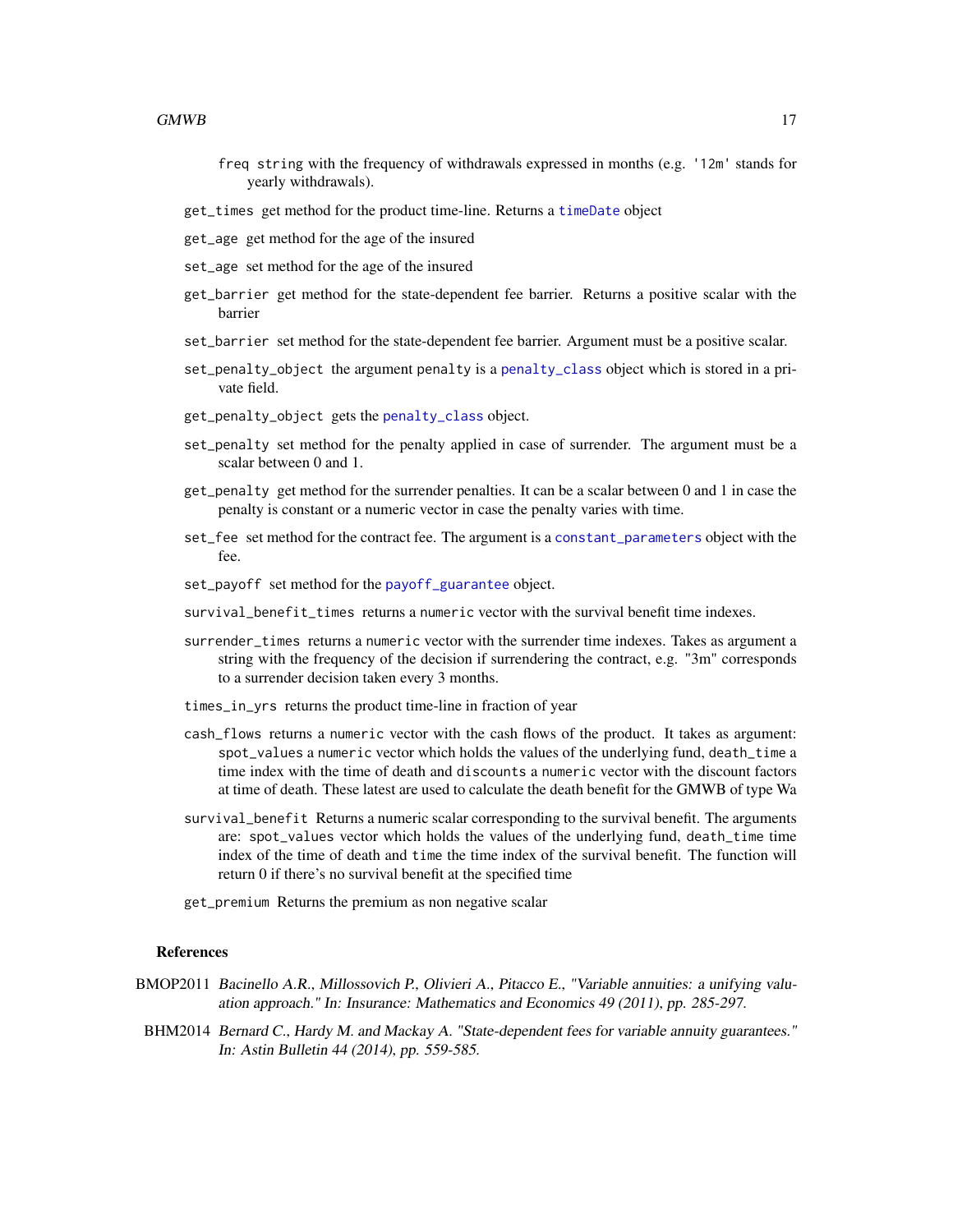#### Examples

```
#Sets up the periodic payment.
```

```
premium <- 100
beta \leq 0.1GMWB_payment <- payoff_GMWB$new(premium, beta)
#Issue date of the contract
t0 <- timeDate::timeDate("2016-01-01")
#Ten years expiration of the guarantee
t1 <- timeDate::timeDate("2025-12-31")
age <- 60
# A constant fee of 2% per year (365 days)
fee <- constant_parameters$new(0.02)
#Barrier for a state-dependent fee. The fee will be applied only if
#the value of the account is below the barrier
barrier <- 200
#Withdrawal penalty applied in case the insured surrenders the contract
#It is a constant penalty in this case
penalty <- penalty_class$new(type = 1, 0.01)
#Sets up a VA contract with GMWB guarantee type Wa with yearly
#withdrawals for 10 years.
contract <- GMWB$new(GMWB_payment, t0 = t0, t1 = t1, age = age, fee = fee,
barrier = barrier, penalty = penalty, type = "Wa", freq = "12m")
```
<span id="page-17-1"></span>makeham *Makeham's intensity of mortality*

#### Description

Makeham's intensity of mortality

#### Usage

makeham(t, x, A, B, c)

#### Arguments

|   | time as numeric scalar |
|---|------------------------|
| x | age as numeric scalar  |

<span id="page-17-0"></span>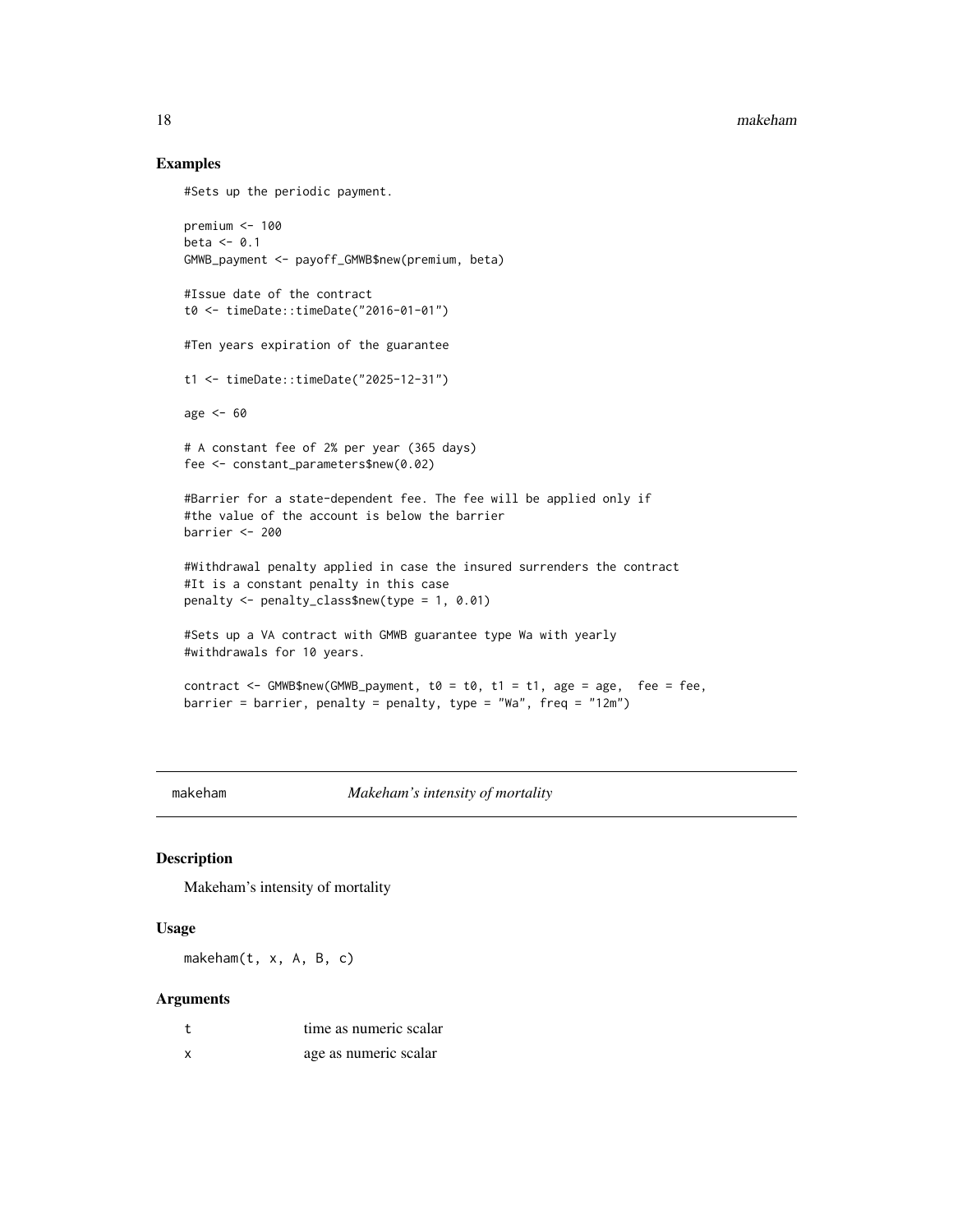#### <span id="page-18-0"></span>mc\_gatherer 19

|   | numeric scalar |
|---|----------------|
| R | numeric scalar |
|   | numeric scalar |

mc\_gatherer *Monte Carlo gatherer*

#### Description

Class which defines a gatherer for the Monte Carlo simulated values. It has methods to return the Monte Carlo estimate and Monte Carlo Standard Error of the estimate as well as a convergence table.

#### Usage

mc\_gatherer

### Format

[R6Class](#page-0-0) object.

#### Value

Object of [R6Class](#page-0-0)

#### Methods

new Constructor method

dump\_result Saves the argument result which is a numeric scalar

get\_results Returns the Monte Carlo estimate and the (estimated) Monte Carlo Standard Error of the estimate

convergence\_table Returns the convergence table

#### plot Plots a Monte Carlo convergence graph at 95% level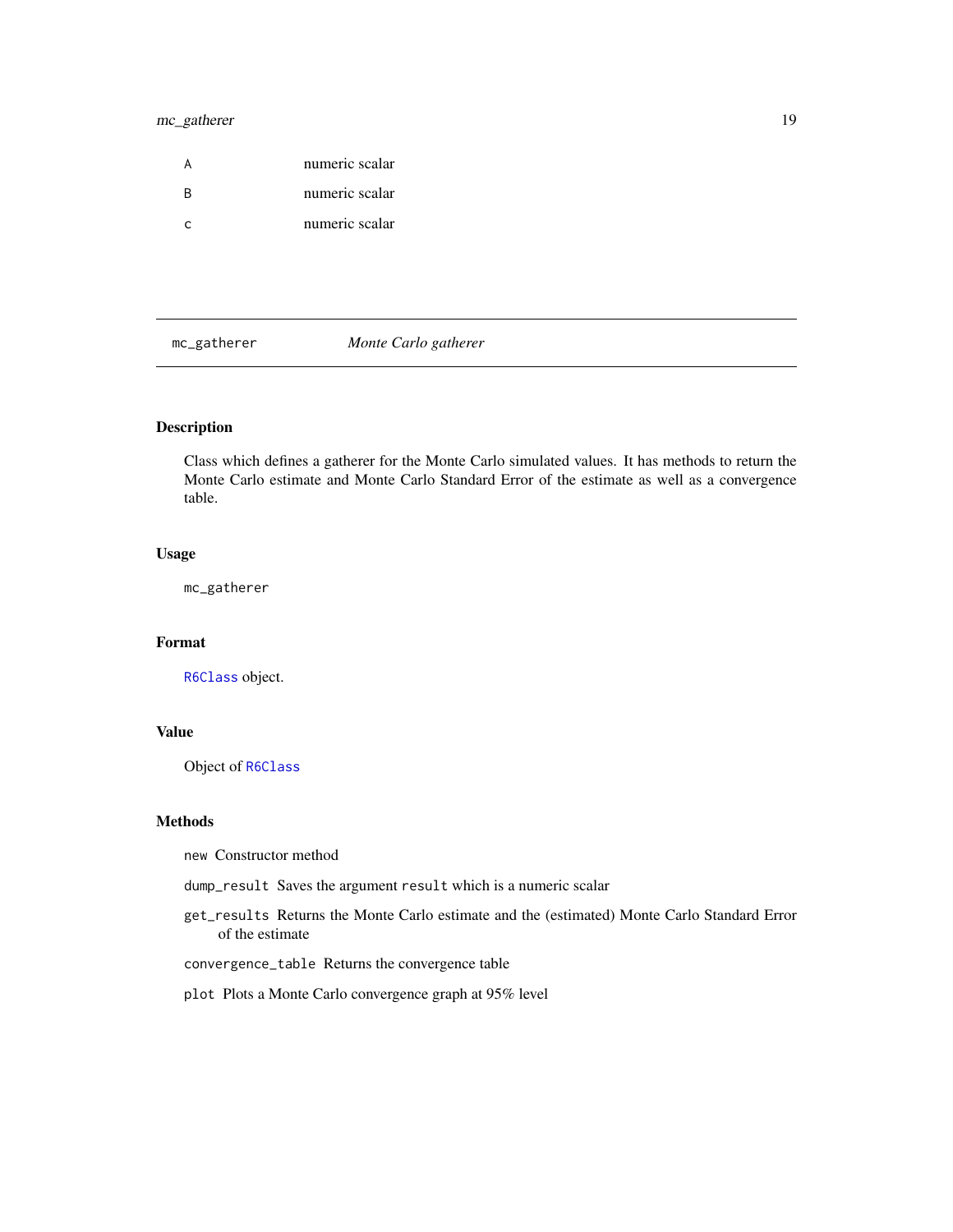<span id="page-19-0"></span>mortality\_BBM2010 *BBM2010 demographic processes*

#### Description

List of parameters to initialize a va\_sde\_engine object to simulate the intensity of mortality process according to the stochastic differential equation specified in BBM2010 - See References.

#### Usage

mortality\_BBM2010

#### Format

A list with elements:

- [[1] ] List of parameters for [simulate](#page-0-0)
- [[2] ] List of parameters for [setModel](#page-0-0)
- [[3 ]] Vector with indices indicating the intensity of mortality in solve.variable [setModel](#page-0-0)

#### References

BBM2010 Bacinello A.R., Biffis E. e Millossovich P. "Regression-based algorithms for life insurance contracts with surrender guarantees". In: Quantitative Finance 10.9 (2010), pp. 1077-1090.

<span id="page-19-1"></span>mortality\_BMOP2011 *BMOP2011 demographic processes*

#### Description

List of parameters to initialize a va\_sde\_engine object to simulate the intensity of mortality process according to the stochastic differential equation specified in BMOP2011 - See References.

#### Usage

mortality\_BMOP2011

#### Format

A list with elements:

- [[1] ] List of parameters for [simulate](#page-0-0)
- [[2 ]] List of parameters for [setModel](#page-0-0)
- [[3 ]] Vector with indices indicating the intensity of mortality in solve.variable [setModel](#page-0-0)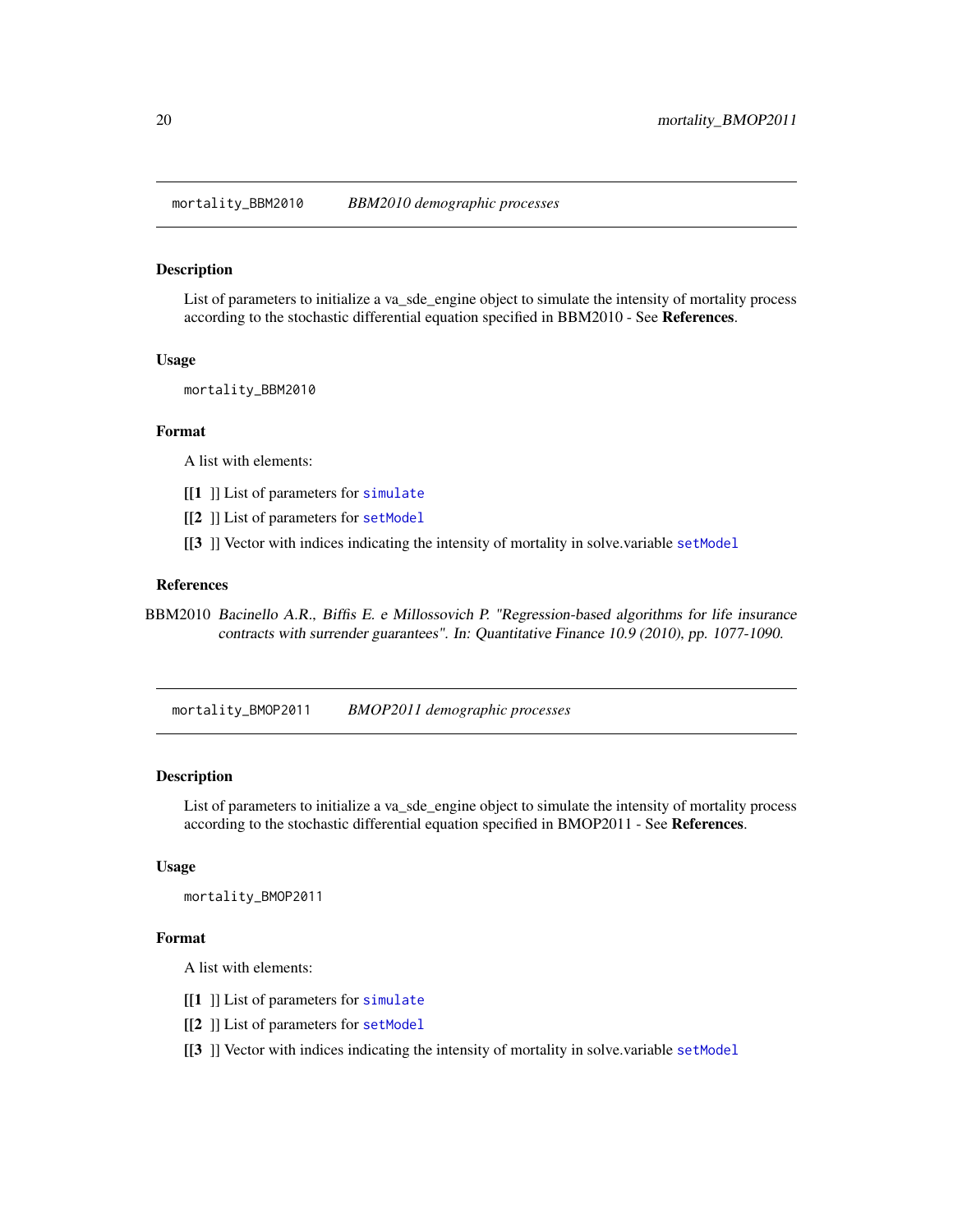<span id="page-20-0"></span> $mu$  21

#### References

BMOP2011 Bacinello A.R., Millossovich P., Olivieri A. e Pitacco E. "Variable annuities: a unifying valuation approach." In: Insurance: Mathematics and Economics 49 (2011), pp. 285-297.

<span id="page-20-1"></span>mu *Weibull intensity of mortality*

#### Description

Weibull intensity of mortality

#### Usage

mu(t, x, c1, c2)

#### Arguments

|                 | time as numeric scalar |
|-----------------|------------------------|
| X               | age as numeric scalar  |
| $\mathsf{c}1$   | numeric scalar         |
| $\mathcal{C}^2$ | numeric scalar         |

payoff\_GMWB *GMWB payoff class*

#### Description

Class providing the periodic payment of a GMWB contract. It is stated as a given percentage of the premium.

#### Usage

payoff\_GMWB

#### Format

[R6Class](#page-0-0) object.

#### Value

Object of [R6Class](#page-0-0)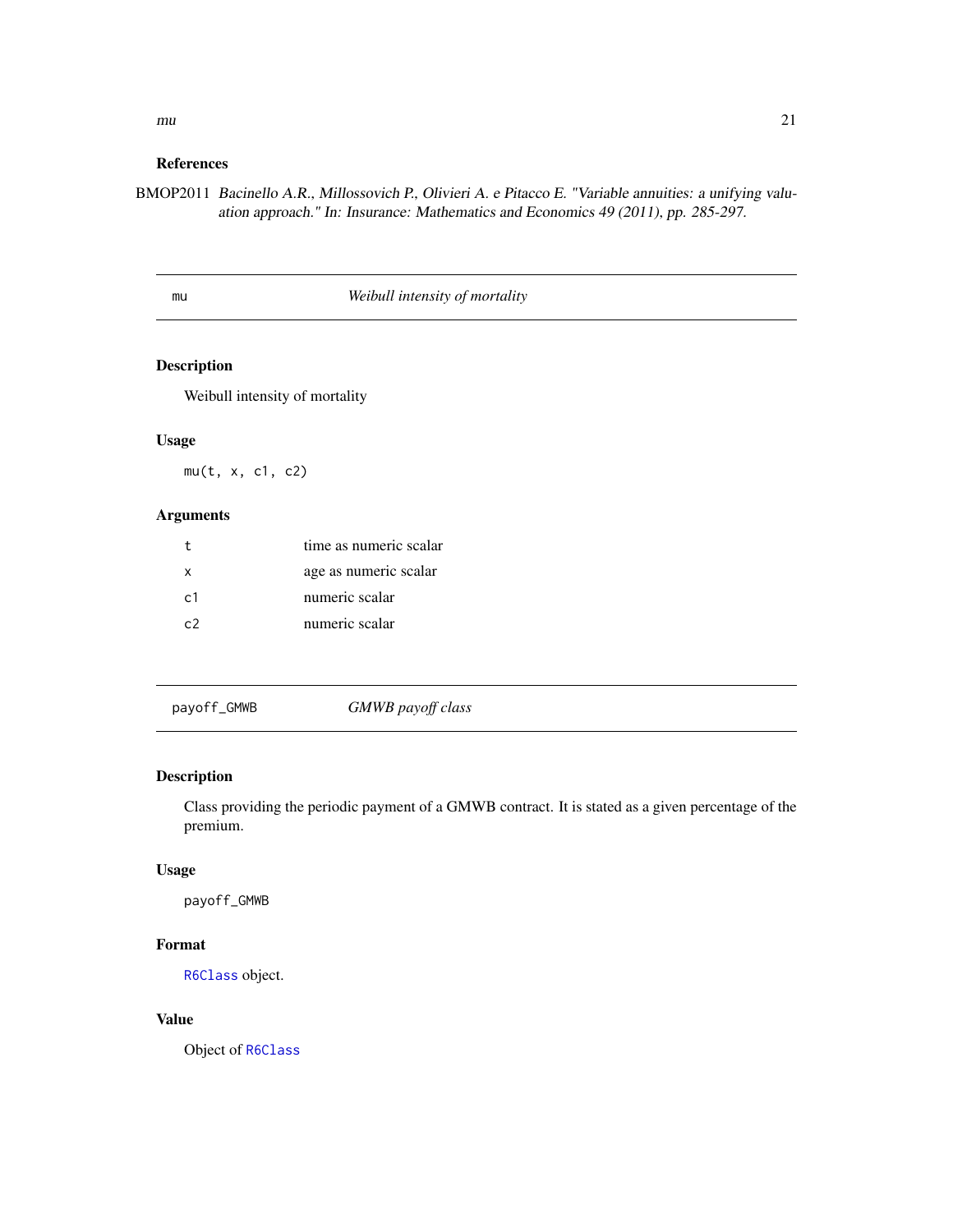#### <span id="page-21-0"></span>Methods

- new Initialize method. The arguments are a non negative scalar with the premium and a scalar between 0 and 1 with the percentage.
- set\_premium Stores the premium in a private field. The argument is a non negative scalar
- get\_premium Returns the premium as non negative scalar
- set\_beta Sets the percentage. The argument is a scalar between 0 and 1
- get\_beta Gets the percentage
- get\_payoff Gets the payoff

#### Examples

```
premium <- 100
beta \leq 0.15GMWB_payment <- payoff_GMWB$new(premium, beta)
GMWB_payment$get_payoff()
```
<span id="page-21-1"></span>payoff\_guarantee *Generic guarantee payoff class*

#### Description

Class providing an interface for guarantee payoff objects. This class shouldn't be instantiated but used as base class for more specialized implementations such as a roll-up or ratchet payoff classes.

#### Usage

payoff\_guarantee

#### Format

[R6Class](#page-0-0) object.

### Value

Object of [R6Class](#page-0-0)

#### Methods

new (public) Initialize method. The argument is a non negative scalar with the premium.

- set\_premium (public) Stores the premium in a private field. The argument is a non negative scalar
- get\_premium (public) Returns the premium as non negative scalar
- get\_payoff (public) Gets a zero payoff in this base class.The arguments are a numeric vector with the amounts and a vector of [timeDate](#page-0-0) objects to calculate the payoff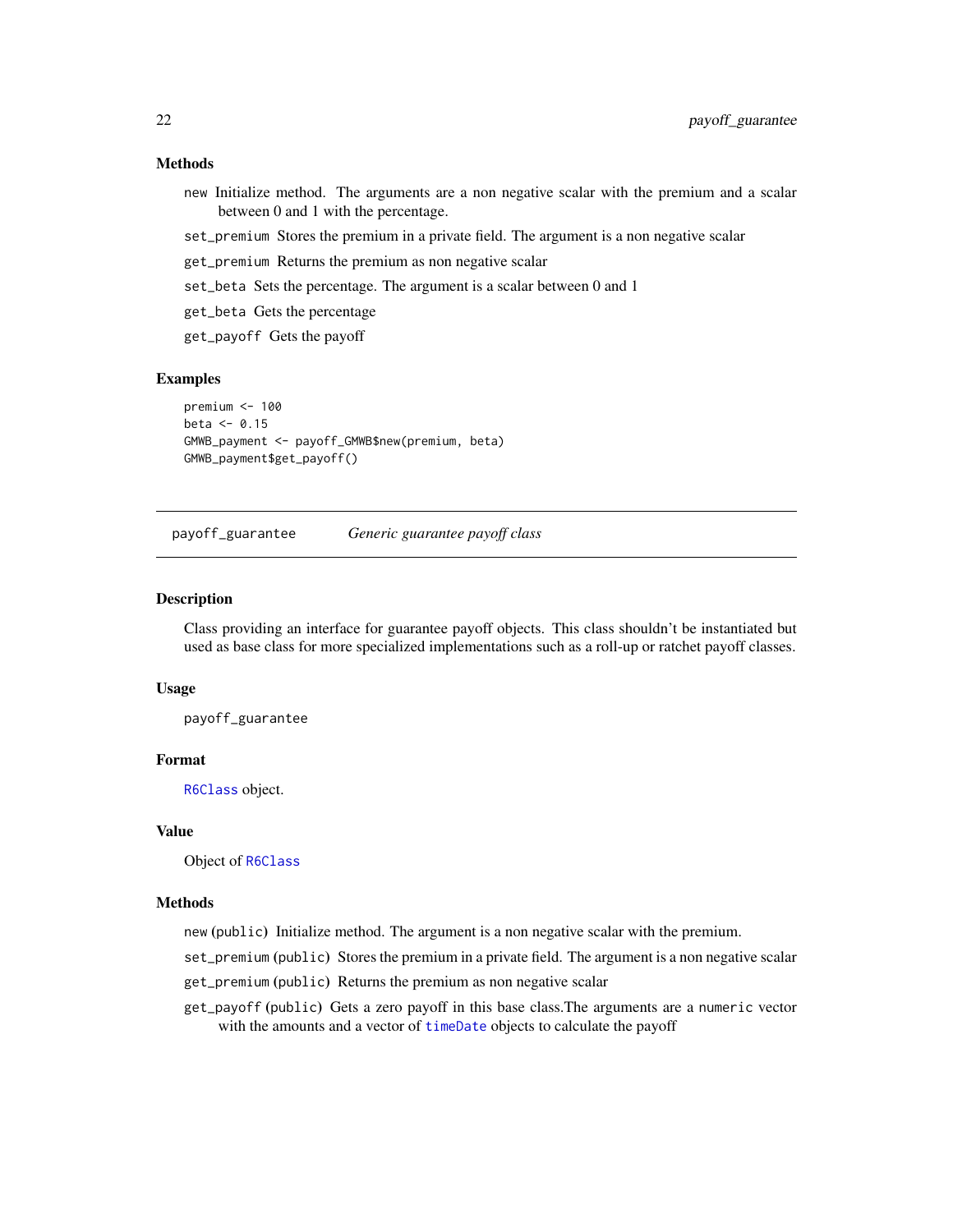<span id="page-22-0"></span>payoff\_ratchet *Ratchet payoff class*

#### Description

Class providing a ratchet payoff object. The payoff will be the highest account value recorded at some specified times.

#### Usage

payoff\_ratchet

#### Format

[R6Class](#page-0-0) object.

#### Value

Object of [R6Class](#page-0-0)

#### Methods

- new Initialize method. The arguments are a non negative scalar with the premium and the ratchet frequency. Allowed units for the frequency are "m" for 4 weeks, "w" for weeks, "d" for days
- set\_premium Stores the premium in a private field. The argument is a non negative scalar
- get\_premium Returns the premium as non negative scalar
- set\_freq Sets the ratchet frequency. Allowed units for the frequency are "m" for 4 weeks, "w" for weeks, "d" for days
- get\_payoff Gets the payoff. The arguments are a numeric vector with the amounts, a vector of [timeDate](#page-0-0) objects with the start and end dates for the ratchet and a numeric vector with the account values. (see Examples)

```
freq \leq "1m"
premium <-100ratchet <- payoff_ratchet$new(premium, freq)
t1 <- timeDate::timeDate("2016-01-01")
t2 <- timeDate::timeDate("2016-12-31")
account < -120 * rnorm(365)ratchet$get_payoff(c(120,100), c(t1,t2), account)
```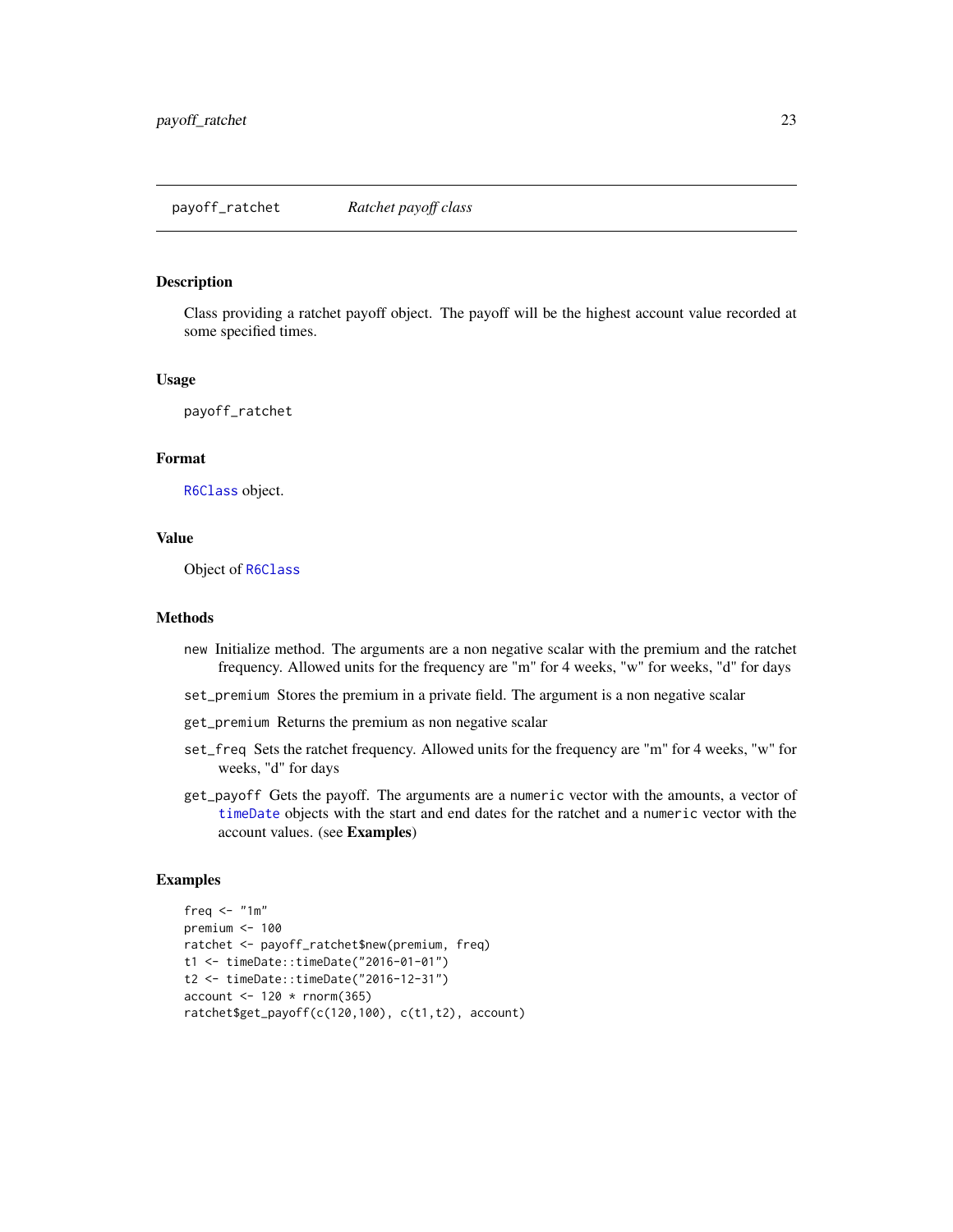<span id="page-23-0"></span>

#### Description

Class providing a roll-up of premium payoff object. The payoff is the maximum between the account value and the roll-up of the premium at a given rate.

#### Usage

payoff\_rollup

#### Format

[R6Class](#page-0-0) object.

#### Value

Object of [R6Class](#page-0-0)

#### Methods

- new Initialize method. The arguments are a non negative scalar with the premium and a [constant\\_parameters](#page-2-1) object with the roll-up rate.
- set\_premium Stores the premium in a private field. The argument is a non negative scalar
- get\_premium Returns the premium as non negative scalar
- set\_rate Sets the roll-up rate into a private field. The argument is a [constant\\_parameters](#page-2-1) object
- get\_payoff Gets the payoff. The arguments are a numeric vector with the amounts and a vector of [timeDate](#page-0-0) objects with the start and end dates to calculate the roll-up amount (see Examples)

```
rate <- constant_parameters$new(0.01)
premium <- 100
rollup <- payoff_rollup$new(premium, rate)
t1 <- timeDate::timeDate("2016-01-01")
t2 <- timeDate::timeDate("2016-12-31")
rollup$get_payoff(c(120,100), c(t1,t2))
```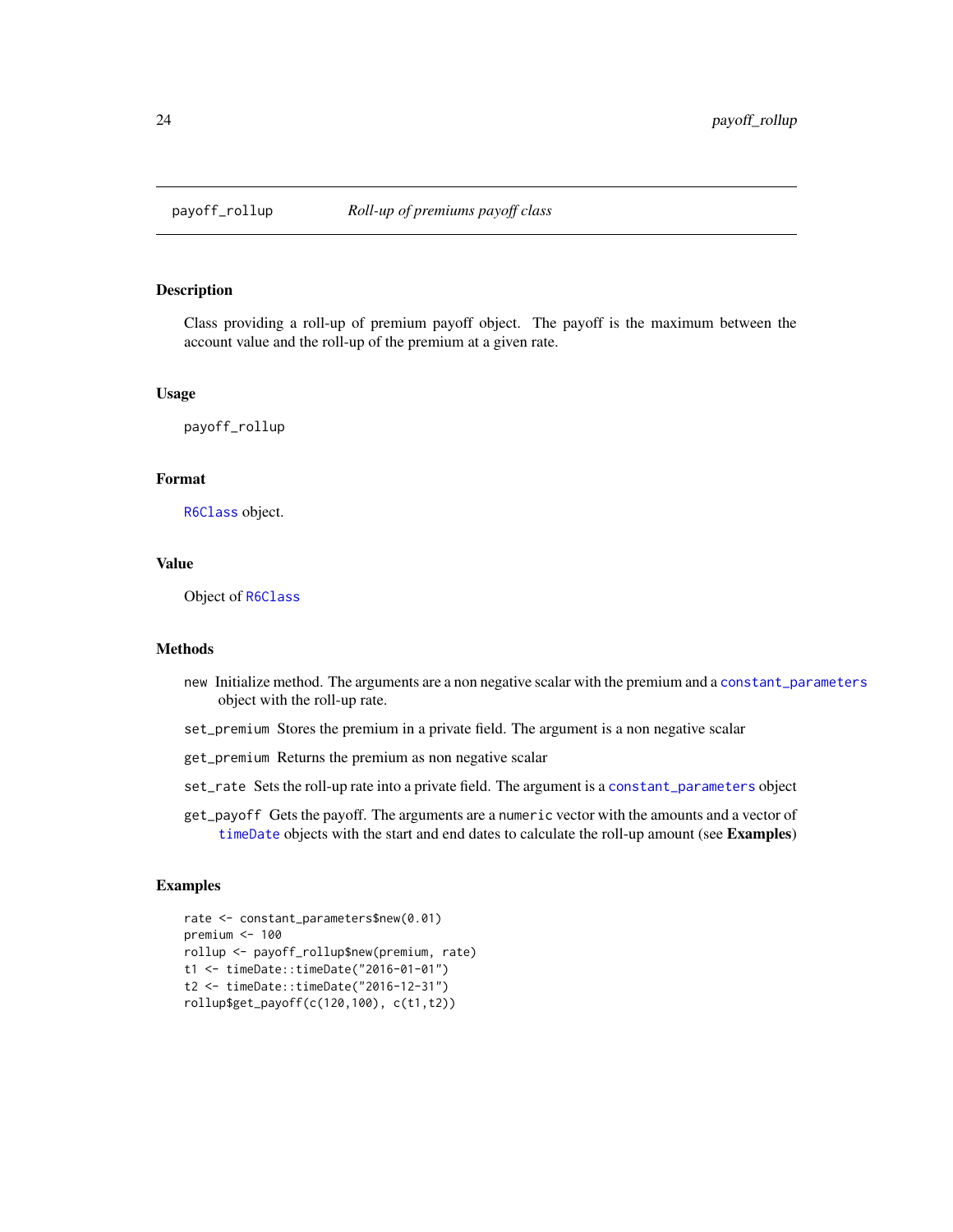<span id="page-24-1"></span><span id="page-24-0"></span>penalty\_class *Surrender penalty class*

#### Description

Class providing a surrender charge. It supports a constant surrender charge (type 1) and two surrender charges decreasing with time, (type 2 and type 3).

#### Usage

penalty\_class

#### Format

[R6Class](#page-0-0) object.

#### Value

Object of [R6Class](#page-0-0)

#### Methods

new Initialization methods with arguments:

type type of the surrender charge. It can be 1 (constant) or 2 or 3 (decreasing with time). const positive integer between 0 and 1 with the maximum surrender charge.

- T Positive integer with expiry of the VA product.
- get get the surrender penalty. Argument is time a scalar in [0, T].
- set set the maximum surrender penalty.
- get\_type get the type of the surrender penalty

```
#Sets a constant penalty
penalty \leq penalty_class$new(type = 1, const = 0.03)
penalty$get()
penalty$set(0.04)
penalty$get()
#Sets a time decreasing penalty of type 2
penalty \leq penalty_class$new(type = 2, const = 0.08, T = 10)
penalty$get(time = 0)
penalty$get(time = 2)
penalty$set(0.05)
penalty$get(time = 0)
#Sets a time decreasing penalty of type 3
penalty \le penalty_class$new(type = 3, const = 0.08, T = 10)
penalty$get(time = 0)
penalty$get(time = 2)
penalty$set(0.05)
penalty$get(time = 0)
```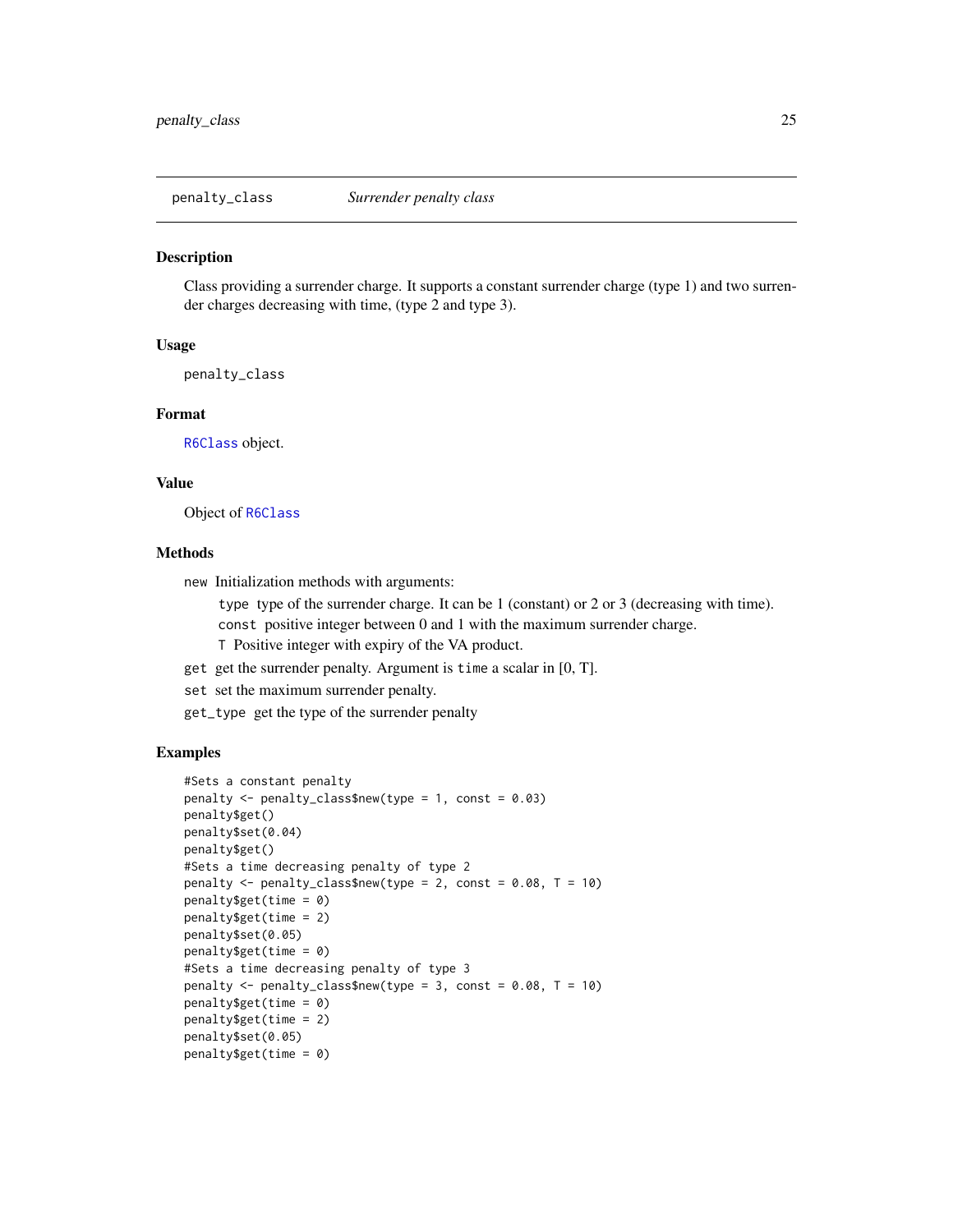#### Description

Takes square root if positive otherwise returns zero. To be used with mean reverting squared root processes (CIR SDE)

#### Usage

 $sq(x)$ 

#### Arguments

x numeric scalar

va\_bs\_engine *Variable Annuity pricing engine with GBM*

#### Description

Class providing a variable annuity pricing engine with the underlying reference risk neutral fund modeled as a Geometric Brownian Motion and the intensity of mortality modeled by the Weibull intensity of mortality. The value of the VA contract is estimated by means of the Monte Carlo method if the policyholder cannot surrender (the so called "static" approach), and by means of Least Squares Monte Carlo in case the policyholder can surrender the contract (the "mixed" approach). See References -[BMOP2011] for a description of the mixed and static approaches and the algorithm implemented by this class, [LS2001] for Least Squares Monte Carlo.

#### Usage

va\_bs\_engine

#### Format

[R6Class](#page-0-0) object.

#### Value

Object of [R6Class](#page-0-0)

<span id="page-25-0"></span>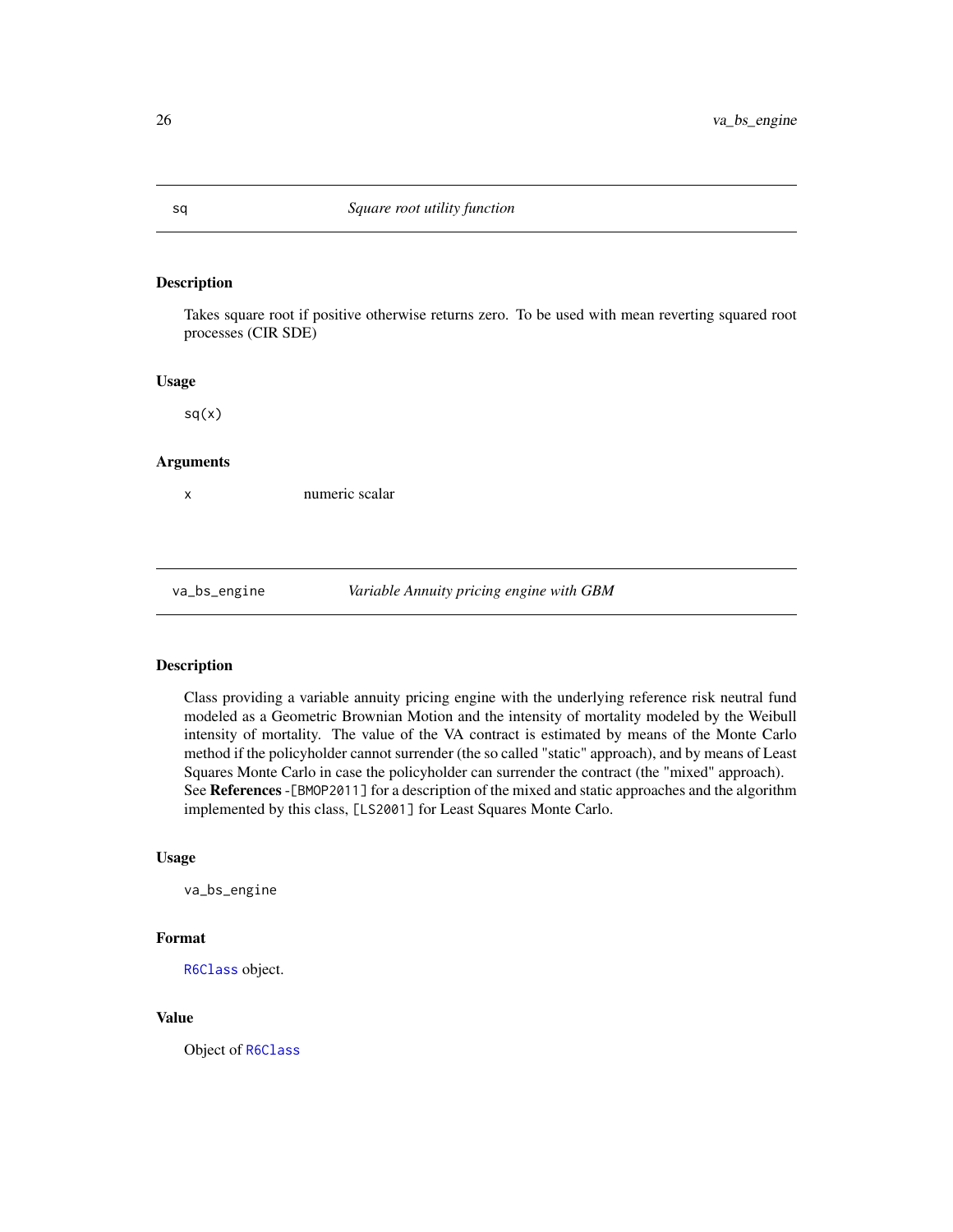#### <span id="page-26-0"></span>**Methods**

- new Constructor method with arguments:
	- product [va\\_product](#page-37-1) object
	- interest [constant\\_parameters](#page-2-1) object with the interest rate
	- c1 numeric scalar argument of the intensity of mortality function [mu](#page-20-1)
	- c2 numeric scalar argument of the intensity of mortality function [mu](#page-20-1)
	- spot numeric scalar with the initial fund price
	- volatility [constant\\_parameters](#page-2-1) object with the volatility
	- dividends [constant\\_parameters](#page-2-1) object with the dividend rate
- death\_time Returns the time of death index. If the death doesn't occur during the product timeline it returns the last index of the product time-line
- simulate\_financial\_paths Simulates npaths paths of the underlying fund of the VA contract and the discount factors (interest rate) and saves them into private fields for later use.
- simulate\_mortality\_paths Simulates npaths paths of the intensity of mortality and saves them into private fields for later use.
- get\_fund Gets the i-th path of the underlying fund where i goes from 1 to npaths
- do\_static Estimates the VA contract value by means of the static approach (Monte Carlo), see References. It takes as arguments:
	- the\_gatherer gatherer object to hold the point estimates
	- npaths positive integer with the number of paths to simulate
	- simulate boolean to specify if the paths should be simulated from scratch, default is TRUE.
- do\_mixed Estimates the VA contract by means of the mixed approach (Least Squares Monte Carlo), see References. It takes as arguments:
	- the\_gatherer gatherer object to hold the point estimates
	- npaths positive integer with the number of paths to simulate
	- degree positive integer with the maximum degree of the weighted Laguerre polynomials used in the least squares by LSMC
	- freq string which contains the frequency of the surrender decision. The default is "3m" which corresponds to deciding every three months if surrendering the contract or not.
	- simulate boolean to specify if the paths should be simulated from scratch, default is TRUE.
- get\_discount Arguments are i,j. Gets the j-th discount factor corresponding to the i-th simulated path of the discount factors. This method must be implemented by sub-classes.
- fair\_fee Calculates the fair fee for a contract using the bisection method. Arguments are:
	- fee\_gatherer [data\\_gatherer](#page-3-1) object to hold the point estimates
	- npaths numeric scalar with the number of MC simulations to run
	- lower numeric scalar with the lower fee corresponding to positive end of the bisection interval
	- upper numeric scalar with the upper fee corresponding to the negative end of the bisection interval
	- mixed boolean specifying if the mixed method has to be used. The default is FALSE
	- tol numeric scalar with the tolerance of the bisection algorithm. Default is 1e-4
	- nmax positive integer with the maximum number of iterations of the bisection algorithm
	- simulate boolean specifying if financial and mortality paths should be simulated.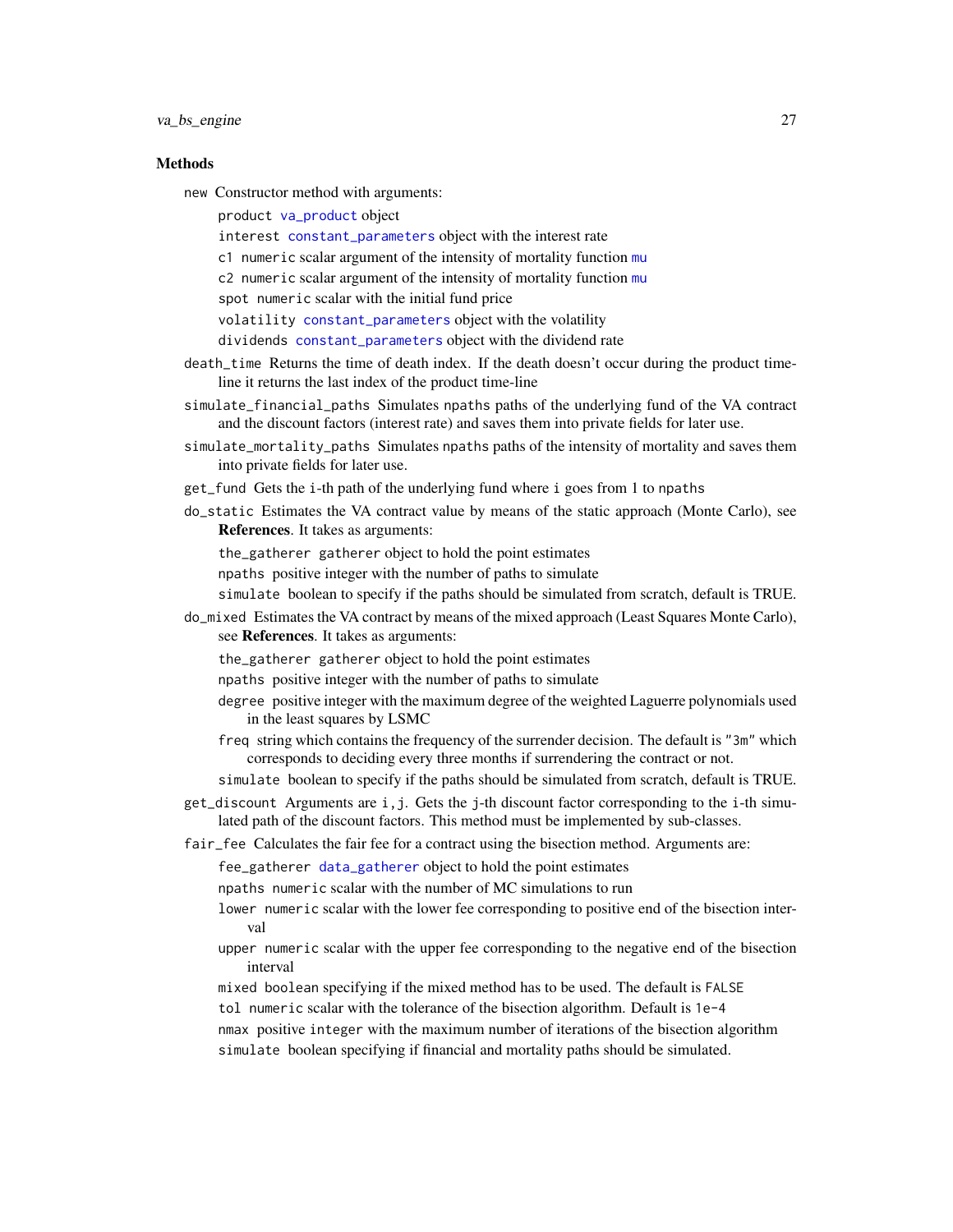#### References

```
BMOP2011 Bacinello A.R., Millossovich P., Olivieri A., Pitacco E., "Variable annuities: a unifying valu-
             ation approach." In: Insurance: Mathematics and Economics 49 (2011), pp. 285-297.
```
LS2001 Longstaff F.A. e Schwartz E.S. Valuing american options by simulation: a simple least-squares approach. In: Review of Financial studies 14 (2001), pp. 113-147

#### Examples

```
#Sets up the payoff as a roll-up of premiums with roll-up rate 1%
rate <- constant_parameters$new(0.01)
premium <-100rollup <- payoff_rollup$new(premium, rate)
#Ten years time-line
begin <- timeDate::timeDate("2016-01-01")
end <- timeDate::timeDate("2025-12-31")
#Age of the policyholder.
age <-60# A constant fee of 4% per year (365 days)
fee <- constant_parameters$new(0.04)
#Barrier for a state-dependent fee. The fee will be applied only if
#the value of the account is below the barrier
barrier <- Inf
#Withdrawal penalty applied in case the insured surrenders the contract
#It is a constant penalty in this case
penalty <- penalty_class$new(type = 1, 0.01)
#Sets up the contract with GMAB guarantee
contract \leq GMAB$new(rollup, t0 = begin, t = end, age = age, fee = fee,
barrier = barrier, penalty = penalty)
#Interest rate
r <- constant_parameters$new(0.03)
#Initial value of the underlying fund
spot <- 100
#Volatility
vol <- constant_parameters$new(0.2)
#Dividend rate
div <- constant_parameters$new(0.0)
#Gatherer for the MC point estimates
the_gatherer <- mc_gatherer$new()
#Number of paths to simulate
no_of_paths <- 1e2
#Sets up the pricing engine specifying the va_contract, the interest rate
#the parameters of the Weibull intensity of mortality, the initial fund
#value, the volatility and dividends rate
engine <- va_bs_engine$new(contract, r, c1=90.43, c2=10.36, spot,
```
volatility=vol, dividends=div)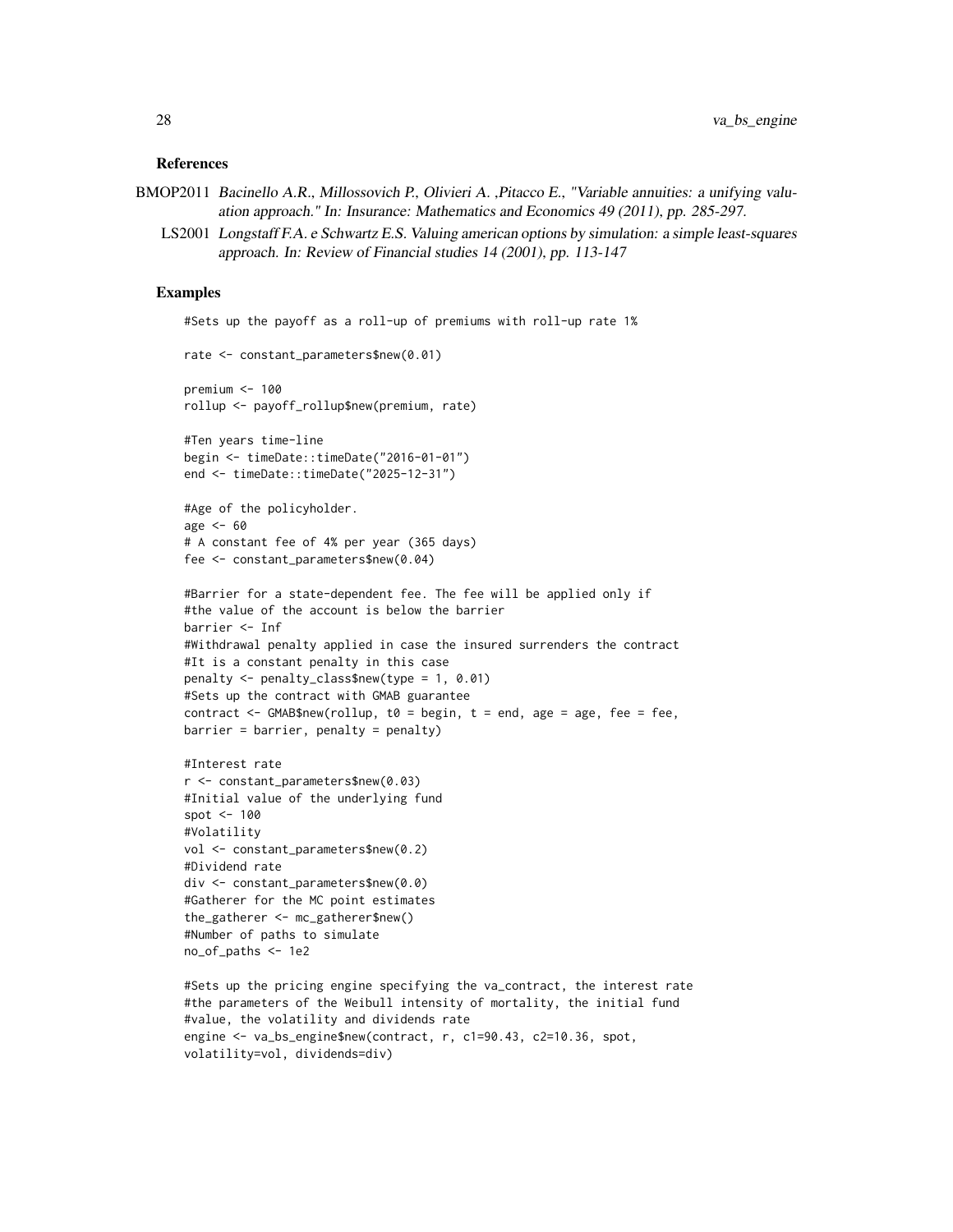<span id="page-28-0"></span>#Estimates the contract value by means of the static approach.

```
engine$do_static(the_gatherer, no_of_paths)
the_gatherer$get_results()
#Estimates the contract value by means of the mixed approach.
#To compare with the static approach we won't simulate the underlying
#fund paths again.
the_gatherer_2 <- mc_gatherer$new()
engine$do_mixed(the_gatherer_2, no_of_paths, degree = 3,
freq = "3m", simulate = FALSE)the_gatherer_2$get_results()
```
va\_bs\_engine2 *Variable Annuity pricing engine with GBM and generic mortality*

#### **Description**

Class providing a variable annuity pricing engine with the underlying reference risk neutral fund modeled as a Geometric Brownian Motion and the intensity of mortality process specified by a generic SDE (stochastic mortality). The value of the VA contract is estimated by means of the Monte Carlo method if the policyholder cannot surrender (the so called "static" approach), and by means of Least Squares Monte Carlo in case the policyholder can surrender the contract (the "mixed" approach).

See References -[BMOP2011] for a description of the mixed and static approaches and the algorithm implemented by this class, [LS2001] for Least Squares Monte Carlo.

#### Usage

va\_bs\_engine2

#### Format

[R6Class](#page-0-0) object.

#### Value

Object of [R6Class](#page-0-0)

#### Methods

new Constructor method with arguments:

product [va\\_product](#page-37-1) object interest [constant\\_parameters](#page-2-1) object with the interest rate spot numeric scalar with the initial fund price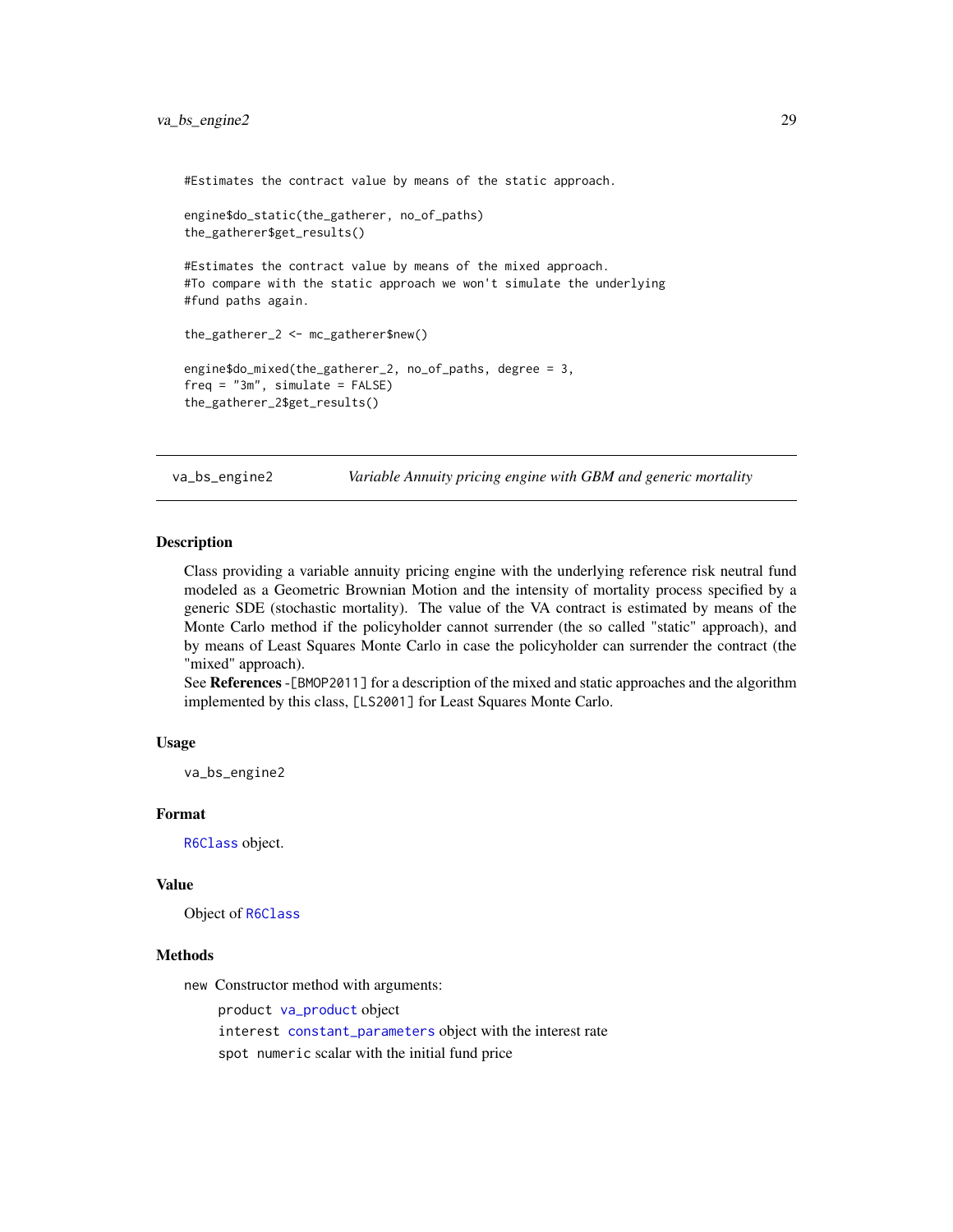- <span id="page-29-0"></span>volatility [constant\\_parameters](#page-2-1) object with the volatility
- dividends [constant\\_parameters](#page-2-1) object with the dividend rate
- mortality\_parms A list of parameters specifying the demographic processes. See [mortality\\_BMOP2011](#page-19-1) for an example.
- death\_time Returns the time of death index. If the death doesn't occur during the product timeline it returns the last index of the product time-line
- simulate\_financial\_paths Simulates npaths paths of the underlying fund of the VA contract and the discount factors (interest rate) and saves them into private fields for later use.
- simulate\_mortality\_paths Simulates npaths paths of the intensity of mortality and saves them into private fields for later use.
- get\_fund Gets the i-th path of the underlying fund where i goes from 1 to npaths
- do\_static Estimates the VA contract value by means of the static approach (Monte Carlo), see References. It takes as arguments:
	- the\_gatherer gatherer object to hold the point estimates
	- npaths positive integer with the number of paths to simulate
	- simulate boolean to specify if the paths should be simulated from scratch, default is TRUE.
- do\_mixed Estimates the VA contract by means of the mixed approach (Least Squares Monte Carlo), see References. It takes as arguments:
	- the\_gatherer gatherer object to hold the point estimates
	- npaths positive integer with the number of paths to simulate
	- degree positive integer with the maximum degree of the weighted Laguerre polynomials used in the least squares by LSMC
	- freq string which contains the frequency of the surrender decision. The default is "3m" which corresponds to deciding every three months if surrendering the contract or not.
	- simulate boolean to specify if the paths should be simulated from scratch, default is TRUE.
- $get\_discount$  Arguments are  $i, j$ . Gets the j-th discount factor corresponding to the i-th simulated path of the discount factors. This method must be implemented by sub-classes.
- fair\_fee Calculates the fair fee for a contract using the bisection method. Arguments are:
	- fee\_gatherer [data\\_gatherer](#page-3-1) object to hold the point estimates

npaths numeric scalar with the number of MC simulations to run

- lower numeric scalar with the lower fee corresponding to positive end of the bisection interval
- upper numeric scalar with the upper fee corresponding to the negative end of the bisection interval

mixed boolean specifying if the mixed method has to be used. The default is FALSE tol numeric scalar with the tolerance of the bisection algorithm. Default is 1e-4 nmax positive integer with the maximum number of iterations of the bisection algorithm simulate boolean specifying if financial and mortality paths should be simulated.

#### References

- BMOP2011 Bacinello A.R., Millossovich P., Olivieri A. ,Pitacco E., "Variable annuities: a unifying valuation approach." In: Insurance: Mathematics and Economics 49 (2011), pp. 285-297.
	- LS2001 Longstaff F.A. e Schwartz E.S. Valuing american options by simulation: a simple least-squares approach. In: Review of Financial studies 14 (2001), pp. 113-147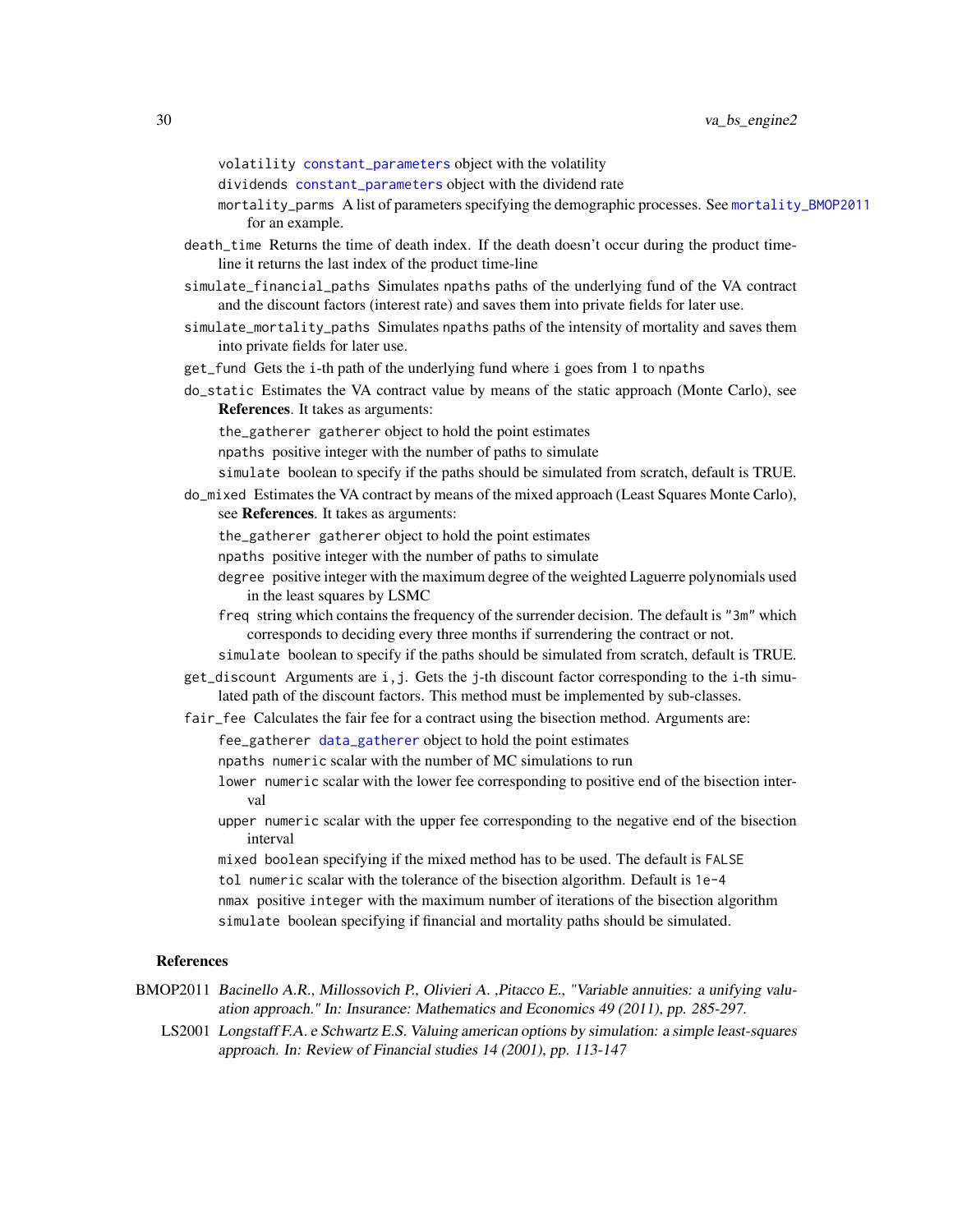#### va\_bs\_engine2 31

#### Examples

```
## Not run:
#Sets up the payoff as a roll-up of premiums with roll-up rate 1%
rate <- constant_parameters$new(0.01)
premium <- 100
rollup <- payoff_rollup$new(premium, rate)
#Ten years time-line
begin <- timeDate::timeDate("2016-01-01")
end <- timeDate::timeDate("2025-12-31")
#Age of the policyholder.
age <-60# A constant fee of 4% per year (365 days)
fee <- constant_parameters$new(0.04)
#Barrier for a state-dependent fee. The fee will be applied only if
#the value of the account is below the barrier
barrier <- Inf
#Withdrawal penalty applied in case the insured surrenders the contract
#It is a constant penalty in this case
penalty <- penalty_class$new(type = 1, 0.01)
#Sets up the contract with GMAB guarantee
contract <- GMAB$new(rollup, t0 = begin, t = end, age = age, fee = fee,
barrier = barrier, penalty = penalty)
#Interest rate
r <- constant_parameters$new(0.03)
#Initial value of the underlying fund
spot <- 100
#Volatility
vol <- constant_parameters$new(0.2)
#Dividend rate
div <- constant_parameters$new(0.0)
#Gatherer for the MC point estimates
the_gatherer <- mc_gatherer$new()
#Number of paths to simulate
no_of_paths <- 10
#Sets up the pricing engine specifying the va_contract, the interest rate
#the parameters of the Weibull intensity of mortality, the initial fund
```

```
#value, the volatility and dividends rate
engine <- va_bs_engine2$new(contract, r, spot,
volatility=vol, dividends=div, mortality_BMOP2011)
```
#Estimates the contract value by means of the static approach.

engine\$do\_static(the\_gatherer, no\_of\_paths) the\_gatherer\$get\_results()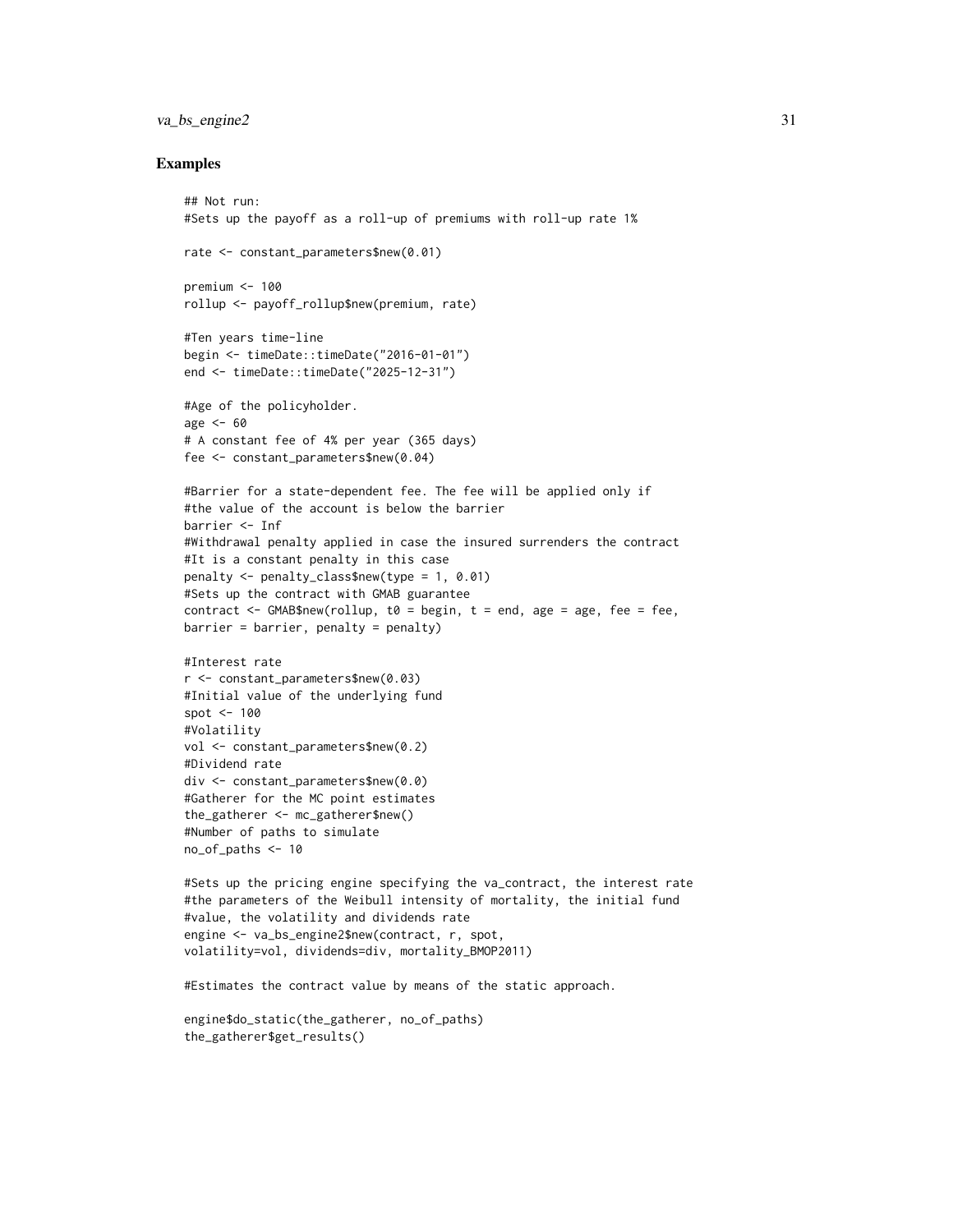#### <span id="page-31-0"></span>32 va\_engine

```
#Estimates the contract value by means of the mixed approach.
#To compare with the static approach we won't simulate the underlying
#fund paths again.
the_gatherer_2 <- mc_gatherer$new()
engine$do_mixed(the_gatherer_2, no_of_paths, degree = 3,
freq = "3m", simulate = FALSE)the_gatherer_2$get_results()
## End(Not run)
```
va\_engine *Generic Variable Annuity pricing engine*

#### Description

Class providing an interface for a generic VA pricing engine.

This class shouldn't be instantiated but used as base class for variable annuity pricing engines. The value of the VA contract is estimated by means of the Monte Carlo method if the policyholder cannot surrender (the so called "static" approach), and by means of Least Squares Monte Carlo in case the policyholder can surrender the contract (the "mixed" approach).

See References -[BMOP2011] for a description of the mixed and static approaches and the algorithm implemented by this class, [LS2001] for Least Squares Monte Carlo.

#### Usage

va\_engine

#### Format

[R6Class](#page-0-0) object.

#### Value

Object of [R6Class](#page-0-0)

#### Methods

new Constructor method

- death\_time Returns the time of death index. If the death doesn't occur during the product timeline it returns the last index of the product time-line plus one.
- simulate\_financial\_paths Simulates npaths paths of the underlying fund of the VA contract and the discount factors (interest rate) and saves them into private fields for later use.
- simulate\_mortality\_paths Simulates npaths paths of the intensity of mortality and saves them into private fields for later use.
- get\_fund Gets the i-th path of the underlying fund where i goes from 1 to npaths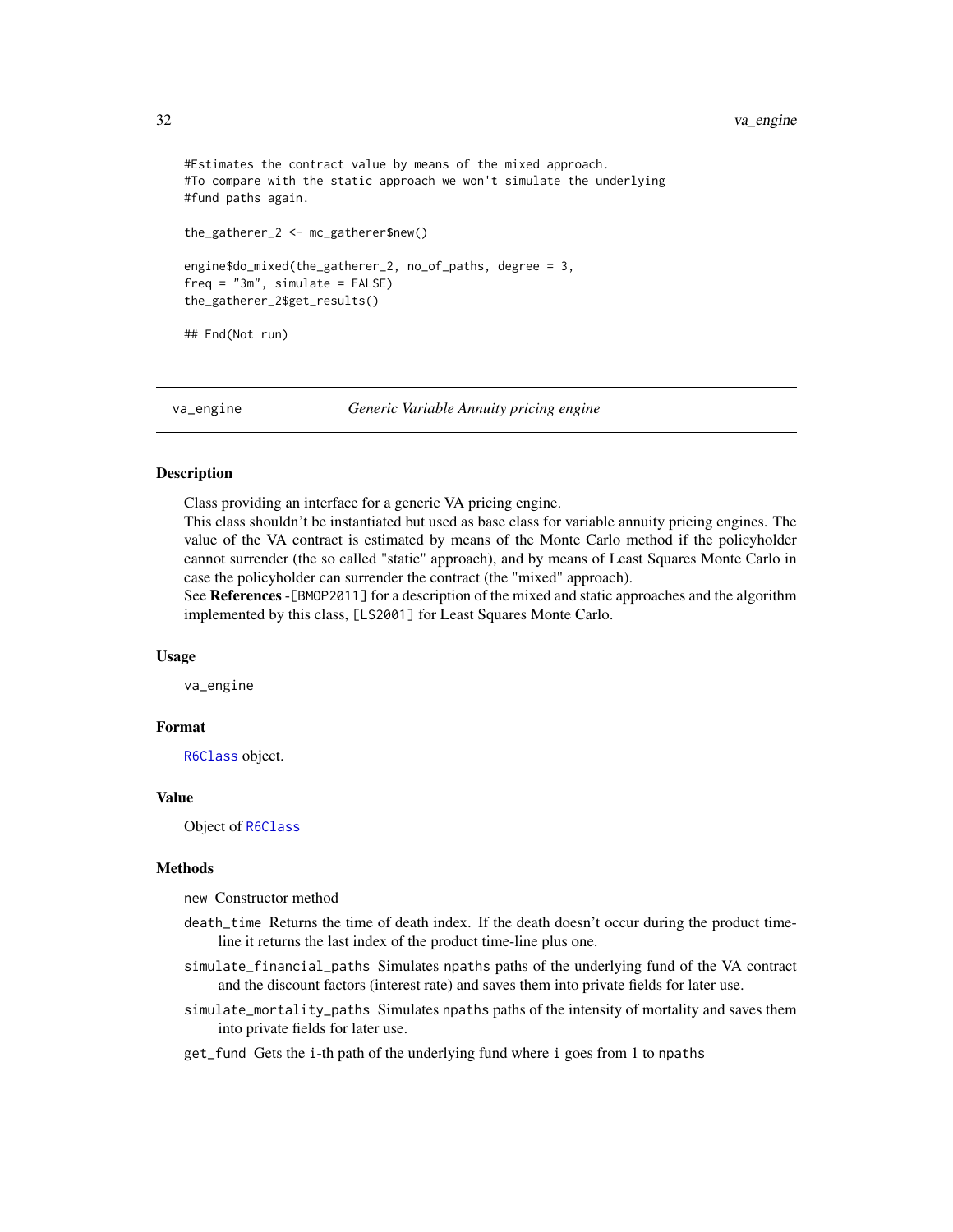<span id="page-32-0"></span>do\_static Estimates the VA contract value by means of the static approach (Monte Carlo), see References. It takes as arguments:

the\_gatherer gatherer object to hold the point estimates

npaths positive integer with the number of paths to simulate

- simulate boolean to specify if the paths should be simulated from scratch, default is TRUE.
- do\_mixed Estimates the VA contract by means of the mixed approach (Least Squares Monte Carlo), see References. It takes as arguments:
	- the\_gatherer gatherer object to hold the point estimates
	- npaths positive integer with the number of paths to simulate
	- degree positive integer with the maximum degree of the weighted Laguerre polynomials used in the least squares by LSMC
	- freq string which contains the frequency of the surrender decision. The default is "3m" which corresponds to deciding every three months if surrendering the contract or not.

simulate boolean to specify if the paths should be simulated from scratch, default is TRUE.

- get\_discount Arguments are i,j. Gets the j-th discount factor corresponding to the i-th simulated path of the discount factors. This method must be implemented by sub-classes.
- fair\_fee Calculates the fair fee for a contract using the bisection method. Arguments are:

fee\_gatherer [data\\_gatherer](#page-3-1) object to hold the point estimates

- npaths numeric scalar with the number of MC simulations to run
- lower numeric scalar with the lower fee corresponding to positive end of the bisection interval
- upper numeric scalar with the upper fee corresponding to the negative end of the bisection interval
- mixed boolean specifying if the mixed method has to be used. The default is FALSE
- tol numeric scalar with the tolerance of the bisection algorithm. Default is 1e-4

nmax positive integer with the maximum number of iterations of the bisection algorithm

simulate boolean specifying if financial and mortality paths should be simulated.

#### References

- BMOP2011 Bacinello A.R., Millossovich P., Olivieri A., Pitacco E., "Variable annuities: a unifying valuation approach." In: Insurance: Mathematics and Economics 49 (2011), pp. 285-297.
	- LS2001 Longstaff F.A. e Schwartz E.S. Valuing american options by simulation: a simple least-squares approach. In: Review of Financial studies 14 (2001), pp. 113-147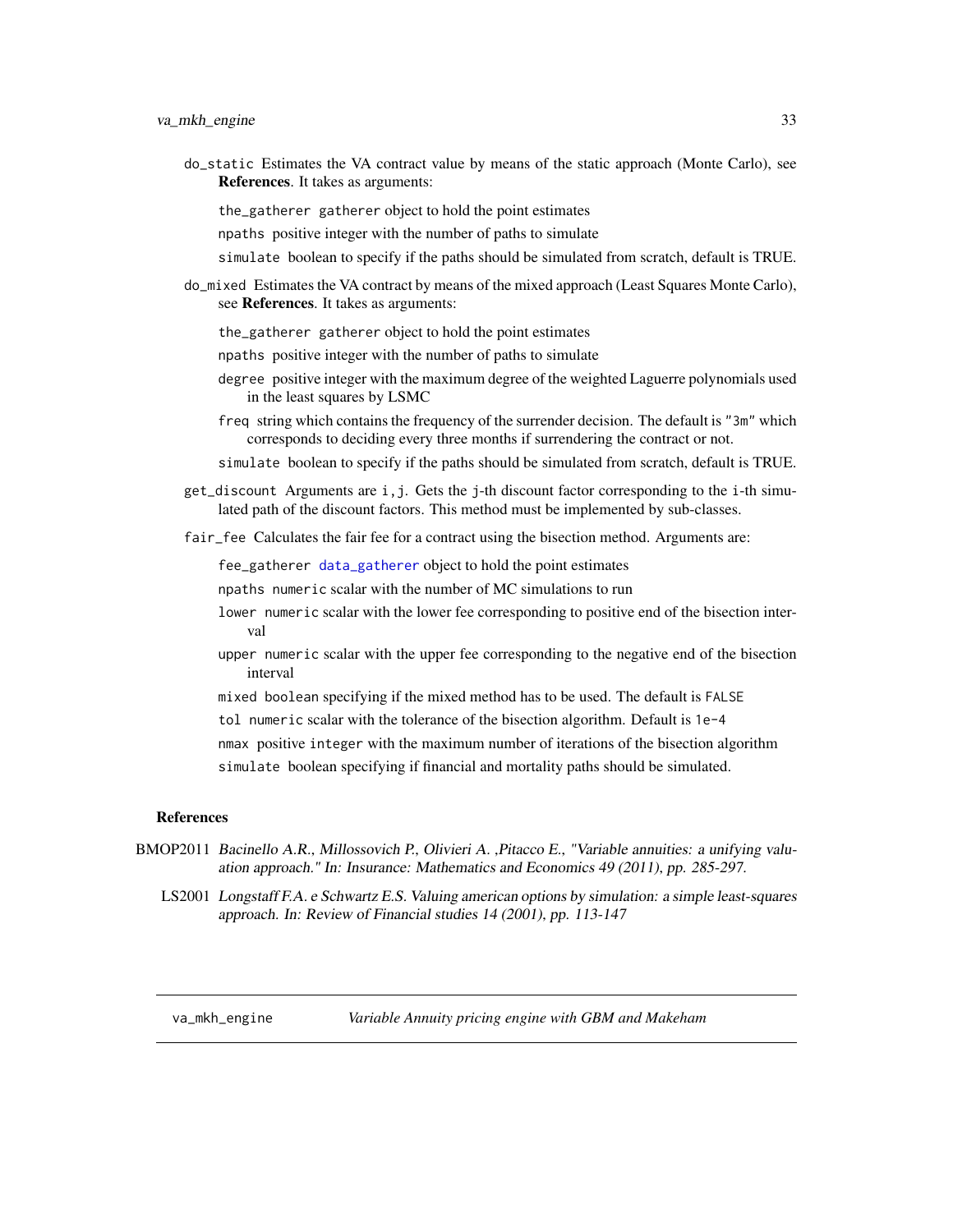#### <span id="page-33-0"></span>Description

Class providing a variable annuity pricing engine with the underlying reference risk neutral fund modeled as a Geometric Brownian Motion and the intensity of mortality modeled by the Makeham intensity of mortality. The value of the VA contract is estimated by means of the Monte Carlo method if the policyholder cannot surrender (the so called "static" approach), and by means of Least Squares Monte Carlo in case the policyholder can surrender the contract (the "mixed" approach). See References -[BMOP2011] for a description of the mixed and static approaches and the algorithm implemented by this class, [LS2001] for Least Squares Monte Carlo.

#### Usage

va\_mkh\_engine

#### Format

[R6Class](#page-0-0) object.

#### Value

Object of [R6Class](#page-0-0)

#### Methods

new Constructor method with arguments:

product [va\\_product](#page-37-1) object

interest [constant\\_parameters](#page-2-1) object with the interest rate

A numeric scalar argument of the intensity of mortality function [makeham](#page-17-1)

B numeric scalar argument of the intensity of mortality function [makeham](#page-17-1)

spot numeric scalar with the initial fund price

volatility [constant\\_parameters](#page-2-1) object with the volatility

dividends [constant\\_parameters](#page-2-1) object with the dividend rate

c numeric scalar argument of the intensity of mortality function [makeham](#page-17-1)

- death\_time Returns the time of death index. If the death doesn't occur during the product timeline it returns the last index of the product time-line
- simulate\_financial\_paths Simulates npaths paths of the underlying fund of the VA contract and the discount factors (interest rate) and saves them into private fields for later use.
- simulate\_mortality\_paths Simulates npaths paths of the intensity of mortality and saves them into private fields for later use.
- get\_fund Gets the i-th path of the underlying fund where i goes from 1 to npaths
- do\_static Estimates the VA contract value by means of the static approach (Monte Carlo), see References. It takes as arguments:

the\_gatherer gatherer object to hold the point estimates

npaths positive integer with the number of paths to simulate

simulate boolean to specify if the paths should be simulated from scratch, default is TRUE.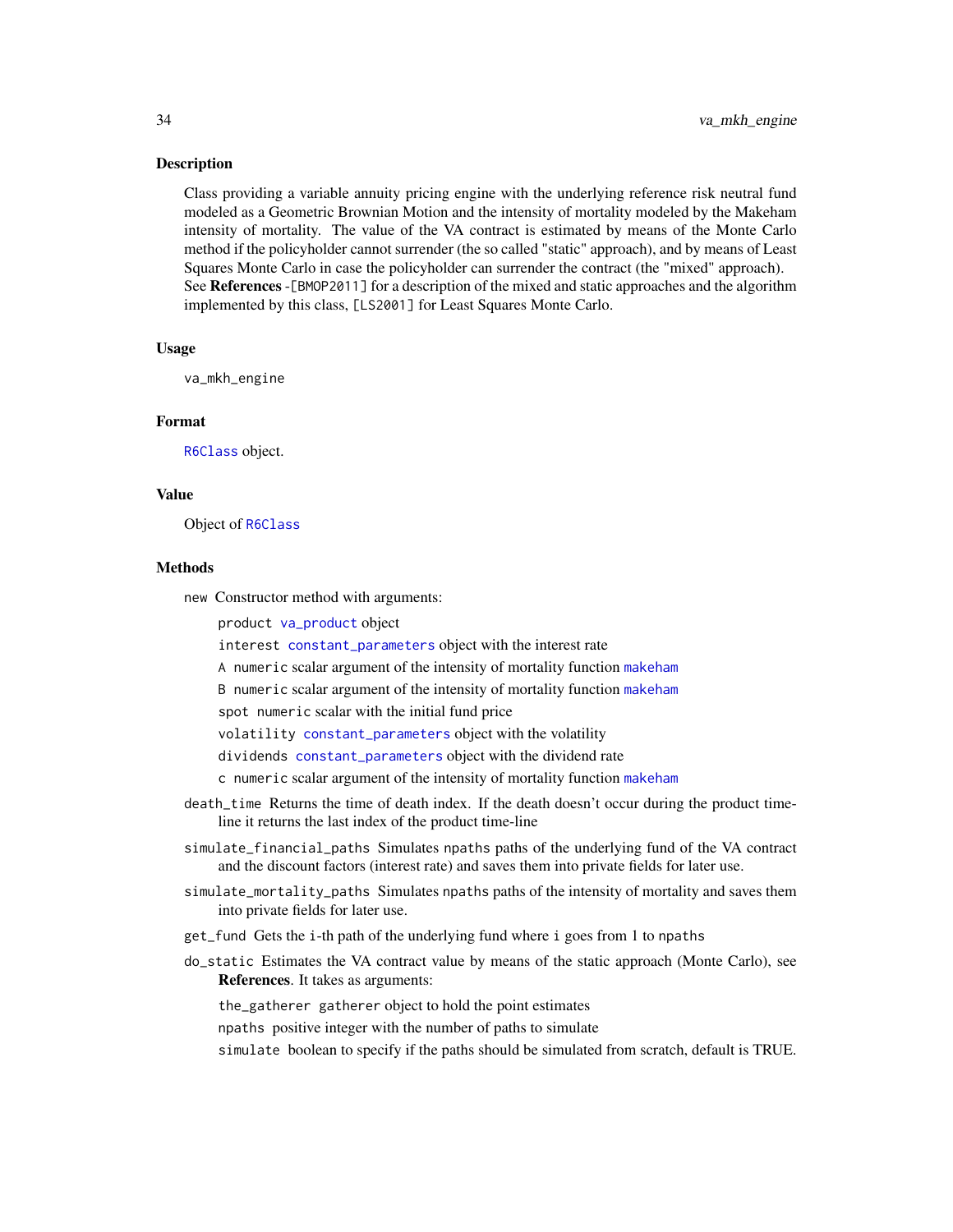<span id="page-34-0"></span>do\_mixed Estimates the VA contract by means of the mixed approach (Least Squares Monte Carlo), see References. It takes as arguments:

the\_gatherer gatherer object to hold the point estimates

- npaths positive integer with the number of paths to simulate
- degree positive integer with the maximum degree of the weighted Laguerre polynomials used in the least squares by LSMC
- freq string which contains the frequency of the surrender decision. The default is "3m" which corresponds to deciding every three months if surrendering the contract or not.
- simulate boolean to specify if the paths should be simulated from scratch, default is TRUE.
- get\_discount Arguments are i,j. Gets the j-th discount factor corresponding to the i-th simulated path of the discount factors. This method must be implemented by sub-classes.
- fair\_fee Calculates the fair fee for a contract using the bisection method. Arguments are:

fee\_gatherer [data\\_gatherer](#page-3-1) object to hold the point estimates

npaths numeric scalar with the number of MC simulations to run

- lower numeric scalar with the lower fee corresponding to positive end of the bisection interval
- upper numeric scalar with the upper fee corresponding to the negative end of the bisection interval

mixed boolean specifying if the mixed method has to be used. The default is FALSE

tol numeric scalar with the tolerance of the bisection algorithm. Default is 1e-4

nmax positive integer with the maximum number of iterations of the bisection algorithm simulate boolean specifying if financial and mortality paths should be simulated.

#### References

- BMOP2011 Bacinello A.R., Millossovich P., Olivieri A. ,Pitacco E., "Variable annuities: a unifying valuation approach." In: Insurance: Mathematics and Economics 49 (2011), pp. 285-297.
	- LS2001 Longstaff F.A. e Schwartz E.S. Valuing american options by simulation: a simple least-squares approach. In: Review of Financial studies 14 (2001), pp. 113-147

#### Examples

#Sets up the payoff as a roll-up of premiums with roll-up rate 1%

```
rate <- constant_parameters$new(0.01)
```

```
premium <-100rollup <- payoff_rollup$new(premium, rate)
```

```
#Ten years time-line
begin <- timeDate::timeDate("2016-01-01")
end <- timeDate::timeDate("2025-12-31")
```

```
#Age of the policyholder.
age <-60# A constant fee of 4% per year (365 days)
fee <- constant_parameters$new(0.04)
```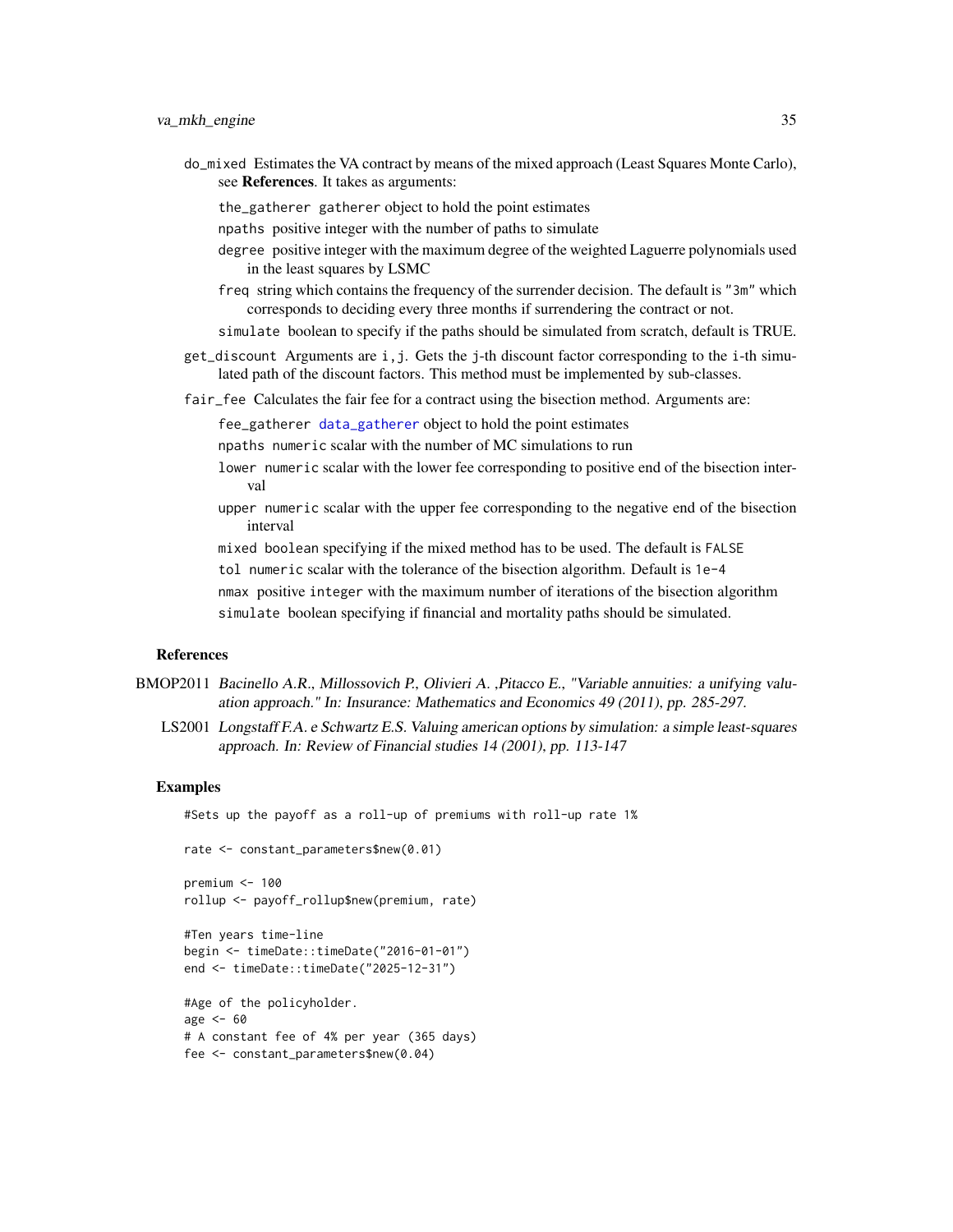```
#Barrier for a state-dependent fee. The fee will be applied only if
#the value of the account is below the barrier
barrier <- Inf
#Withdrawal penalty applied in case the insured surrenders the contract
#It is a constant penalty in this case
penalty <- penalty_class$new(type = 1, 0.01)
#Sets up the contract with GMAB guarantee
contract \leq GMAB$new(rollup, t0 = begin, t = end, age = age, fee = fee,
barrier = barrier, penalty = penalty)
#Interest rate
r <- constant_parameters$new(0.03)
#Initial value of the underlying fund
spot <- 100
#Volatility
vol <- constant_parameters$new(0.2)
#Dividend rate
div <- constant_parameters$new(0.0)
#Gatherer for the MC point estimates
the_gatherer <- mc_gatherer$new()
#Number of paths to simulate
no_of_paths <- 1e2
#Sets up the pricing engine specifying the va_contract, the interest rate
#the parameters of the Makeham intensity of mortality, the initial fund
#value, the volatility and dividends rate
engine <- va_mkh_engine$new(contract, r, A = 0.0001, B = 0.00035, spot,
volatility = vol, dividends = div, c = 1.075)
#Estimates the contract value by means of the static approach.
engine$do_static(the_gatherer, no_of_paths)
the_gatherer$get_results()
#Estimates the contract value by means of the mixed approach.
#To compare with the static approach we won't simulate the underlying
#fund paths again.
```
the\_gatherer\_2 <- mc\_gatherer\$new()

```
engine$do_mixed(the_gatherer_2, no_of_paths, degree = 3,
freq = "3m", simulate = FALSE)
the_gatherer_2$get_results()
```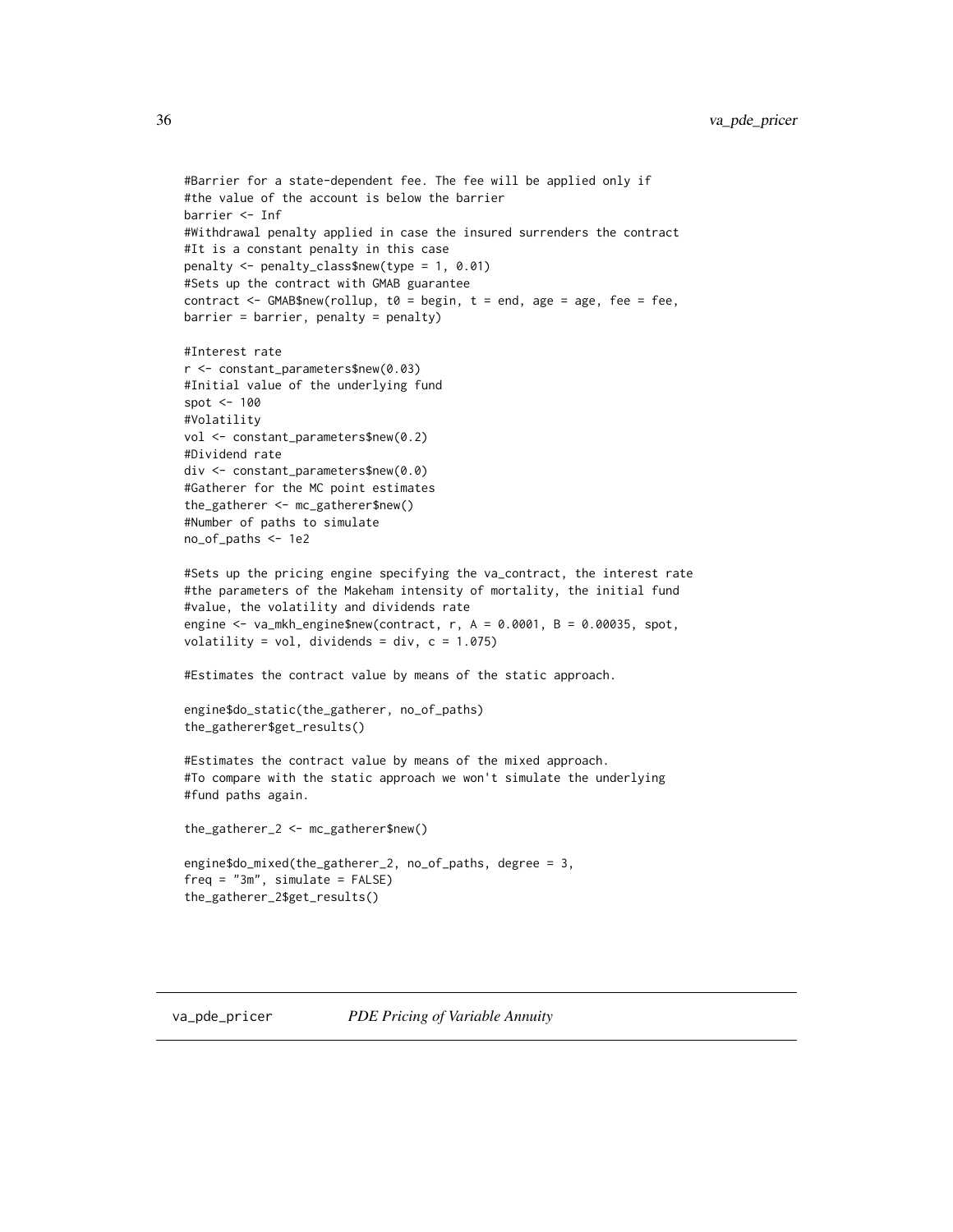#### <span id="page-36-0"></span>va\_pde\_pricer 37

#### Description

va\_pde\_pricer returns the price of a VA with GMAB and GMDB guarantees. The underlying fund is a GBM and the intensity of mortality is deterministic. The fee has a state-dependent structure.

#### Usage

```
va_{p}de_pricer(F0 = 100, r = 0.03, sigma = 0.165, x = 50, delta = 0,
  fee = 0.01, beta = 150, T = 5, dt = 0.1, dF = 0.1,
  lambda = function(t) makeham(t, x = 50, A = 1e-04, B = 0.00035, c = 1.075),
 K = function(t, T) { 0.05 * (1 - t/T)^3 }, Fmax = 500)
```
#### Arguments

| F0           | numeric scalar with the initial value of the underlying fund                                                                      |
|--------------|-----------------------------------------------------------------------------------------------------------------------------------|
| r            | numeric scalar with the constant interest rate                                                                                    |
| sigma        | numeric scalar with the constant volatility                                                                                       |
| $\times$     | numeric integer with the age of the insured                                                                                       |
| delta        | numeric scalar with the roll-up rate of the GMAB and GMDB                                                                         |
| fee          | numeric scalar with the state-dependent base fee                                                                                  |
| beta         | numeric scalar with the state-dependent barrier It should be greater than F0. If<br>set to Inf the fee structure becomes constant |
| $\mathsf{T}$ | numeric integer with the maturity of the contract                                                                                 |
| dt           | numeric scalar with the discretization step of the time dimension                                                                 |
| dF           | numeric scalar with the discretization step for the fund dimension                                                                |
| lambda       | function with the intensity of mortality. Default is makeham with parameters<br>$x = 50$ , A = 0.0001, B = 0.00035, c = 1.075     |
| К            | function with the surrender penalty.                                                                                              |
| Fmax         | numeric scalar with the maximum fund value                                                                                        |

#### Details

This function resolves the PDE in [MK2017] by means of the finite difference implicit method. It requires the package limSolve to be installed.

#### Value

numeric scalar with the VA price

#### References

MK2017 A. MacKay, M. Augustyniak, C. Bernard, and M.R. Hardy. Risk management of policyholder behavior in equity-linked life insurance. The Journal of Risk and Insurance, 84(2):661-690, 2017. DOI: 10.1111/jori.12094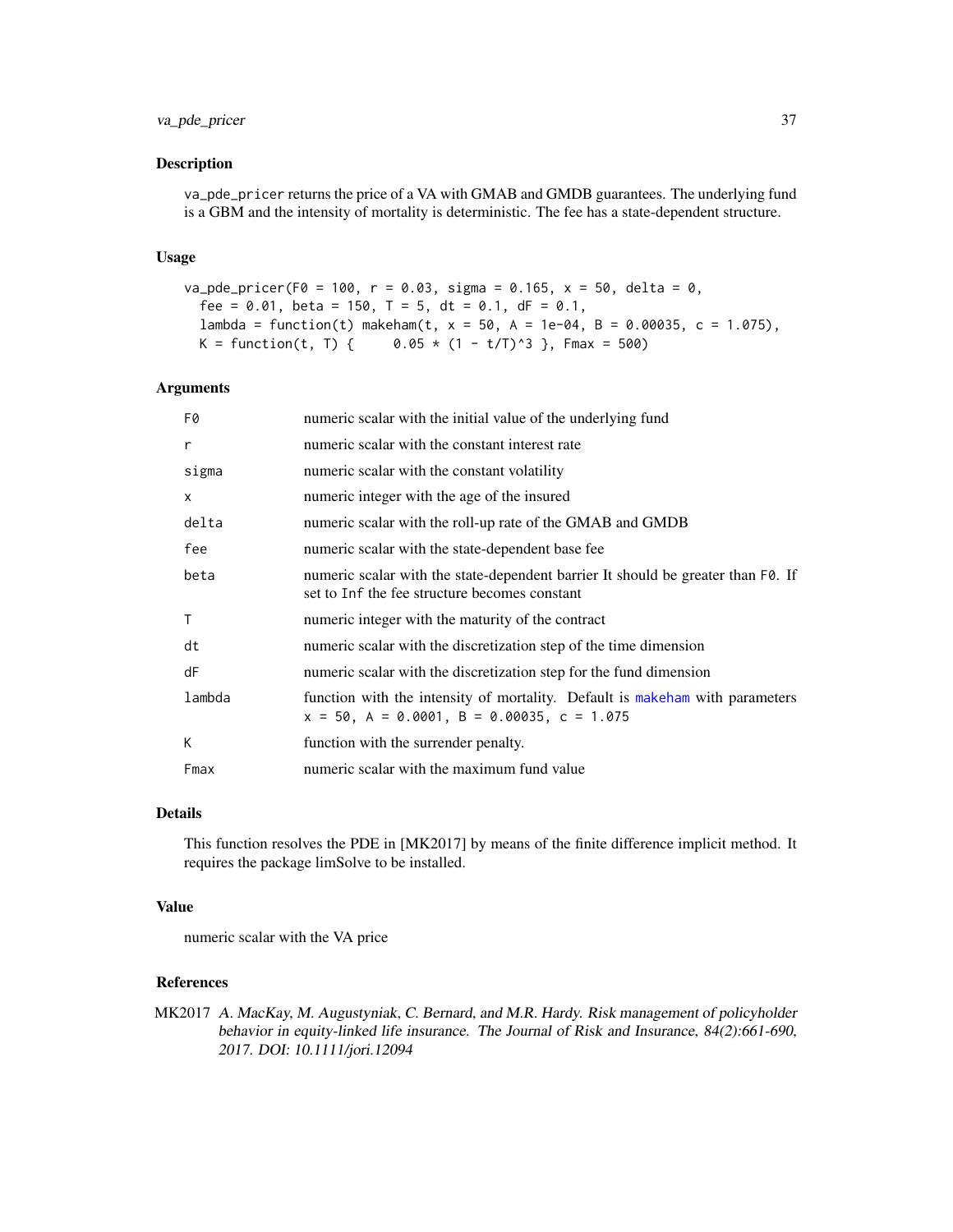#### <span id="page-37-0"></span>Examples

```
lambda <- function(t) mu(t, x = 50, c1 = 90.43, c2 = 10.36)
K <- function(t, T) {0.05 * ( 1 - t / T)^3}
va \le va_pde_pricer(lambda = lambda, K = K, Fmax = 200)
va
```
<span id="page-37-1"></span>va\_product *Generic Variable Annuity product class*

#### Description

Class providing an interface for a generic VA product object. This class shouldn't be instantiated but used as base class for implementing products with contract riders such as GMAB, GMIB, etc. It supports a simple state-dependent fee structure with a single barrier.

See References for a description of variable annuities life insurance products, their guarantees and fee structures.

#### Usage

va\_product

#### Format

[R6Class](#page-0-0) object.

#### Value

Object of [R6Class](#page-0-0)

#### Methods

new Constructor method with arguments:

payoff payoff object of the GMAB guarantee

t0 [timeDate](#page-0-0) object with the issue date of the contract

t timeDate object with the end date of the accumulation period

t1 timeDate object with the end date of the life benefit payment

age numeric positive scalar with the age of the policyholder

fee [constant\\_parameters](#page-2-1) object with the fee

barrier numeric positive scalar with the state-dependent fee barrier penalty [penalty\\_class](#page-24-1) object with the penalty

get\_times get method for the product time-line. Returns a [timeDate](#page-0-0) object

get\_age get method for the age of the insured

set\_age set method for the age of the insured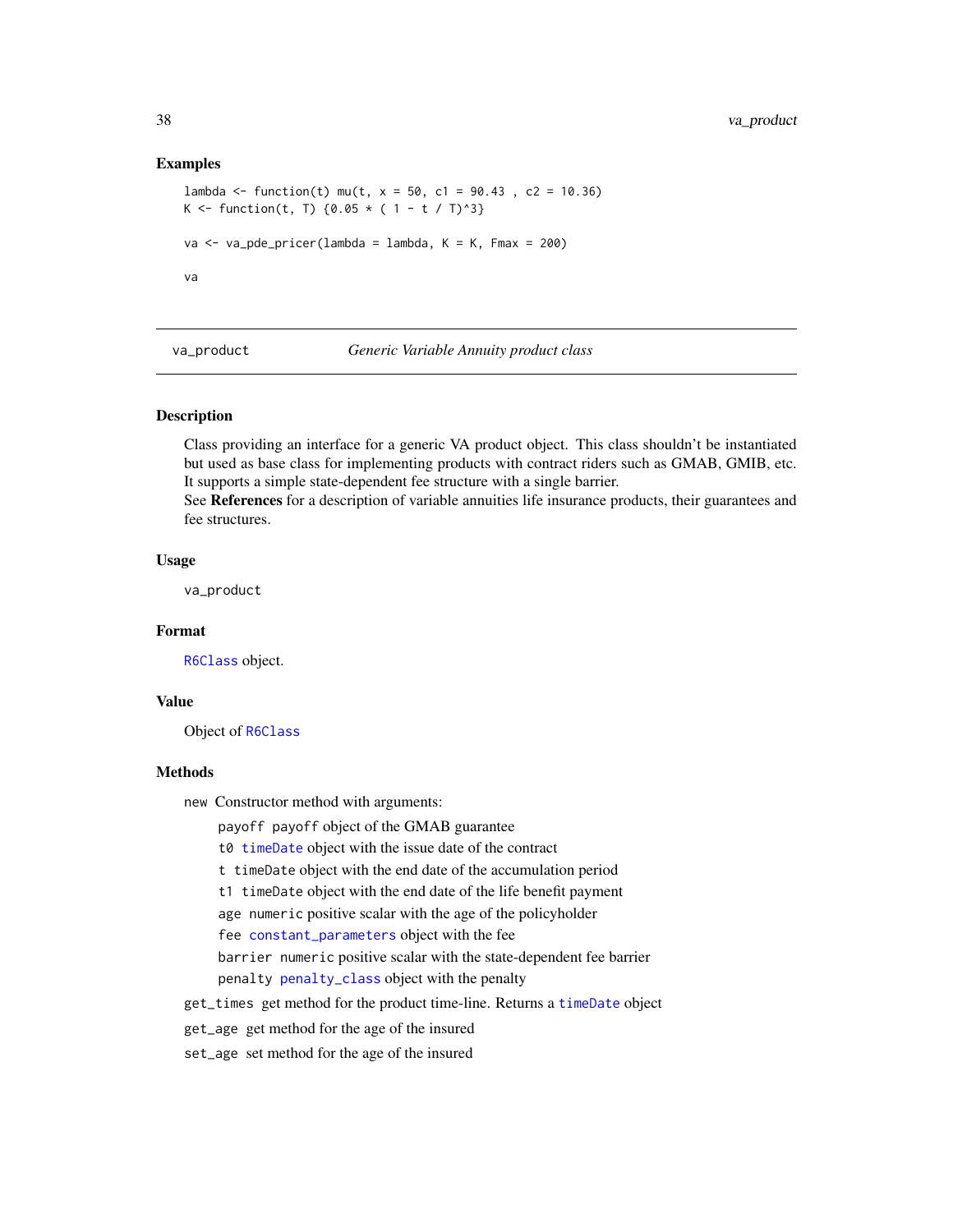- <span id="page-38-0"></span>get\_barrier get method for the state-dependent fee barrier. Returns a positive scalar with the barrier
- set\_barrier set method for the state-dependent fee barrier. Argument must be a positive scalar.
- set\_penalty\_object the argument penalty is a [penalty\\_class](#page-24-1) object which is stored in a private field.
- get\_penalty\_object gets the [penalty\\_class](#page-24-1) object.
- set\_penalty set method for the penalty applied in case of surrender. The argument must be a scalar between 0 and 1.
- get\_penalty get method for the surrender penalties. It can be a scalar between 0 and 1 in case the penalty is constant or a numeric vector in case the penalty varies with time.
- set\_fee set method for the contract fee. The argument is a [constant\\_parameters](#page-2-1) object with the fee.
- set\_payoff set method for the [payoff\\_guarantee](#page-21-1) object.
- survival\_benefit\_times returns a numeric vector with the survival benefit time indexes.
- surrender\_times returns a numeric vector with the surrender time indexes. Takes as argument a string with the frequency of the decision if surrendering the contract, e.g. "3m" corresponds to a surrender decision taken every 3 months.
- times\_in\_yrs returns the product time-line in fraction of year
- cash\_flows returns a numeric vector with the cash flows of the product. It takes as argument spot\_values a numeric vector which holds the values of the underlying fund this method will calculate the cash flows from
- survival\_benefit Returns a numeric scalar corresponding to the survival benefit. The arguments are spot\_values vector which holds the values of the underlying fund and t the time index of the survival benefit. The function will return 0 if there's no survival benefit at the specified time
- get\_premium Returns the premium as non negative scalar

#### References

- BMOP2011 Bacinello A.R., Millossovich P., Olivieri A., Pitacco E., "Variable annuities: a unifying valuation approach." In: Insurance: Mathematics and Economics 49 (2011), pp. 285-297.
- BHM2014 Bernard C., Hardy M. and Mackay A. "State-dependent fees for variable annuity guarantees." In: Astin Bulletin 44 (2014), pp. 559-585.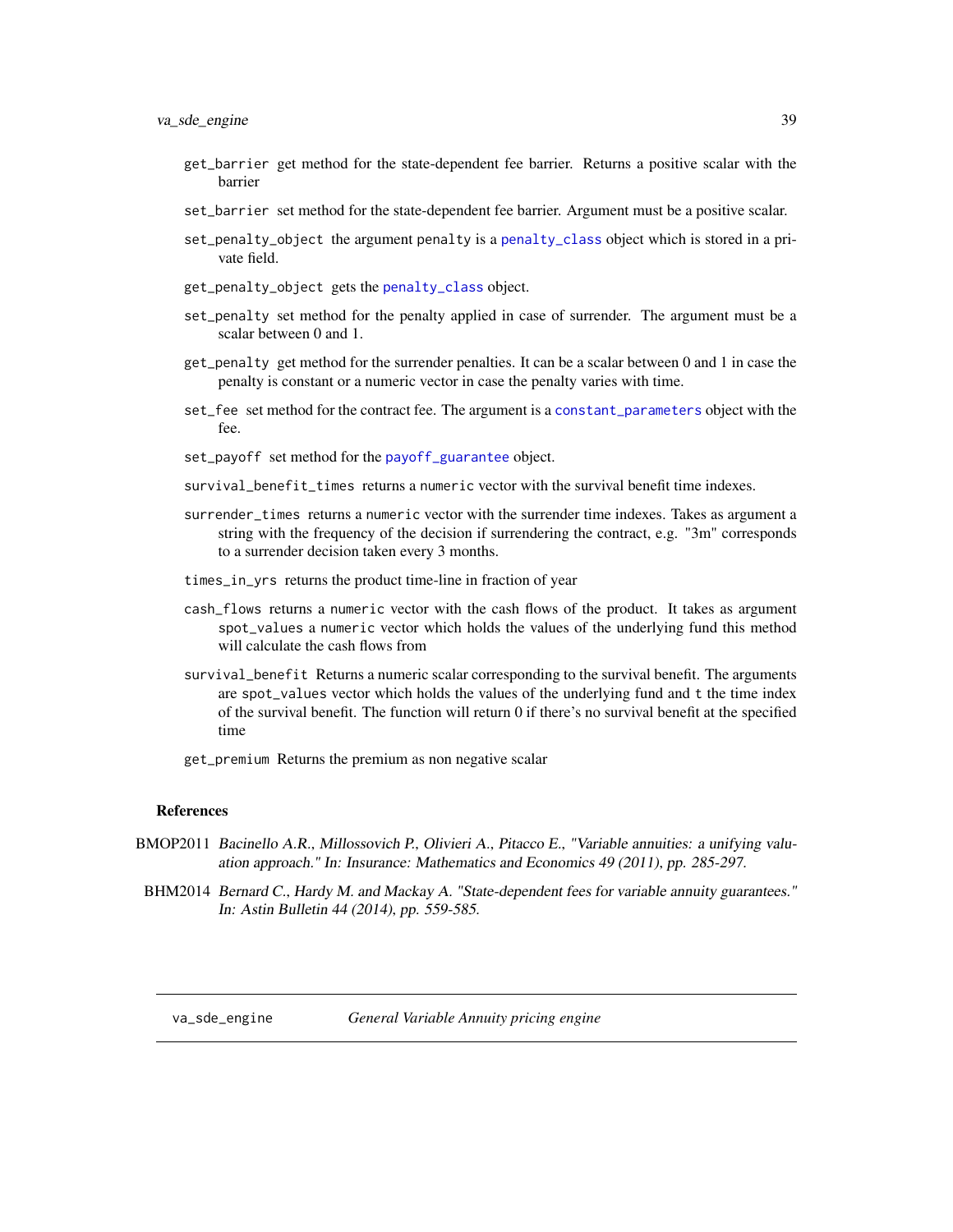#### <span id="page-39-0"></span>Description

Class providing a variable annuity pricing engine where the underlying reference fund and the intensity of mortality are specified by an arbitrary system of stochastic differential equations. The simulation is done by means of the [yuima](https://CRAN.R-project.org/package=yuima) package.

The value of the VA contract is estimated by means of the Monte Carlo method if the policyholder cannot surrender (the so called "static" approach), and by means of Least Squares Monte Carlo in case the policyholder can surrender the contract (the "mixed" approach).

See References -[BMOP2011] for a description of the mixed and static approaches and the algorithm implemented by this class, [LS2001] for Least Squares Monte Carlo and [YUIMA2014] for yuima.

#### Usage

va\_sde\_engine

#### Format

[R6Class](#page-0-0) object.

#### Value

Object of [R6Class](#page-0-0)

#### Methods

new Constructor method with arguments:

product A [va\\_product](#page-37-1) object with the VA product.

- financial\_parms A list of parameters specifying the financial processes. See [financials\\_BMOP2011](#page-4-1) for an example.
- mortality\_parms A list of parameters specifying the demographic processes. See [mortality\\_BMOP2011](#page-19-1) for an example.
- death\_time Returns the time of death index. If the death doesn't occur during the product timeline it returns the last index of the product time-line plus one.
- simulate\_financial\_paths Simulates npaths paths of the underlying fund of the VA contract and the discount factors (interest rate) and saves them into private fields for later use.
- simulate\_mortality\_paths Simulates npaths paths of the intensity of mortality and saves them into private fields for later use.
- get\_fund Gets the i-th path of the underlying fund where i goes from 1 to npaths.
- do\_static Estimates the VA contract value by means of the static approach (Monte Carlo), see References. It takes as arguments:

the\_gatherer gatherer object to hold the point estimates

npaths positive integer with the number of paths to simulate

simulate boolean to specify if the paths should be simulated from scratch, default is TRUE.

do\_mixed Estimates the VA contract by means of the mixed approach (Least Squares Monte Carlo), see References. It takes as arguments:

the\_gatherer gatherer object to hold the point estimates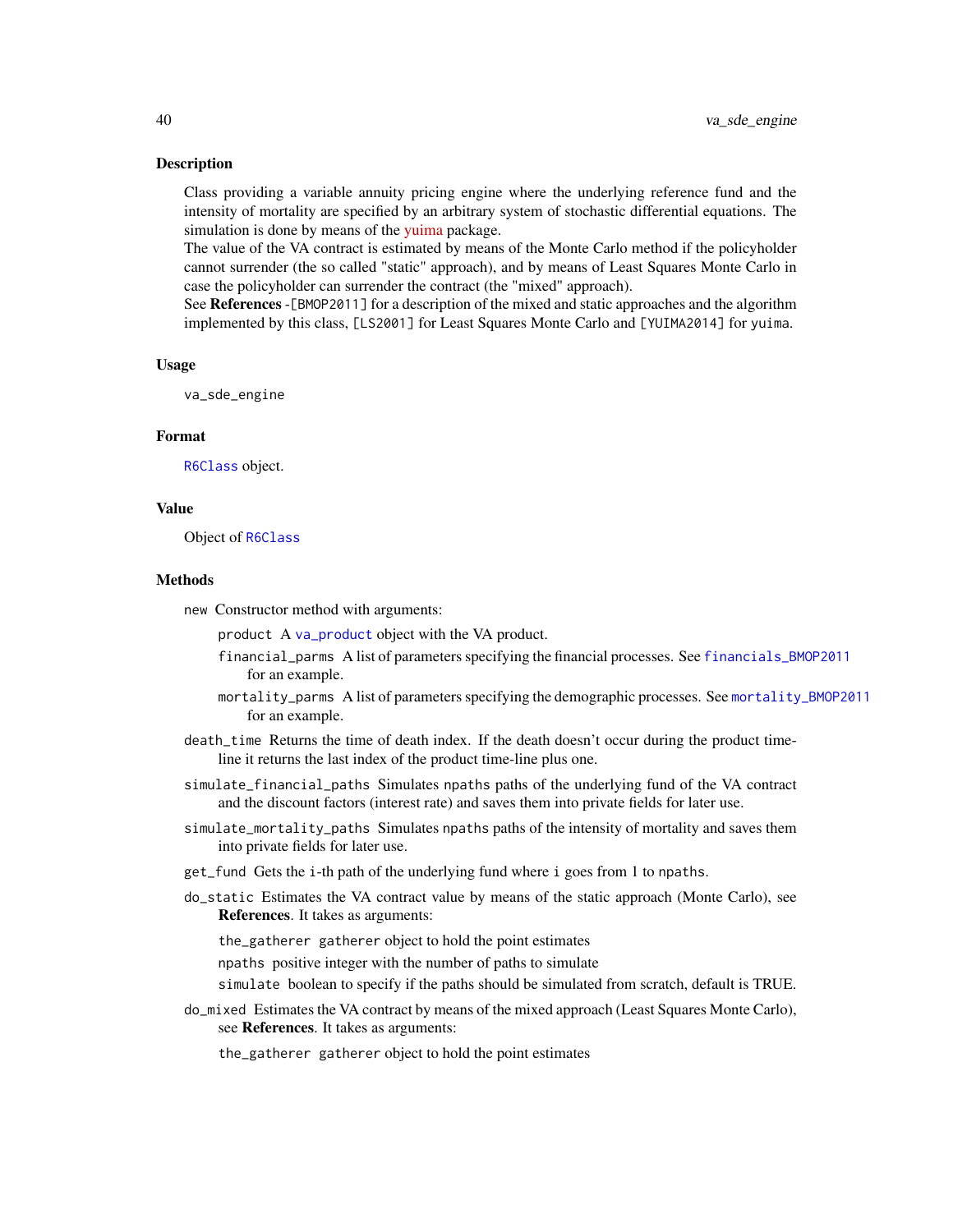- <span id="page-40-0"></span>npaths positive integer with the number of paths to simulate
- degree positive integer with the maximum degree of the weighted Laguerre polynomials used in the least squares by LSMC
- freq string which contains the frequency of the surrender decision. The default is "3m" which corresponds to deciding every three months if surrendering the contract or not.
- simulate boolean to specify if the paths should be simulated from scratch, default is TRUE.
- get\_discount Arguments are i,j. Gets the j-th discount factor corresponding to the i-th simulated path of the discount factors.
- fair\_fee Calculates the fair fee for a contract using the bisection method. Arguments are:

fee\_gatherer [data\\_gatherer](#page-3-1) object to hold the point estimates

npaths numeric scalar with the number of MC simulations to run

- lower numeric scalar with the lower fee corresponding to positive end of the bisection interval
- upper numeric scalar with the upper fee corresponding to the negative end of the bisection interval

mixed boolean specifying if the mixed method has to be used. The default is FALSE tol numeric scalar with the tolerance of the bisection algorithm. Default is 1e-4 nmax positive integer with the maximum number of iterations of the bisection algorithm simulate boolean specifying if financial and mortality paths should be simulated.

#### References

- BMOP2011 Bacinello A.R., Millossovich P., Olivieri A. ,Pitacco E., "Variable annuities: a unifying valuation approach." In: Insurance: Mathematics and Economics 49 (2011), pp. 285-297.
	- LS2001 Longstaff F.A. e Schwartz E.S. Valuing american options by simulation: a simple least-squares approach. In: Review of Financial studies 14 (2001), pp. 113-147
- YUIMA2014 Alexandre Brouste, Masaaki Fukasawa, Hideitsu Hino, Stefano M. Iacus, Kengo Kamatani, Yuta Koike, Hiroki Masuda, Ryosuke Nomura, Teppei Ogihara, Yasutaka Shimuzu, Masayuki Uchida, Nakahiro Yoshida (2014). The YUIMA Project: A Computational Framework for Simulation and Inference of Stochastic Differential Equations. Journal of Statistical Software, 57(4), 1-51. URL http://www.jstatsoft.org/v57/i04/.

#### Examples

#Sets up the payoff as a roll-up of premiums with roll-up rate 2%

rate <- constant\_parameters\$new(0.02)

premium <- 100 rollup <- payoff\_rollup\$new(premium, rate)

```
#Five years time-line
begin <- timeDate::timeDate("2016-01-01")
end <- timeDate::timeDate("2020-12-31")
```
#Age of the policyholder. age <- 60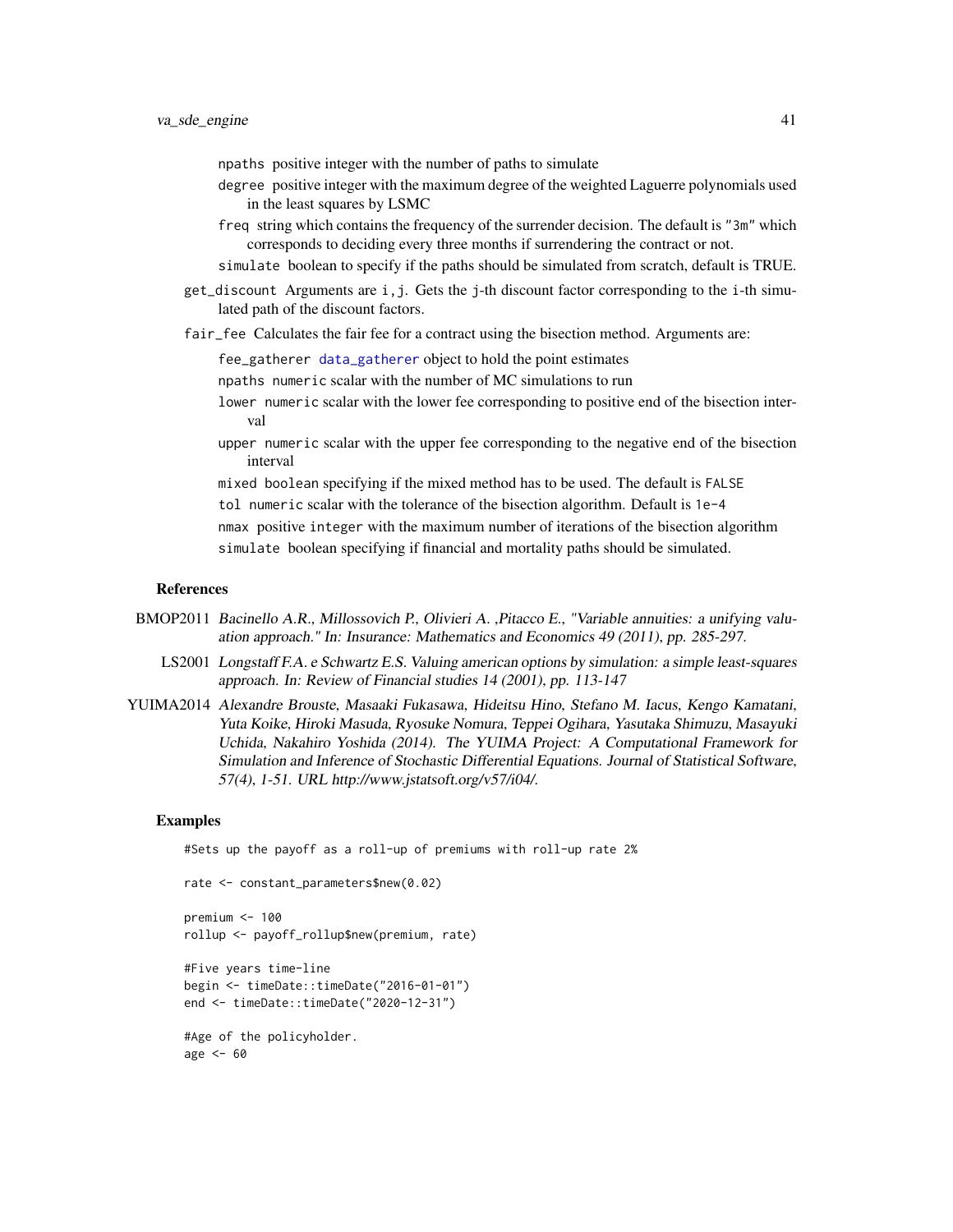```
# A constant fee of 2% per year (365 days)
fee <- constant_parameters$new(0.02)
#Barrier for a state-dependent fee. The fee will be applied only if
#the value of the account is below the barrier
barrier <- 200
#Withdrawal penalty applied in case the insured surrenders the contract
#It is a constant penalty in this case
penalty <- penalty_class$new(type = 1, 0.02)
#Sets up the contract with GMAB guarantee
contract \leq GMAB$new(rollup, t0 = begin, t = end, age = age, fee = fee,
barrier = barrier, penalty = penalty)
#Sets up a gatherer of the MC point estimates
the_gatherer <- mc_gatherer$new()
no_of_paths <- 10
#Sets up the pricing engine
engine <- va_sde_engine$new(contract, financials_BMOP2011,
mortality_BMOP2011)
#Estimates the contract value by means of the static approach
engine$do_static(the_gatherer, no_of_paths)
the_gatherer$get_results()
#Estimates the contract value by means of the mixed approach
#To compare with the static approach we don't simulate the underlying
#fund paths again.
the_gatherer_2 <- mc_gatherer$new()
engine$do_mixed(the_gatherer_2, no_of_paths, degree = 3, freq = "3m",
simulate = FALSE)
the_gatherer_2$get_results()
```
<span id="page-41-1"></span>va\_sde\_engine2 *Variable Annuity pricing engine with general financial processes and Weibull mortality*

#### Description

Class providing a variable annuity pricing engine where the underlying reference fund and interest rates are specified by an arbitrary system of stochastic differential equations. In contrast the intensity of mortality is deterministic and given by the Weibull function. The financial paths are simulated by means of the *[yuima](https://CRAN.R-project.org/package=yuima)* package.

The value of the VA contract is estimated by means of the Monte Carlo method if the policyholder cannot surrender (the so called "static" approach), and by means of Least Squares Monte Carlo in case the policyholder can surrender the contract (the "mixed" approach).

<span id="page-41-0"></span>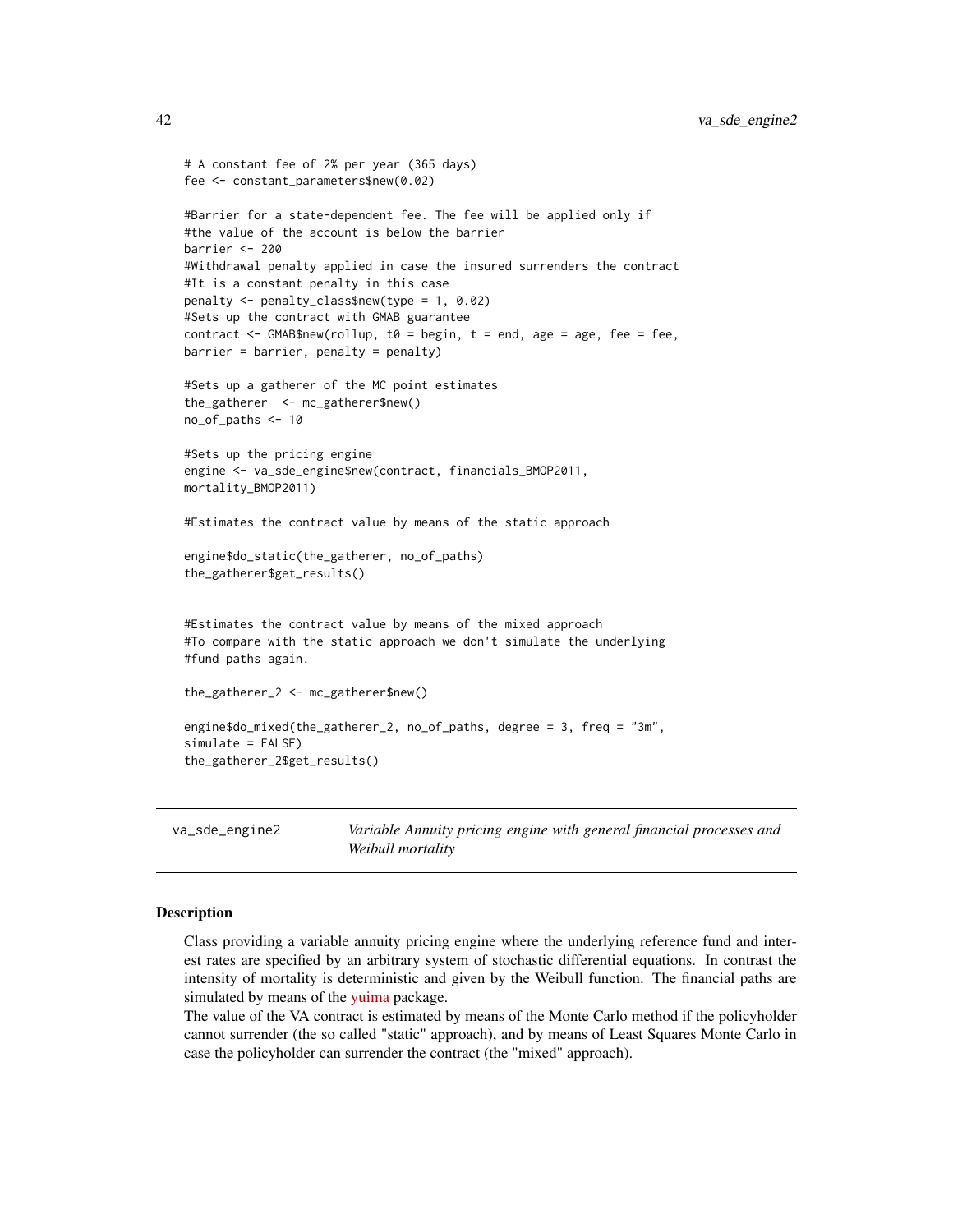#### <span id="page-42-0"></span>va\_sde\_engine2 43

See References -[BMOP2011] for a description of the mixed and static approaches and the algorithm implemented by this class, [LS2001] for Least Squares Monte Carlo and [YUIMA2014] for yuima.

#### Usage

va\_sde\_engine2

#### Format

[R6Class](#page-0-0) object.

#### Value

Object of [R6Class](#page-0-0)

#### Methods

new Constructor method with arguments:

product A [va\\_product](#page-37-1) object with the VA product.

- financial\_parms A list of parameters specifying the financial processes. See [financials\\_BZ2016](#page-4-2) for an example.
- c1 numeric scalar argument of the intensity of mortality function [mu](#page-20-1)
- c2 numeric scalar argument of the intensity of mortality function [mu](#page-20-1)
- death\_time Returns the time of death index. If the death doesn't occur during the product timeline it returns the last index of the product time-line plus one.
- simulate\_financial\_paths Simulates npaths paths of the underlying fund of the VA contract and the discount factors (interest rate) and saves them into private fields for later use.
- simulate\_mortality\_paths Simulates npaths paths of the intensity of mortality and saves them into private fields for later use.
- get\_fund Gets the i-th path of the underlying fund where i goes from 1 to npaths.
- do\_static Estimates the VA contract value by means of the static approach (Monte Carlo), see References. It takes as arguments:

the\_gatherer gatherer object to hold the point estimates

npaths positive integer with the number of paths to simulate

simulate boolean to specify if the paths should be simulated from scratch, default is TRUE.

- do\_mixed Estimates the VA contract by means of the mixed approach (Least Squares Monte Carlo), see References. It takes as arguments:
	- the\_gatherer gatherer object to hold the point estimates
	- npaths positive integer with the number of paths to simulate
	- degree positive integer with the maximum degree of the weighted Laguerre polynomials used in the least squares by LSMC
	- freq string which contains the frequency of the surrender decision. The default is "3m" which corresponds to deciding every three months if surrendering the contract or not.
	- simulate boolean to specify if the paths should be simulated from scratch, default is TRUE.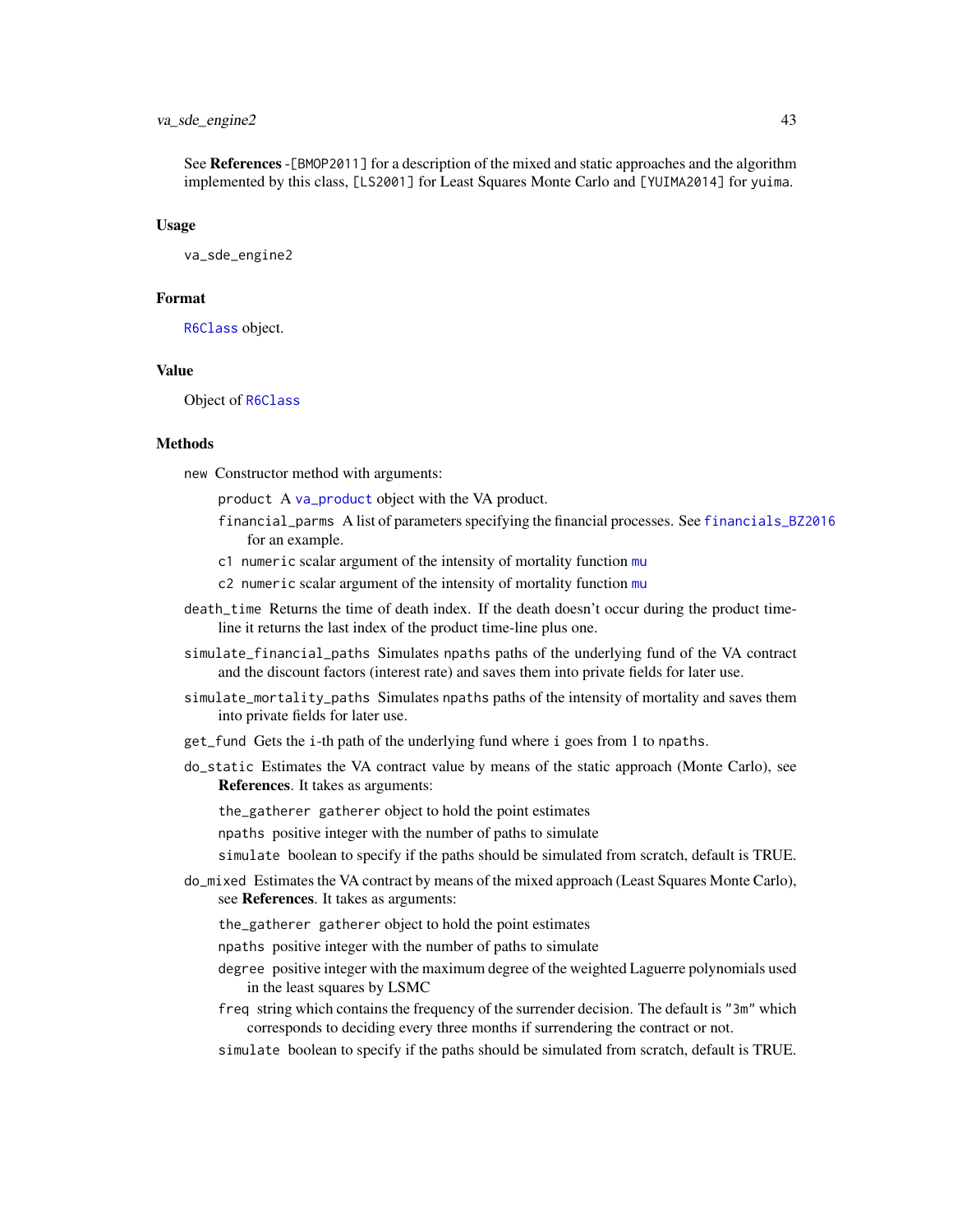- <span id="page-43-0"></span>get\_discount Arguments are i,j. Gets the j-th discount factor corresponding to the i-th simulated path of the discount factors.
- fair\_fee Calculates the fair fee for a contract using the bisection method. Arguments are:

fee\_gatherer [data\\_gatherer](#page-3-1) object to hold the point estimates

npaths numeric scalar with the number of MC simulations to run

lower numeric scalar with the lower fee corresponding to positive end of the bisection interval

upper numeric scalar with the upper fee corresponding to the negative end of the bisection interval

mixed boolean specifying if the mixed method has to be used. The default is FALSE

tol numeric scalar with the tolerance of the bisection algorithm. Default is 1e-4

nmax positive integer with the maximum number of iterations of the bisection algorithm simulate boolean specifying if financial and mortality paths should be simulated.

#### References

- BMOP2011 Bacinello A.R., Millossovich P., Olivieri A., Pitacco E., "Variable annuities: a unifying valuation approach." In: Insurance: Mathematics and Economics 49 (2011), pp. 285-297.
	- LS2001 Longstaff F.A. e Schwartz E.S. Valuing american options by simulation: a simple least-squares approach. In: Review of Financial studies 14 (2001), pp. 113-147
- YUIMA2014 Alexandre Brouste, Masaaki Fukasawa, Hideitsu Hino, Stefano M. Iacus, Kengo Kamatani, Yuta Koike, Hiroki Masuda, Ryosuke Nomura, Teppei Ogihara, Yasutaka Shimuzu, Masayuki Uchida, Nakahiro Yoshida (2014). The YUIMA Project: A Computational Framework for Simulation and Inference of Stochastic Differential Equations. Journal of Statistical Software, 57(4), 1-51. URL http://www.jstatsoft.org/v57/i04/.

#### Examples

#Sets up the payoff as a roll-up of premiums with roll-up rate 2%

```
rate <- constant_parameters$new(0.02)
premium <- 100
rollup <- payoff_rollup$new(premium, rate)
#Five years time-line
begin <- timeDate::timeDate("2016-01-01")
end <- timeDate::timeDate("2020-12-31")
#Age of the policyholder.
age <- 50
# A constant fee of 2% per year (365 days)
fee <- constant_parameters$new(0.02)
#Barrier for a state-dependent fee. The fee will be applied only if
#the value of the account is below the barrier
barrier <- 200
#Withdrawal penalty applied in case the insured surrenders the contract
```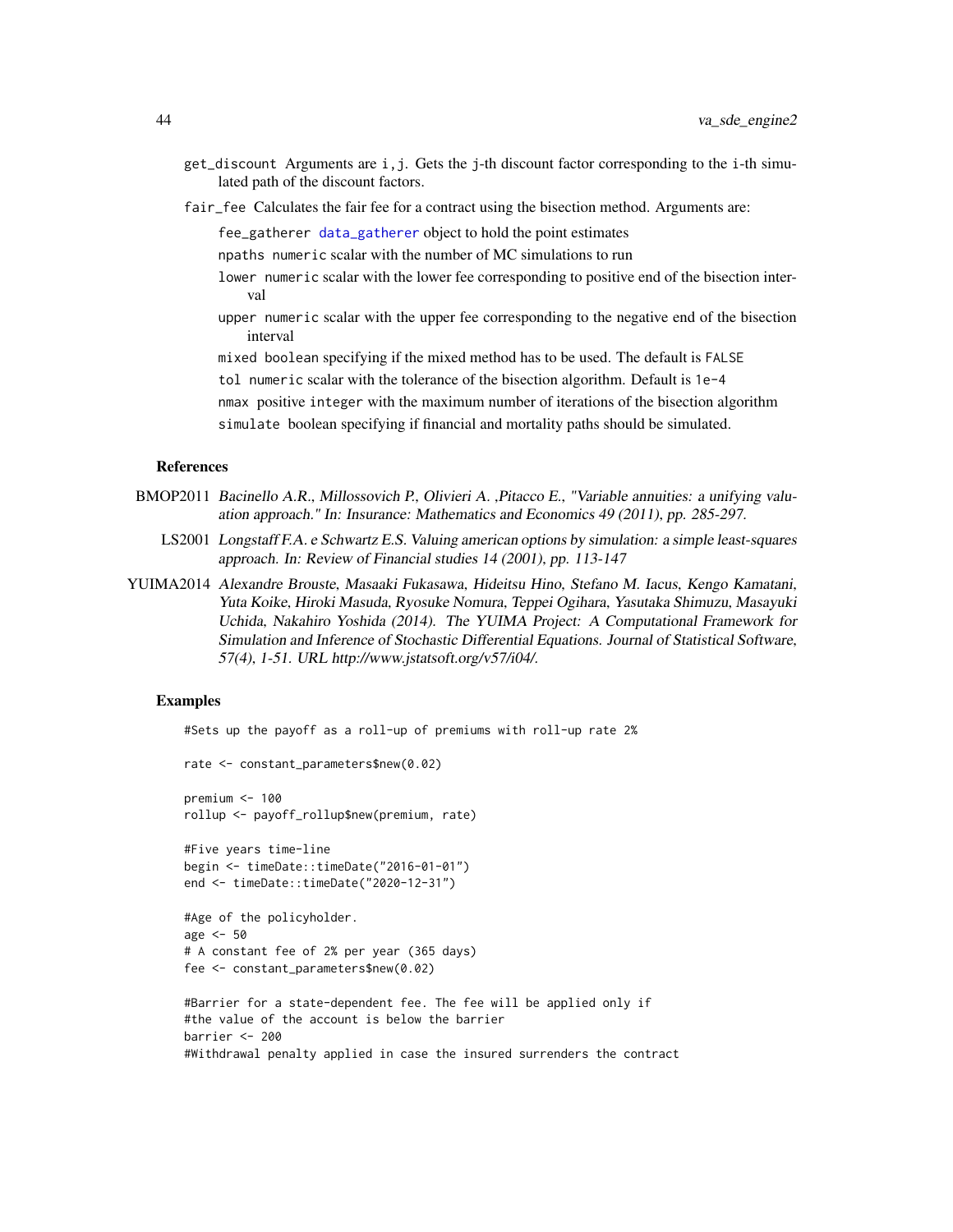<span id="page-44-0"></span>va\_sde\_engine3 45

```
#It is a constant penalty in this case
penalty <- penalty_class$new(type = 1, 0.02)
#Sets up the contract with GMAB guarantee
contract \leq GMAB$new(rollup, t0 = begin, t = end, age = age, fee = fee,
barrier = barrier, penalty = penalty)
#Sets up a gatherer of the MC point estimates
the_gatherer <- mc_gatherer$new()
no_of_paths <- 10
#Sets up the pricing engine
engine <- va_sde_engine2$new(contract, financials_BMOP2011)
#Estimates the contract value by means of the static approach
engine$do_static(the_gatherer, no_of_paths)
the_gatherer$get_results()
#Estimates the contract value by means of the mixed approach
#To compare with the static approach we don't simulate the underlying
#fund paths again.
the_gatherer_2 <- mc_gatherer$new()
engine$do_mixed(the_gatherer_2, no_of_paths, degree = 3, freq = "3m",
simulate = FALSE)
the_gatherer_2$get_results()
```
<span id="page-44-1"></span>va\_sde\_engine3 *Variable Annuity pricing engine with general fund processes and Weibull mortality*

#### Description

Class providing a variable annuity pricing engine where the underlying reference fund is specified by an arbitrary system of stochastic differential equations. In contrast, the interest rates is constant and the intensity of mortality is deterministic and given by the Weibull function. The fund paths are simulated by means of the [yuima](https://CRAN.R-project.org/package=yuima) package.

The value of the VA contract is estimated by means of the Monte Carlo method if the policyholder cannot surrender (the so called "static" approach), and by means of Least Squares Monte Carlo in case the policyholder can surrender the contract (the "mixed" approach).

See References -[BMOP2011] for a description of the mixed and static approaches and the algorithm implemented by this class, [LS2001] for Least Squares Monte Carlo and [YUIMA2014] for yuima.

#### Usage

va\_sde\_engine3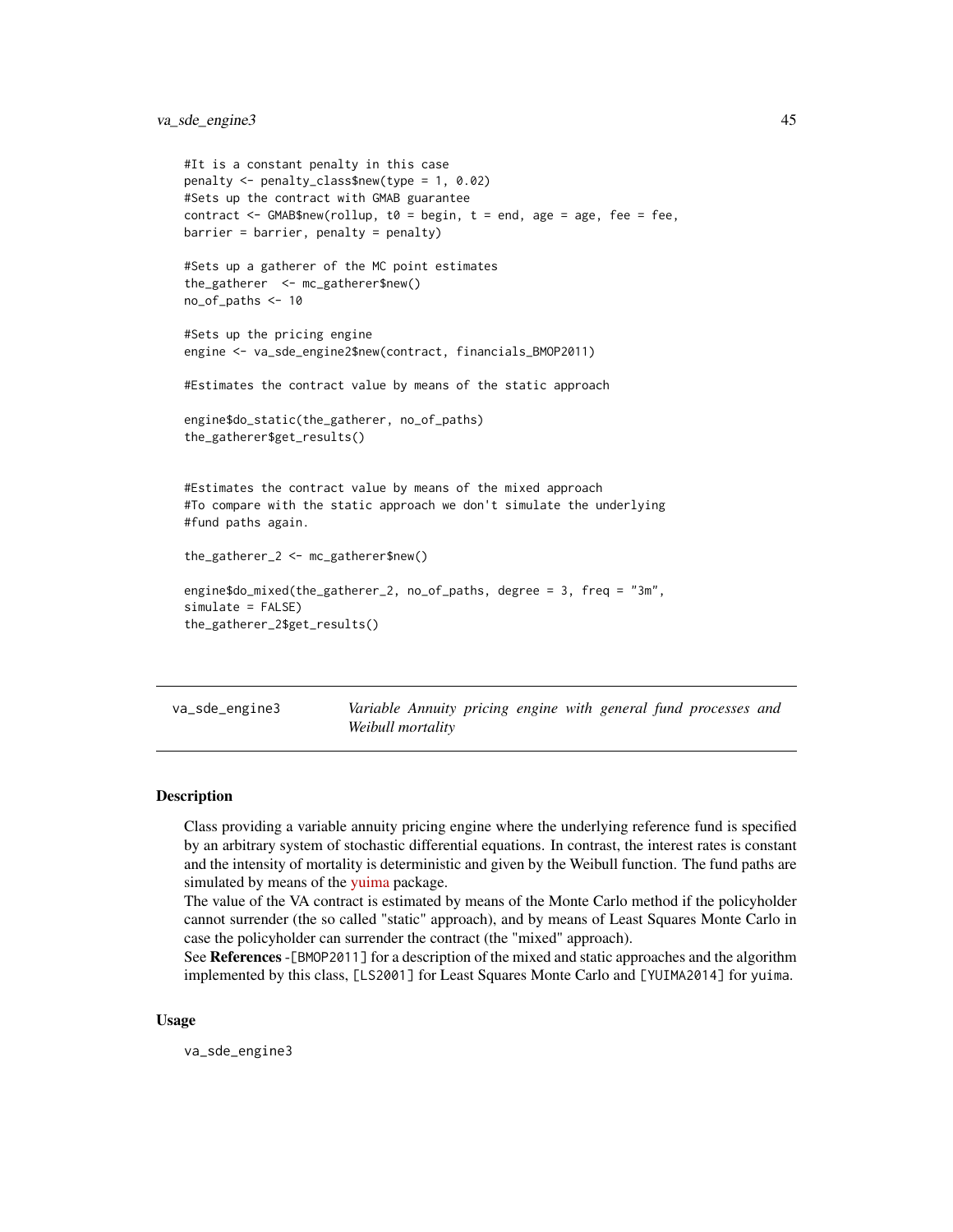#### Format

[R6Class](#page-0-0) object.

#### Value

Object of [R6Class](#page-0-0)

#### Methods

new Constructor method with arguments:

product A [va\\_product](#page-37-1) object with the VA product.

financial\_parms A list of parameters specifying the financial processes. See [financials\\_BZ2016bis](#page-5-1) for an example.

interest [constant\\_parameters](#page-2-1) object with the constant interest rate

- c1 numeric scalar argument of the intensity of mortality function [mu](#page-20-1)
- c2 numeric scalar argument of the intensity of mortality function [mu](#page-20-1)
- death\_time Returns the time of death index. If the death doesn't occur during the product timeline it returns the last index of the product time-line plus one.
- simulate\_financial\_paths Simulates npaths paths of the underlying fund of the VA contract and the discount factors (interest rate) and saves them into private fields for later use.
- simulate\_mortality\_paths Simulates npaths paths of the intensity of mortality and saves them into private fields for later use.
- get\_fund Gets the i-th path of the underlying fund where i goes from 1 to npaths.
- do\_static Estimates the VA contract value by means of the static approach (Monte Carlo), see References. It takes as arguments:

the\_gatherer gatherer object to hold the point estimates

- npaths positive integer with the number of paths to simulate
- simulate boolean to specify if the paths should be simulated from scratch, default is TRUE.
- do\_mixed Estimates the VA contract by means of the mixed approach (Least Squares Monte Carlo), see References. It takes as arguments:

the\_gatherer gatherer object to hold the point estimates

npaths positive integer with the number of paths to simulate

- degree positive integer with the maximum degree of the weighted Laguerre polynomials used in the least squares by LSMC
- freq string which contains the frequency of the surrender decision. The default is "3m" which corresponds to deciding every three months if surrendering the contract or not.
- simulate boolean to specify if the paths should be simulated from scratch, default is TRUE.
- get\_discount Arguments are i,j. Gets the j-th discount factor corresponding to the i-th simulated path of the discount factors.
- fair\_fee Calculates the fair fee for a contract using the bisection method. Arguments are:

fee\_gatherer [data\\_gatherer](#page-3-1) object to hold the point estimates npaths numeric scalar with the number of MC simulations to run

<span id="page-45-0"></span>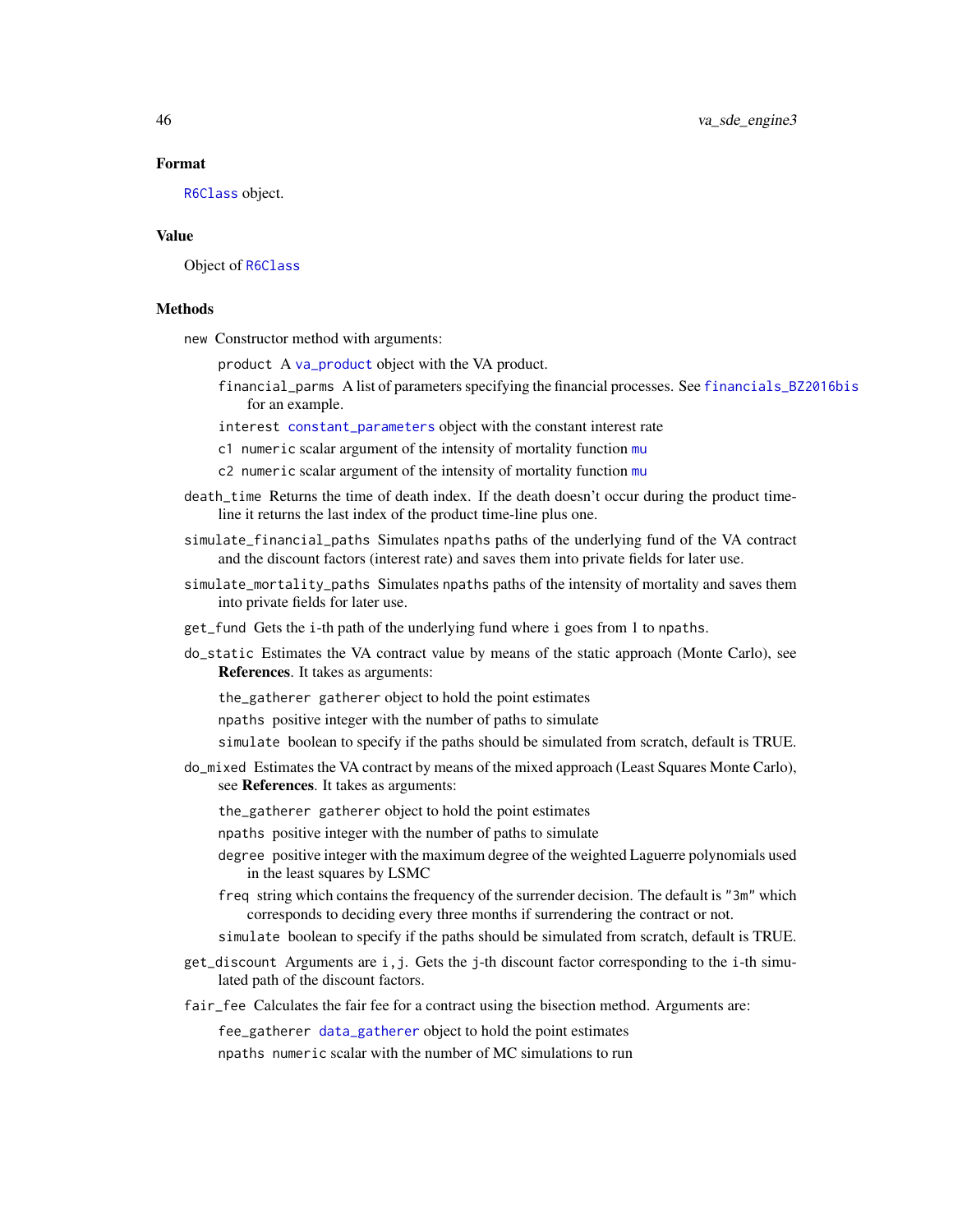- lower numeric scalar with the lower fee corresponding to positive end of the bisection interval
- upper numeric scalar with the upper fee corresponding to the negative end of the bisection interval

mixed boolean specifying if the mixed method has to be used. The default is FALSE tol numeric scalar with the tolerance of the bisection algorithm. Default is 1e-4 nmax positive integer with the maximum number of iterations of the bisection algorithm simulate boolean specifying if financial and mortality paths should be simulated.

#### References

- BMOP2011 Bacinello A.R., Millossovich P., Olivieri A., Pitacco E., "Variable annuities: a unifying valuation approach." In: Insurance: Mathematics and Economics 49 (2011), pp. 285-297.
	- LS2001 Longstaff F.A. e Schwartz E.S. Valuing american options by simulation: a simple least-squares approach. In: Review of Financial studies 14 (2001), pp. 113-147
- YUIMA2014 Alexandre Brouste, Masaaki Fukasawa, Hideitsu Hino, Stefano M. Iacus, Kengo Kamatani, Yuta Koike, Hiroki Masuda, Ryosuke Nomura, Teppei Ogihara, Yasutaka Shimuzu, Masayuki Uchida, Nakahiro Yoshida (2014). The YUIMA Project: A Computational Framework for Simulation and Inference of Stochastic Differential Equations. Journal of Statistical Software, 57(4), 1-51. URL http://www.jstatsoft.org/v57/i04/.

#### Examples

#Sets up the payoff as a roll-up of premiums with roll-up rate 2%

```
rate <- constant_parameters$new(0.02)
```

```
premium <- 100
rollup <- payoff_rollup$new(premium, rate)
```

```
#constant interest rate
r <- constant_parameters$new(0.03)
```

```
#Five years time-line
begin <- timeDate::timeDate("2016-01-01")
end <- timeDate::timeDate("2020-12-31")
```

```
#Age of the policyholder.
age <- 50
# A constant fee of 2% per year (365 days)
fee <- constant_parameters$new(0.02)
```

```
#Barrier for a state-dependent fee. The fee will be applied only if
#the value of the account is below the barrier
barrier <- 200
#Withdrawal penalty applied in case the insured surrenders the contract
#It is a constant penalty in this case
penalty <- penalty_class$new(type = 1, 0.02)
#Sets up the contract with GMAB guarantee
contract \leq GMAB$new(rollup, t0 = begin, t = end, age = age, fee = fee,
```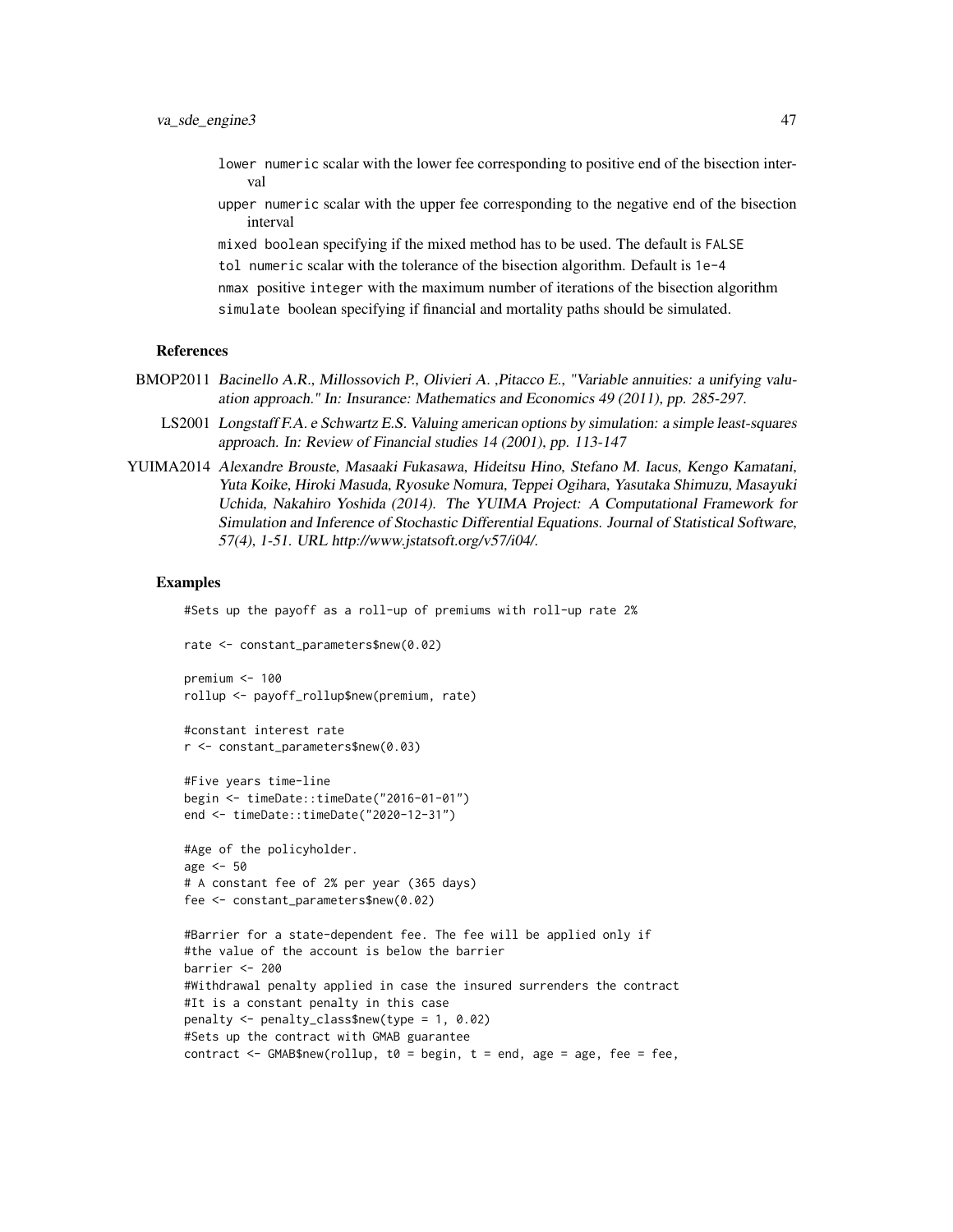```
barrier = barrier, penalty = penalty)
#Sets up a gatherer of the MC point estimates
the_gatherer <- mc_gatherer$new()
no_of_paths <- 10
#Sets up the pricing engine
engine <- va_sde_engine3$new(contract, financials_BZ2016bis, interest = r)
#Estimates the contract value by means of the static approach
engine$do_static(the_gatherer, no_of_paths)
the_gatherer$get_results()
#Estimates the contract value by means of the mixed approach
#To compare with the static approach we don't simulate the underlying
#fund paths again.
the_gatherer_2 <- mc_gatherer$new()
engine$do_mixed(the_gatherer_2, no_of_paths, degree = 3, freq = "3m",
simulate = FALSE)
the_gatherer_2$get_results()
```
yr\_fractions *Normalizes a timeDate sequence into year fractions*

#### Description

Normalizes a timeDate sequence into year fractions

#### Usage

```
yr_fractions(times)
```
#### Arguments

times A [timeDate](#page-0-0) sequence